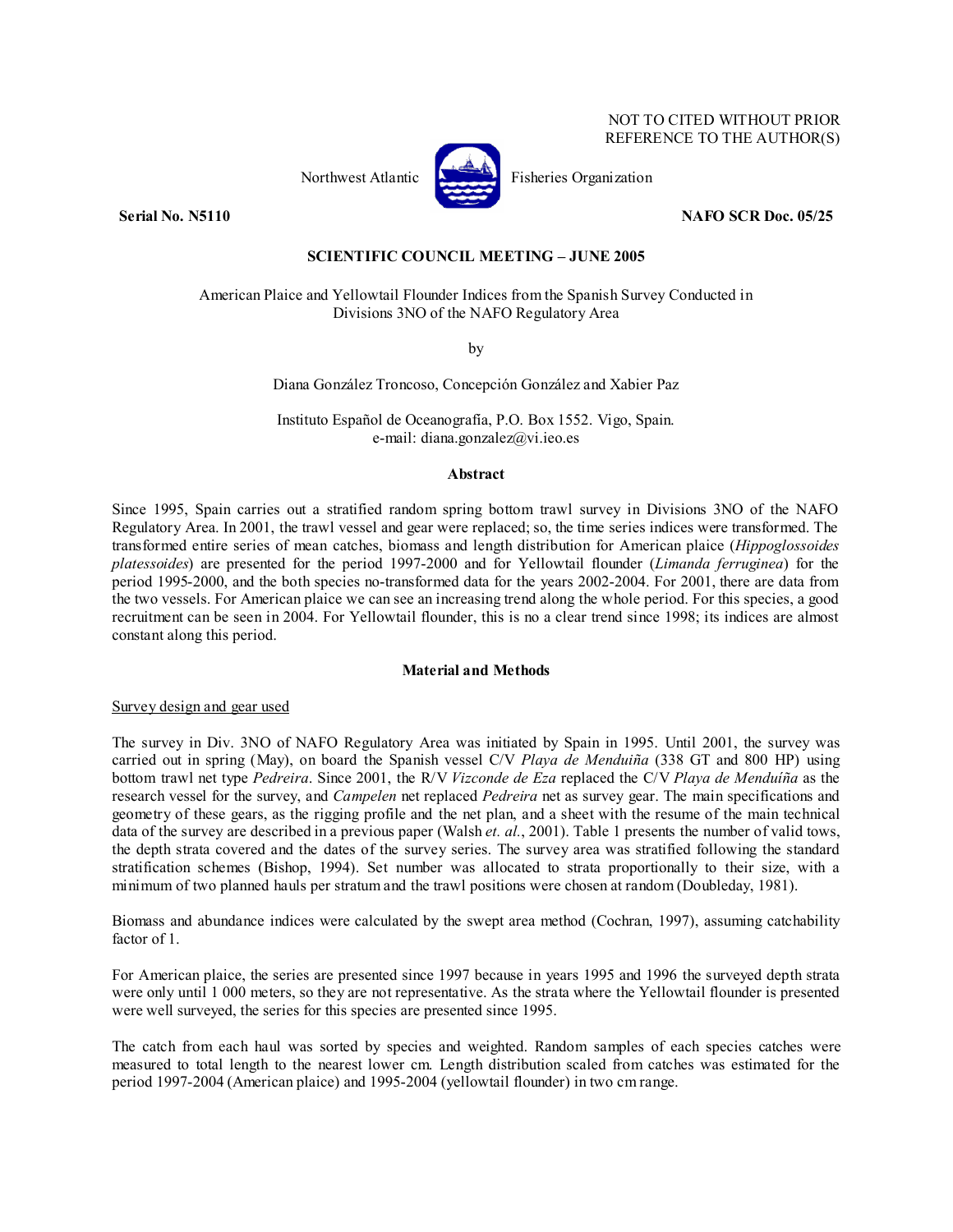R/V *Vizconde de Eza* replaced C/V *Playa de Menduíña* in 2001 survey, so, in order to maintain the data series obtained since 1995, comparative fishing trials were conducted in spring 2001 to estimate factors between the two fishing vessels and gear combinations. A series of 92 paired hauls was carried out, 90 of then were valid hauls. In this 90 hauls, there are included 7 hauls from the spring Canadian survey on board R/V *Wilfred Templeman*, made during the comparative experience between the three vessels. Mean catch, stratified mean catch, biomass and their respective standard deviations were transformed from C/V *Playa de Menduíña* series to R/V *Vizconde de Eza* series by a Factor Power Correction (FPC). Length distribution was transformed, too, length by length, by a method performed by Warren. For details, see González Troncoso *et al.*, 2004

For each species, the haul mean catch, with its variance, and the stratified mean catches by stratum and year, with the annual variance, are presented, transformed until 2000 and no-transformed in the period 2002-2004. In 2001, the deeper strata were not surveyed by the calibration experience, so, to obtain the more annual homogeneity possible in the series, in the no surveyed strata by the R/V *Vizconde de Eza* the transformed C/V *Playa de Menduíña* data were put, whilst in the strata surveyed the original R/V *Vizconde de Eza* data are presented. Besides this, in 2001 there were five hauls made by the C/V *Playa de Menduíña* in five strata surveyed by the R/V *Vizconde de Eza* too. These five hauls were transformed, too, and incorporated to the R/V *Vizconde de Eza* catches. These hauls were missing last year, so this year the 2001 indices were updated with this information. To more information about the calculation of these indices, see González Troncoso *et al.*, 2004.

Besides this, the biomass per stratum and year, with the annual variance, are presented, as the length distribution in number per haul stratified mean catch.

#### **Results**

#### **American plaice**

American plaice is in moratorium since 1993, but there are catches of this species, specially as by catch in the skate and Greenland halibut fisheries. In the Canadian surveys, indices show a large decline from the mid to late 1980s to the mid-1990s followed by a slight increase since 1996. This survey indicates no substantial recruitment since 1989, although estimated strength for the 1995-1998 cohorts have shown successive improvement (Morgan *et al.*, 2003).

### Mean Catches and Biomass

American plaice haul mean catches by stratum are presented in Table 2, included swept area, number of hauls and SD. Stratified haul mean catches by stratum and year and their SD are presented in Table 3.

The entire time series (1997-2004) of biomass and their SD estimates of American plaice are presented in Table 4. Besides the biomass by stratum, we present the total biomass obtained from the length distribution in the lowest part of the Table 4. Parameters a and b are presented in Table 5.

The American plaice indices show a general increasing trend along the years, agree with the results from the Canadian surveys. We can see a decreasing until the year 2002 and an increasing in the last two years, 2003 and 2004 (Fig. 1 and 2). 2004 value is the second higher of the series, after the 2000 value.

#### Length Distribution

Table 6 and Figures 3 and 4 show the length distribution per haul stratified mean catches by sex and year, besides the sampled size and its catch, for the period 1997-2004. The data have been grouped two by two**,** so we present the data every two cm. The modal length is easily identified each year. In 1999, there was a modal length at 12 cm that can be followed until the present year. This can be the 1995-1998 cohorts that find the Canadian surveys. 2004 has two modal classes, at 34 cm (the result of the evolution of the modal length of previous years) and the 8-10 cm classes, which indicated a quite good recruitment. We must wait to see the results of this good recruitment. Anyway, last years we can see the presence of more small fish. It can be due to the increased efficiency catching small fish of the new Campelen survey gear over the old gear (Paz *et al.*, 2000, Román *et al.*, 2001).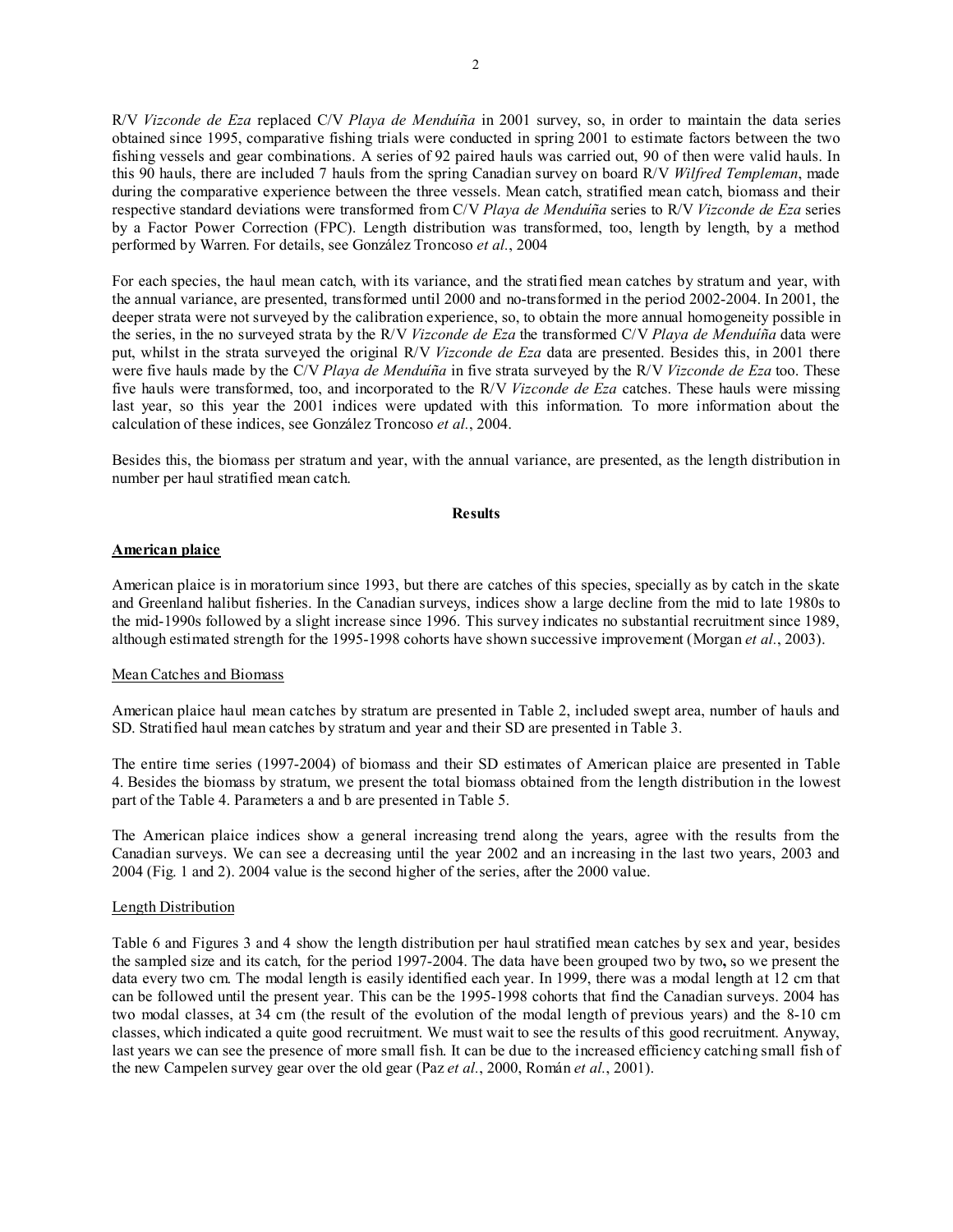### **Yellowtail flounder**

After a moratorium between 1994 and 1997, the yellowtail flounder fishery is under TAC. Following the Canadian data, this species had a minimum in the mid-1990s, but since then the biomass is increasing and these last years is in their maximum value in the period 1984-2004 (Brodie *et al.*, 2004)

#### Mean Catches and Biomass

In Table 7 we present the haul mean catches by stratum for yellowtail flounder, included swept area, number of hauls and SD. The stratified haul mean catches by stratum and year and their SD are presented in Table 8 for this species.

The entire time series (1995-2004) of biomass by the swept area method and their SD estimates of yellowtail flounder are presented in Table 9, with the biomass calculated from the length distribution by the parameters a and b of the length-weight relationship, which are presented in Table 10.

The yellowtail flounder indices show no clear trend along the time (in the entire series). Anyway, there was a decreasing since 2001 broken this year with a slight increasing in the indices (Fig. 5 and 6).

### Length Distribution

The length distribution per haul stratified mean catches by sex and year, besides the sampled size and its catch, are presented in Table 11 and Fig. 7 the period 1995-2004. The data have been grouped two by two**,** so we present the data every two cm. There is no presence of good recruitment last years. In Figure 8, we can see the evolution of a modal value since the beginning of the series, but, although there is a presence of juveniles in the lengths, this presence is very low. This presence seems to be due, like in American plaice, to the major efficiency catching small fish of the new gear.

#### **References**

- Bishop, C A.. 1994. Revisions and additions to stratification schemes used during research vessel surveys in NAFO subareas 2 and 3*.* NAFO SCR Doc. 94/43, Serial nº N2413, 23 pp.
- Brodie, W. B., S. J. Walsh, M. J. Morgan and K. S. Dwyer. 2004. An assessment of the Grand Bank yellowtail flounder Stock, NAFO Divisions 3LNO, in 2004. NAFO SCR Doc. 04/54, Serial nº N5007, 35 pp.
- Cochran, W. G. 1997. Sampling techniques. J. Wiley and Sons, N.Y., 428 pp.
- Doubleday, W. G. 1981. Manual on groundfish surveys in the Northwest Atlantic. NAFO Sci. Coun. Studies, 2, 55.
- González Troncoso, D., C. González and X. Paz. 2004. American plaice biomass and abundance from the surveys conducted by Spain in the NAFO Regulatory Area of Divisions 3NO, 1995-2003. NAFO SCR Doc. 04/09, Serial Number N4954, 22 pp.
- Morgan, M. J., W. B. Brodie, D. Maddock Parsons, and B. P. Healey. 2003. An assessment of American plaice in NAFO Divisions 3LNO. NAFO SCR Doc. 03/56, Serial nº N4874, 70 pp.
- Paz, X., E. Román, and P. Durán Muñoz. 2000. An exercise of comparative fishing between the R/V *Wilfred Templeman* and the B/C *Playa de Menduíña* in the NAFO Div. 3N in May 2000. NAFO SC Working Paper 00/19
- Román, E., X. Paz, and P- Durán Muñoz. 2001. Comparative fishing between the R/V *Wilfred Templeman* and the B/C *Playa de Menduíña* in the NAFO Div. 3NO in May 2001. NAFO SCR Doc. 01/69. Serial Nº 4447. 13 pp.
- Walsh, J.S., X. Paz, and P. Durán. 2001. A preliminary investigation of the efficiency of Canadian and Spanish Survey bottom trawls on the Southern Bank. NAFO SCR Doc., 01/74, Serial n° N4453, 18 pp.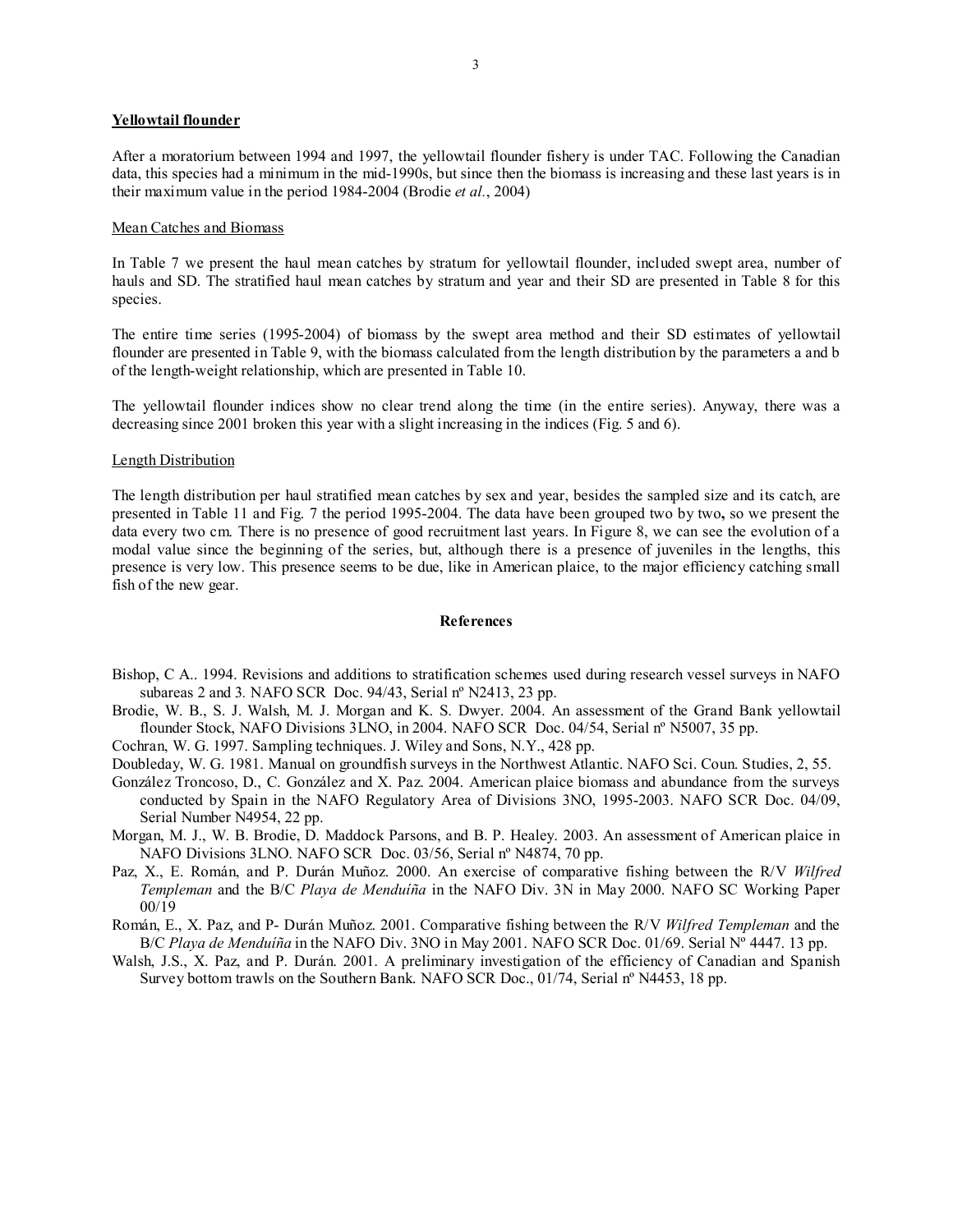| Year         | Vessel                                       | Valid tows | Depth strata covered<br>(m) | Dates                          |
|--------------|----------------------------------------------|------------|-----------------------------|--------------------------------|
| 1995         | C/V Playa de Menduíña                        | 77         | 56-731                      | May 18-May 29                  |
| 1996         | C/V Playa de Menduíña                        | 112        | 56-1098                     | May 07-May 24                  |
| 1997         | C/V Playa de Menduíña                        | 128        | 56-1280                     | April 26-May 18                |
| 1998         | C/V Playa de Menduíña                        | 124        | 56-1464                     | May 06-May 26                  |
| 1999         | C/V Playa de Menduíña                        | 114        | 56-1464                     | May 07-May 26                  |
| 2000         | C/V Playa de Menduíña                        | 118        | 56-1464                     | May 07-May 28                  |
| $2001^{(*)}$ | R/V Vizconde de Eza<br>C/V Playa de Menduíña | 83<br>121  | 56-1116<br>56-1464          | May 03-May 24<br>May 05-May 23 |
| 2002         | R/V Vizconde de Eza                          | 125        | 56-1464                     | April 29-May 19                |
| 2003         | R/V Vizconde de Eza                          | 118        | 56-1464                     | May 11-June 02                 |
| 2004         | R/V Vizconde de Eza                          | 120        | 56-1464                     | June $06$ -June $24$           |

**TABLE 1.-** Spanish spring bottom trawl surveys on NAFO Div. 3NO: 1995-2004

(\*) We took, for the calculation of the series, 83 hauls from the R/V *Vizconde de Eza* and 40 hauls from the C/V *Playa de Menduíña* (123 hauls in total)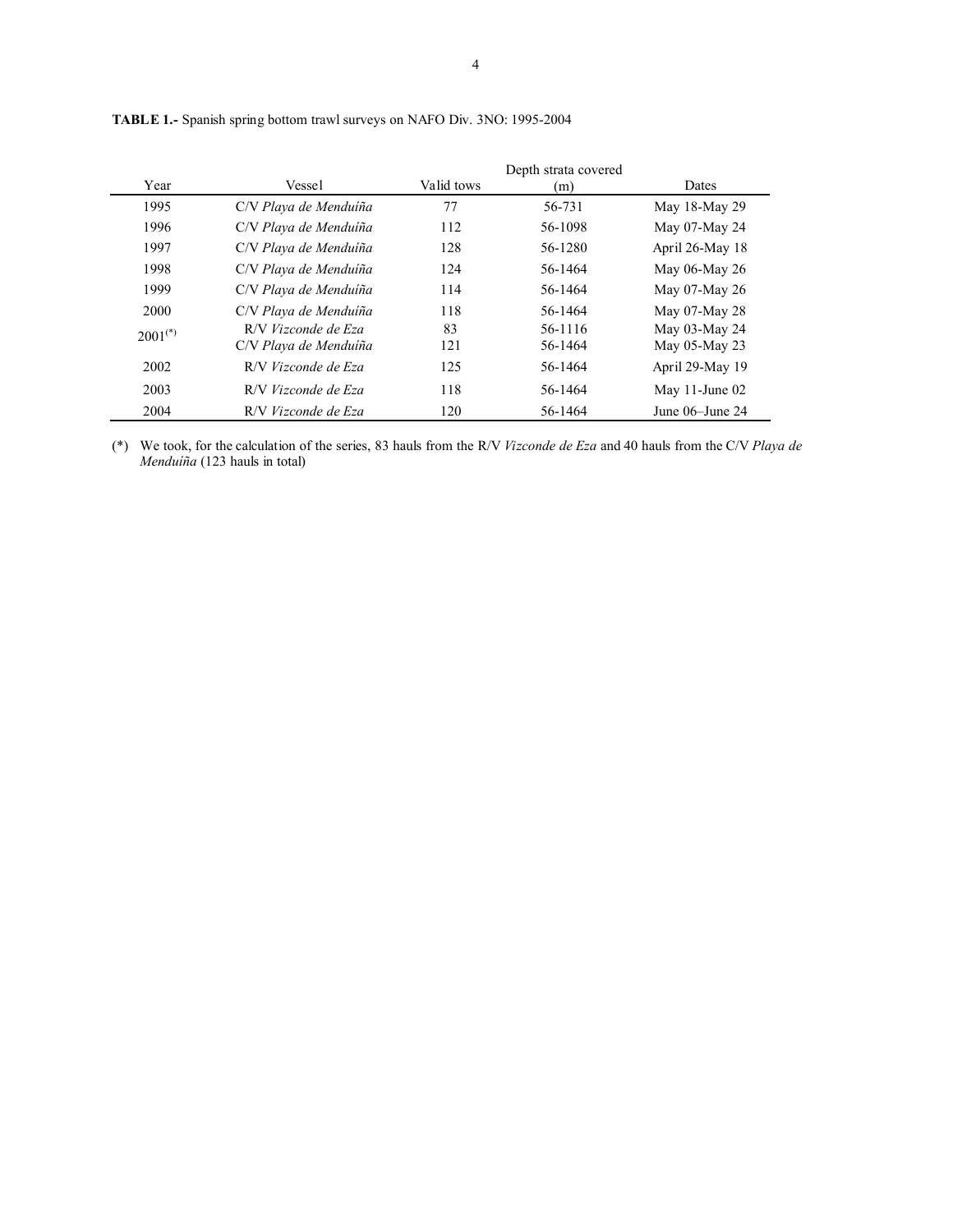**TABLE 2.** Swept area, number of hauls and American plaice mean catch (kg) and SD (\*\*) by stratum. Spanish Spring Surveys on NAFO Div. 3NO: 1997-2004. Swept area in square miles. n.s. means stratum not surveyed. 1997-2000 data are transformed C/V *Playa de Menduíña* data, and 2002-2004 data are original from R/V *Vizconde de Eza*. In 2001, there are data from the two vessels.

|         | 1997<br>1998 |                         |            |                |        |                | 1999              |                          |        |     | 2000                     |           |        |                |                   |           |
|---------|--------------|-------------------------|------------|----------------|--------|----------------|-------------------|--------------------------|--------|-----|--------------------------|-----------|--------|----------------|-------------------|-----------|
|         | Swept        | Tow                     | A. Plaice  | A. Plaice      | Swept  | Tow            | A. Plaice         | A. Plaice                | Swept  | Tow | A. Plaice                | A. Plaice | Swept  | Tow            | A. Plaice         | A. Plaice |
| Stratum | area         | number                  | Mean catch | <b>SD</b>      | area   |                | number Mean catch | <b>SD</b>                | area   |     | number Mean catch        | <b>SD</b> | area   |                | number Mean catch | <b>SD</b> |
| 353     | 0.0480       | $\overline{4}$          | 47.97      | 25.084         | 0.0465 | $\overline{4}$ | 267.95            | 103.830                  | 0.0360 |     | 3<br>388.97              | 37.624    | 0.0356 | 3              | 426.02            | 210.639   |
| 354     | 0.0233       | $\overline{c}$          | 34.16      | 18.447         | 0.0356 | 3              | 381.49            | 146.407                  | 0.0218 |     | $\overline{c}$<br>184.12 | 100.017   | 0.0356 | 3              | 147.44            | 84.780    |
| 355     | 0.0233       | $\overline{c}$          | 14.02      | 4.617          | 0.0221 | 2              | 134.67            | 132.931                  | 0.0229 |     | $\overline{2}$<br>60.82  | 30.122    | 0.0233 | 2              | 60.01             | 1.539     |
| 356     | 0.0225       | 2                       | 8.15       | 4.133          | 0.0221 | $\overline{2}$ | 14.23             | 5.343                    | 0.0229 |     | 2<br>31.47               | 23.877    | 0.0225 | $\overline{c}$ | 28.11             | 24.368    |
| 357     | 0.0443       | $\overline{4}$          | 1.86       | 1.051          | 0.0240 | 2              | 2.33              | 0.484                    | 0.0236 |     | $\overline{c}$<br>3.06   | 1.913     | 0.0124 | $\overline{1}$ | 0.55              |           |
| 358     | 0.0563       | 5                       | 4.44       | 4.415          | 0.0236 | 3              | 6.73              | 1.265                    | 0.0349 |     | 3<br>9.06                | 15.047    | 0.0341 | 3              | 298.64            | 437.609   |
| 359     | 0.0690       | 6                       | 30.12      | 15.773         | 0.0698 | 6              | 198.60            | 199.740                  | 0.0364 |     | 3<br>484.88              | 84.636    | 0.0469 | $\overline{4}$ | 659.75            | 139.208   |
| 360     | 0.3754       | 32                      | 26.15      | 17.839         | 0.2561 | 25             | 107.53            | 64.858                   | 0.2325 | 19  | 263.77                   | 91.624    | 0.2396 | 20             | 324.76            | 269.238   |
| 374     | 0.0353       | 3                       | 8.40       | 3.170          | 0.0353 | $\overline{3}$ | 4.00              | 0.906                    | 0.0244 |     | $\overline{c}$<br>44.00  | 1.495     | 0.0240 | $\overline{c}$ | 5.60              | 0.440     |
| 375     | 0.0116       | $\mathbf{1}$            | 1.85       | $\sim$         | 0.0345 | 3              | 5.93              | 3.550                    | 0.0236 |     | 2<br>42.21               | 15.545    | 0.0244 | 2              | 30.11             | 9.300     |
| 376     | 0.1583       | 14                      | 12.53      | 8.741          | 0.0930 | 10             | 82.92             | 73.283                   | 0.1219 | 10  | 119.90                   | 62.748    | 0.1200 | 10             | 250.98            | 179.289   |
| 377     | 0.0116       | -1                      | 20.96      | $\sim$         | 0.0229 | $\overline{c}$ | 47.18             | 59.694                   | 0.0240 |     | 2<br>86.16               | 117.320   | 0.0229 | 2              | 27.02             | 29.064    |
| 378     | 0.0210       | $\overline{c}$          | 1.87       | 1.583          | 0.0120 | 2              | 5.22              | 2.199                    | 0.0229 |     | $\overline{c}$<br>7.14   | 4.199     | 0.0233 | $\overline{c}$ | 19.74             | 22.646    |
| 379     | 0.0206       | $\sqrt{2}$              | 1.78       | 1.568          | 0.0356 | 3              | 2.65              | 1.804                    | 0.0236 |     | $\overline{c}$<br>0.78   | 0.308     | 0.0225 | $\overline{c}$ | 2.30              | 1.146     |
| 380     | 0.0210       | $\overline{c}$          | 1.41       | 0.079          | 0.0113 | 2              | 1.69              | 0.945                    | 0.0236 |     | 2<br>2.22                | 0.066     | 0.0236 | 2              | 1.74              | 0.402     |
| 381     | 0.0221       | $\overline{c}$          | 1.55       | 0.895          | 0.0229 | $\overline{2}$ | 8.41              | 10.927                   | 0.0229 |     | $\overline{2}$<br>0.59   | 0.231     | 0.0236 | $\overline{c}$ | 2.03              | 1.269     |
| 382     | 0.0461       | $\overline{4}$          | 0.59       | 0.340          | 0.0229 | 3              | 4.35              | 3.017                    | 0.0484 |     | $\overline{4}$<br>2.25   | 0.610     | 0.0499 | $\overline{4}$ | 1.92              | 0.562     |
| 721     | 0.0221       | $\overline{c}$          | 13.40      | 12.225         | 0.0203 | 2              | 7.68              | 6.464                    | 0.0244 |     | $\overline{c}$<br>20.06  | 10.378    | 0.0236 | 2              | 4.21              | 4.725     |
| 722     | 0.0214       | $\sqrt{2}$              | 46.66      | 65.850         | 0.0101 | 2              | 1.99              | 2.375                    | 0.0229 |     | $\overline{c}$<br>2.43   | 0.704     | 0.0218 | 2              | 1.21              | 1.715     |
| 723     | 0.0210       | $\overline{c}$          | 8.79       | 5.464          | 0.0233 | 2              | 10.04             | 8.619                    | 0.0229 |     | $\overline{c}$<br>34.05  | 29.946    | 0.0248 | $\overline{c}$ | 10.67             | 7.344     |
| 724     | 0.0225       | $\overline{c}$          | 13.33      | 17.024         | 0.0206 | 2              | 10.84             | 2.528                    | 0.0225 |     | $\overline{c}$<br>9.89   | 10.466    | 0.0233 | 2              | 12.31             | 1.803     |
| 725     | 0.0206       | $\overline{c}$          | 1.31       | 0.882          | 0.0086 |                | 0.62              | $\overline{\phantom{a}}$ | 0.0229 |     | $\overline{c}$<br>2.48   | 0.073     | 0.0210 | $\overline{2}$ | 8.64              | 8.707     |
| 726     | n.s.         | n.s.                    | n.s.       | n.s.           | 0.0094 | 2              | 2.95              | 2.726                    | 0.0225 |     | $\overline{c}$<br>39.96  | 47.051    | 0.0221 | 2              | 8.24              | 4.177     |
| 727     | 0.0094       | 1                       | 9.37       | $\sim$         | 0.0233 | 2              | 9.02              | 3.782                    | 0.0236 |     | 2<br>7.56                | 7.651     | 0.0210 | 2              | 4.59              | 2.089     |
| 728     | 0.0214       | 2                       | 32.09      | 23.965         | 0.0206 | 2              | 15.58             | 4.617                    | 0.0233 |     | $\overline{c}$<br>37.93  | 22.294    | 0.0210 | $\overline{2}$ | 22.82             | 0.178     |
| 752     | 0.0218       | $\overline{c}$          | 112.70     | 128.072        | 0.0229 | $\overline{c}$ | 49.95             | 7.102                    | 0.0233 |     | $\overline{c}$<br>35.68  | 10.927    | 0.0206 | $\overline{c}$ | 128.14            | 25.680    |
| 753     | 0.0214       | $\overline{c}$          | 56.78      | 41.643         | 0.0218 | $\overline{2}$ | 146.98            | 13.280                   | 0.0229 |     | $\overline{c}$<br>14.74  | 4.969     | 0.0218 | $\overline{c}$ | 169.96            | 216.964   |
| 754     | 0.0330       | 3                       | 5.50       | 6.447          | 0.0210 | 2              | 2.67              | 3.782                    | 0.0206 |     | 2<br>0.00                | 0.000     | 0.0195 | 2              | 0.00              | 0.000     |
| 755     | n.s.         | n.s.                    | n.s.       | n.s.           | 0.0206 | $\overline{c}$ | 0.39              | 0.550                    | 0.0311 |     | 3<br>0.05                | 0.090     | 0.0431 | $\overline{4}$ | 0.00              | 0.000     |
| 756     | 0.0109       | -1                      | 75.68      | $\sim$         | 0.0225 |                | 199.76            | 258.188                  | 0.0225 |     | $\overline{2}$<br>124.34 | 44.457    | 0.0203 | $\overline{2}$ | 31.68             | 11.829    |
| 757     | 0.0304       | 3                       |            | 626.06 753.372 | 0.0206 | 2              | 82.24             | 100.918                  | 0.0233 |     | $\overline{c}$<br>17.07  | 3.782     | 0.0214 | 2              | 5.12              | 6.827     |
| 758     | 0.0214       | 2                       | 0.60       | 0.447          | 0.0105 | $\overline{2}$ | 4.03              | 5.695                    | 0.0214 |     | $\overline{c}$<br>0.31   | 0.438     | 0.0210 | $\overline{2}$ | 1.32              | 1.649     |
| 759     | n.s.         | n.s.                    | n.s.       | n.s.           | 0.0214 | 2              | 0.00              | 0.000                    | 0.0218 |     | 2<br>0.34                | 0.484     | 0.0210 | 2              | 1.99              | 2.814     |
| 760     | 0.0105       | $\overline{1}$          | 17.16      | $\sim$         | 0.0214 | 2              | 8.04              | 5.519                    | 0.0225 |     | $\sqrt{2}$<br>20.30      | 28.275    | 0.0210 | 2              | 43.59             | 58.396    |
| 761     | 0.0315       | 3                       | 1.21       | 1.954          | 0.0206 | 2              | 3.47              | 1.605                    | 0.0210 |     | $\overline{2}$<br>0.00   | 0.000     | 0.0221 | $\overline{2}$ | 0.19              | 0.264     |
| 762     | 0.0308       | 3                       | 0.00       | 0.000          | 0.0094 | 2              | 0.00              | 0.000                    | 0.0210 |     | $\overline{c}$<br>18.49  | 26.142    | 0.0203 | 2              | 0.00              | 0.000     |
| 763     | n.s.         | n.s.                    | n.s.       | n.s.           | 0.0218 | 2              | 0.08              | 0.110                    | 0.0311 |     | 3<br>0.00                | 0.000     | 0.0416 | $\overline{4}$ | 0.30              | 0.606     |
| 764     | 0.0206       | $\overline{c}$          | 0.17       | 0.237          | 0.0218 | 2              | 0.25              | 0.352                    | 0.0225 |     | 2<br>0.00                | 0.000     | 0.0218 | 2              | 0.00              | 0.000     |
| 765     | 0.0206       | $\overline{c}$          | 0.00       | 0.000          | 0.0098 | 2              | 0.00              | 0.000                    | 0.0221 |     | $\overline{c}$<br>0.00   | 0.000     | 0.0203 | 2              | 0.00              | 0.000     |
| 766     | 0.0308       | $\overline{\mathbf{3}}$ | 0.00       | 0.000          | 0.0191 | 2              | 0.00              | 0.000                    | 0.0218 |     | $\overline{c}$<br>0.00   | 0.000     | 0.0214 |                | 0.00              | 0.000     |
| 767     | n.s.         | n.s.                    | n.s.       | n.s.           | 0.0109 | $\mathcal{D}$  | 0.00              | 0.000                    | 0.0214 |     | $\mathfrak{D}$<br>0.00   | 0.000     | 0.0210 | $\mathcal{L}$  | 0.11              | 0.156     |

$$
(**) SD = \frac{\sum (x_i - \overline{x})^2}{n - 1}
$$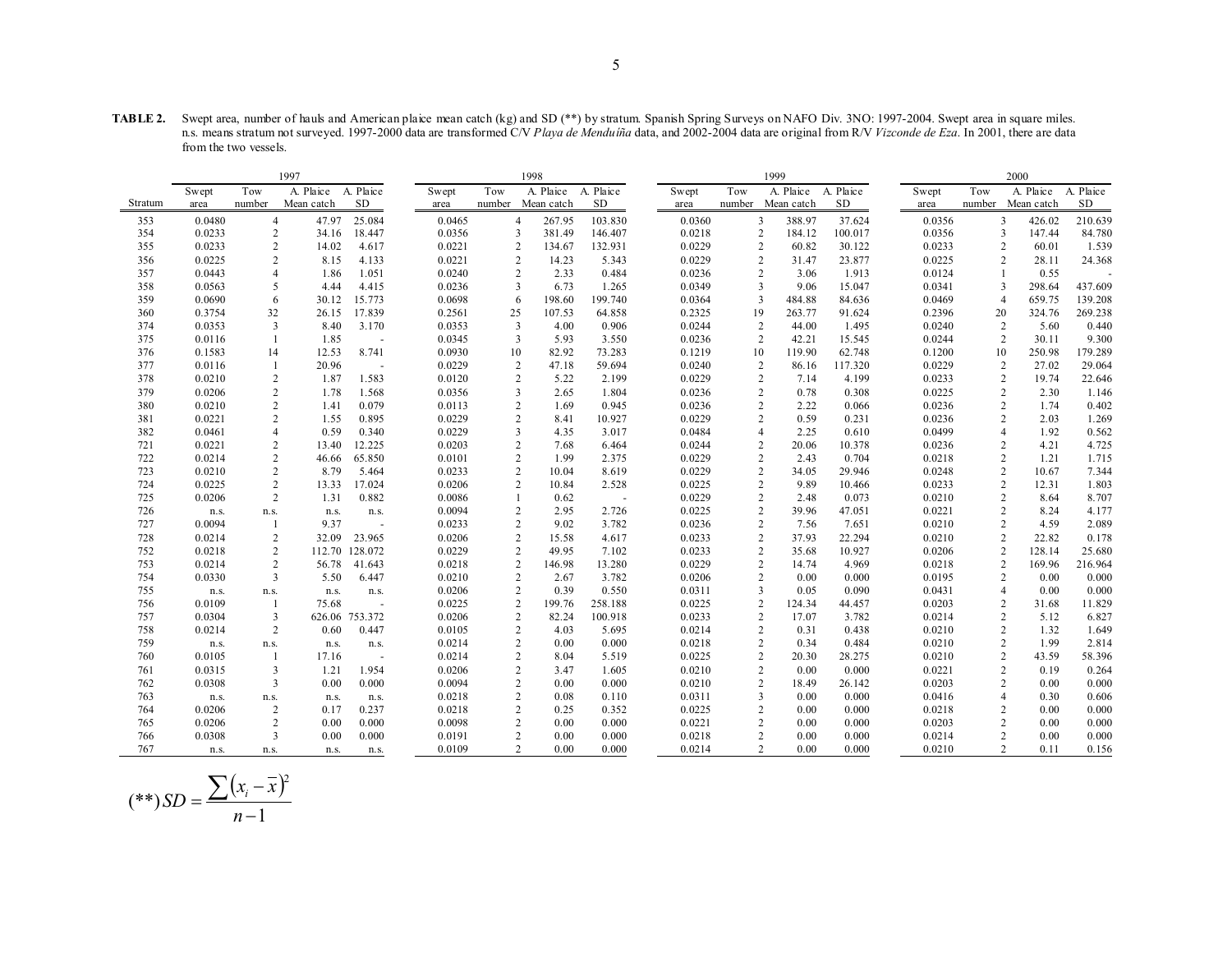**TABLE 2 (cont.).** Swept area, number of hauls and American plaice mean catch (kg) and SD (\*\*) by stratum. Spanish Spring Surveys on NAFO Div. 3NO: 1997-2004. Swept area in square miles. n.s. means stratum not surveyed. 1997-2000 data are transformed C/V *Playa de Menduíña* data, and 2002-2004 data are original from R/V *Vizconde de Eza*. In 2001, there are data from the two vessels.

| A. Plaice<br>Tow<br>A Plaice A Plaice<br>Tow<br>A Plaice A Plaice<br>Tow<br>A Plaice A Plaice<br>Swept<br>Tow<br>A.<br>Swept<br>Swept<br>Swept<br>SD<br>Stratum<br>number<br>Mean catch Plaice<br>number Mean catch<br><b>SD</b><br>number<br>Mean catch<br>number Mean catch<br>SD<br>area<br>area<br>area<br>area<br>3<br>0.0476<br>0.0334<br>3<br>470.86 217.828<br>0.033750<br>0.0341<br>451.08185.936<br>4<br>630.50 240.448<br>3<br>418.60 276.823<br>353<br>354<br>0.0338<br>3<br>172.21144.326<br>0.0356<br>3<br>77.048<br>0.0338<br>3<br>806.33<br>68.178<br>0.034500<br>3<br>220.64 173.634<br>207.67<br>$\overline{2}$<br>0.0236<br>$\overline{c}$<br>0.0229<br>0.022875<br>2<br>355<br>0.0240<br>206.75 85.065<br>100.75<br>40.659<br>2<br>112.14<br>7.297<br>23.50<br>9.758<br>$\overline{2}$<br>0.0233<br>99.561<br>0.022125<br>0.893<br>0.0240<br>83.56 40.362<br>2<br>53.95<br>51.548<br>0.0225<br>2<br>159.80<br>2<br>0.66<br>356<br>$\overline{2}$<br>0.0240<br>$\overline{2}$<br>2.015<br>0.0229<br>0.022875<br>0.84<br>1.190<br>357<br>0.0244<br>76.85105.720<br>5.18<br>2<br>59.40<br>76.650<br>2<br>3<br>0.0345<br>21.202<br>0.033000<br>358<br>0.0345<br>35.80 28.161<br>3<br>27.67<br>0.0338<br>3<br>16.096<br>3<br>27.72<br>15.234<br>26.50<br>177.40 129.497<br>296.394<br>359<br>$\tau$<br>347.89328.624<br>0.0686<br>0.0791<br>$\overline{7}$<br>459.09 433.737<br>0.079125<br>440.97<br>0.0803<br>7<br>6<br>360<br>0.2423<br>20<br>261.79173.177<br>0.2865<br>25<br>143.72 117.177<br>0.2254<br>20<br>229.12 120.612<br>0.231000<br>20<br>283.51<br>168.955<br>$\overline{2}$<br>0.0345<br>3<br>0.0225<br>0.023250<br>374<br>0.0240<br>14.95 1.909<br>3.42<br>1.630<br>2<br>15.33<br>4.207<br>2<br>89.95<br>46.315<br>3<br>0.0353<br>3<br>1.073<br>0.0330<br>3<br>9.96<br>10.915<br>0.033750<br>73.12<br>19.172<br>375<br>0.0338<br>4.77 1.680<br>1.41<br>3<br>376<br>10<br>46.95 32.487<br>0.1140<br>47.96<br>50.207<br>0.1125<br>62.92<br>55.173<br>0.116625<br>195.37 112.407<br>0.1155<br>10<br>10<br>10<br>0.0229<br>$\overline{c}$<br>39.527<br>30.816<br>0.021750<br>73.928<br>377<br>0.0229<br>2<br>21.09 10.204<br>34.05<br>0.0225<br>2<br>48.61<br>2<br>84.23<br>$\overline{2}$<br>0.0233<br>$\overline{2}$<br>6.364<br>2<br>0.022500<br>$\overline{2}$<br>378<br>0.0236<br>1.287<br>8.10<br>0.0225<br>9.42<br>8.040<br>34.30<br>14.001<br>2.75<br>$\overline{2}$<br>0.0229<br>379<br>0.0229<br>0.84<br>0.092<br>$\overline{c}$<br>5.445<br>0.0229<br>$\overline{c}$<br>3.47<br>4.667<br>0.012375<br>0.71<br>5.75<br>$\mathbf{1}$<br>$\sim$<br>$\overline{2}$<br>0.638<br>0.0225<br>1.768<br>0.0229<br>0.735<br>0.022125<br>2.01<br>2.174<br>380<br>0.0206<br>2.97<br>2<br>7.25<br>2<br>6.68<br>2<br>$\overline{2}$<br>0.0229<br>$\overline{2}$<br>0.0236<br>2.35<br>0.154<br>3.81<br>2.821<br>0.0229<br>2<br>7.70<br>3.111<br>0.022500<br>2<br>29.64<br>18.611<br>381<br>$\overline{4}$<br>3.02 0.929<br>0.0341<br>0.904<br>2.12<br>0.643<br>0.046125<br>$\overline{4}$<br>49.674<br>382<br>0.0469<br>3<br>1.09<br>0.0454<br>$\overline{4}$<br>55.76<br>$\overline{2}$<br>0.0233<br>721<br>0.0248<br>115.20 86.974<br>2<br>18.20<br>12.445<br>0.0225<br>2<br>222.75 273.155<br>0.022125<br>2<br>0.00<br>0.000<br>$\overline{2}$<br>0.0236<br>722<br>0.0233<br>30.29 35.511<br>$\overline{c}$<br>42.568<br>0.0221<br>2<br>14.31<br>15.493<br>0.021750<br>$\overline{c}$<br>1.02<br>1.442<br>30.10<br>2<br>36.15 39.244<br>0.0233<br>$\overline{2}$<br>0.849<br>0.0229<br>$\overline{2}$<br>0.022875<br>$\overline{c}$<br>0.955<br>723<br>0.0240<br>7.20<br>2.10<br>2.687<br>0.68<br>724<br>3<br>26.47 26.158<br>0.0225<br>$\overline{c}$<br>41.931<br>0.0225<br>$\overline{c}$<br>7.02<br>7.050<br>0.021375<br>2<br>0.00<br>0.000<br>0.0353<br>47.05<br>$\overline{2}$<br>0.0225<br>$\overline{2}$<br>4.313<br>0.0229<br>$\overline{c}$<br>0.049<br>0.022500<br>$\overline{c}$<br>27.294<br>725<br>0.0116<br>3.37 0.368<br>3.55<br>3.34<br>19.30<br>$\overline{2}$<br>0.0214<br>$\overline{c}$<br>$\overline{2}$<br>2<br>726<br>0.430<br>2.83<br>0.948<br>0.0225<br>0.00<br>0.000<br>0.022500<br>0.00<br>0.000<br>0.0116<br>1.80<br>$\overline{2}$<br>727<br>0.0225<br>0.0233<br>$\overline{2}$<br>0.0218<br>21.001<br>0.023250<br>$\overline{c}$<br>0.338<br>5.277<br>2.85<br>1.061<br>2<br>42.85<br>0.37<br>8.46<br>$\overline{2}$<br>0.0229<br>23.264<br>0.018000<br>728<br>0.0229<br>5.85<br>1.143<br>$\overline{2}$<br>9.58<br>13.467<br>0.0225<br>2<br>40.45<br>2<br>0.00<br>0.000<br>$\overline{2}$<br>$\overline{c}$<br>2<br>7.922<br>0.0116<br>$\overline{1}$<br>0.00<br>0.0229<br>12.516<br>0.021375<br>0.000<br>752<br>0.0210<br>15.79<br>27.05<br>0.00<br>$\sim$<br>$\overline{2}$<br>60.01 68.290<br>0.0229<br>$\overline{c}$<br>0.0229<br>$\overline{c}$<br>0.00<br>0.000<br>0.021750<br>$\overline{c}$<br>0.000<br>753<br>0.0214<br>3.60<br>5.091<br>0.00<br>754<br>0.0195<br>2<br>1.781<br>0.0341<br>$\overline{\mathbf{3}}$<br>14.206<br>0.0218<br>$\overline{2}$<br>0.00<br>0.000<br>0.021375<br>$\overline{2}$<br>0.00<br>0.000<br>1.26<br>8.60<br>$\overline{4}$<br>0.000<br>0.0338<br>3<br>0.000<br>0.0221<br>$\overline{2}$<br>0.000<br>0.031875<br>3<br>0.000<br>755<br>0.0416<br>0.00<br>0.00<br>0.00<br>0.00<br>$\overline{2}$<br>0.0229<br>$\overline{c}$<br>11.58 8.167<br>2<br>12.551<br>0.0221<br>0.884<br>0.021750<br>2<br>0.00<br>0.000<br>756<br>0.0113<br>11.73<br>1.83<br>$\overline{2}$<br>105.18148.295<br>0.0225<br>$\overline{2}$<br>13.223<br>$\overline{2}$<br>7.304<br>$\overline{2}$<br>0.000<br>757<br>0.0233<br>31.15<br>0.0221<br>5.17<br>0.021750<br>0.00<br>$\overline{2}$<br>$0.16$ 0.220<br>0.0225<br>$\overline{c}$<br>0.523<br>0.0221<br>$\overline{2}$<br>0.00<br>0.000<br>0.021375<br>$\overline{c}$<br>0.000<br>758<br>0.0218<br>1.27<br>0.00<br>2<br>759<br>0.0221<br>$0.26$ 0.374<br>0.0225<br>$\overline{2}$<br>0.00<br>0.000<br>0.0113<br>0.00<br>0.021375<br>$\overline{c}$<br>0.00<br>0.000<br>$\sim$<br>$\overline{2}$<br>0.0229<br>$\overline{c}$<br>$\overline{c}$<br>$\overline{c}$<br>0.000<br>760<br>0.0229<br>37.80 37.618<br>4.75<br>6.718<br>0.0218<br>0.00<br>0.000<br>0.022125<br>0.00<br>$\overline{2}$<br>0.0225<br>$\overline{2}$<br>$\overline{c}$<br>0.0225<br>1.577<br>0.0225<br>$\overline{c}$<br>0.000<br>0.022125<br>0.007<br>761<br>0.25<br>0.346<br>1.90<br>0.00<br>0.01<br>$\overline{2}$<br>0.000<br>0.0225<br>$\overline{c}$<br>0.424<br>0.0225<br>$\overline{2}$<br>0.023250<br>$\overline{2}$<br>762<br>0.0116<br>0.00<br>0.30<br>0.00<br>0.000<br>0.00<br>0.000<br>3<br>0.0225<br>0.0330<br>0.000<br>2<br>0.00<br>0.000<br>0.0311<br>3<br>0.00<br>0.000<br>0.032625<br>3<br>0.00<br>0.000<br>763<br>0.00<br>$\overline{2}$<br>0.205<br>0.0236<br>$\overline{2}$<br>0.884<br>0.022875<br>$\overline{c}$<br>0.000<br>764<br>0.0240<br>0.35<br>0.50<br>0.707<br>0.0221<br>$\overline{c}$<br>0.63<br>0.00<br>$\overline{2}$<br>0.0236<br>$\overline{c}$<br>0.022500<br>$\overline{c}$<br>765<br>0.0113<br>0.071<br>0.792<br>0.0113<br>0.00<br>0.00<br>0.000<br>0.05<br>0.64<br>$\sim$<br>$\overline{2}$<br>0.0233<br>$\overline{2}$<br>0.022500<br>$\overline{c}$<br>0.0203<br>0.616<br>0.00<br>0.000<br>0.0225<br>$\overline{2}$<br>0.00<br>0.000<br>0.00<br>0.000<br>766<br>0.44<br>$\mathfrak{D}$<br>0.0225<br>$\mathcal{L}$<br>0.0229<br>0.799<br>767<br>0.0218<br>0.00<br>0.000<br>0.05<br>0.071<br>$\mathfrak{D}$<br>0.00<br>0.000<br>0.021750<br>$\mathcal{D}$<br>0.57 | 2001 |  |  | 2002<br>2003 |  |  |  | 2004 |  |  |  |  |  |
|----------------------------------------------------------------------------------------------------------------------------------------------------------------------------------------------------------------------------------------------------------------------------------------------------------------------------------------------------------------------------------------------------------------------------------------------------------------------------------------------------------------------------------------------------------------------------------------------------------------------------------------------------------------------------------------------------------------------------------------------------------------------------------------------------------------------------------------------------------------------------------------------------------------------------------------------------------------------------------------------------------------------------------------------------------------------------------------------------------------------------------------------------------------------------------------------------------------------------------------------------------------------------------------------------------------------------------------------------------------------------------------------------------------------------------------------------------------------------------------------------------------------------------------------------------------------------------------------------------------------------------------------------------------------------------------------------------------------------------------------------------------------------------------------------------------------------------------------------------------------------------------------------------------------------------------------------------------------------------------------------------------------------------------------------------------------------------------------------------------------------------------------------------------------------------------------------------------------------------------------------------------------------------------------------------------------------------------------------------------------------------------------------------------------------------------------------------------------------------------------------------------------------------------------------------------------------------------------------------------------------------------------------------------------------------------------------------------------------------------------------------------------------------------------------------------------------------------------------------------------------------------------------------------------------------------------------------------------------------------------------------------------------------------------------------------------------------------------------------------------------------------------------------------------------------------------------------------------------------------------------------------------------------------------------------------------------------------------------------------------------------------------------------------------------------------------------------------------------------------------------------------------------------------------------------------------------------------------------------------------------------------------------------------------------------------------------------------------------------------------------------------------------------------------------------------------------------------------------------------------------------------------------------------------------------------------------------------------------------------------------------------------------------------------------------------------------------------------------------------------------------------------------------------------------------------------------------------------------------------------------------------------------------------------------------------------------------------------------------------------------------------------------------------------------------------------------------------------------------------------------------------------------------------------------------------------------------------------------------------------------------------------------------------------------------------------------------------------------------------------------------------------------------------------------------------------------------------------------------------------------------------------------------------------------------------------------------------------------------------------------------------------------------------------------------------------------------------------------------------------------------------------------------------------------------------------------------------------------------------------------------------------------------------------------------------------------------------------------------------------------------------------------------------------------------------------------------------------------------------------------------------------------------------------------------------------------------------------------------------------------------------------------------------------------------------------------------------------------------------------------------------------------------------------------------------------------------------------------------------------------------------------------------------------------------------------------------------------------------------------------------------------------------------------------------------------------------------------------------------------------------------------------------------------------------------------------------------------------------------------------------------------------------------------------------------------------------------------------------------------------------------------------------------------------------------------------------------------------------------------------------------------------------------------------------------------------------------------------------------------------------------------------------------------------------------------------------------------------------------------------------------------------------------------------------------------------------------------------------------------------------------------------------------------------------------------------------------------------------------------------------------------------------------------------------------------------------------------------------------------------------------------------------------------------------------------------------------------------------------------------------------------------------------------------------------------------------------------------------------------------------------------------------------------------------------------------------------------------------------------------------|------|--|--|--------------|--|--|--|------|--|--|--|--|--|
|                                                                                                                                                                                                                                                                                                                                                                                                                                                                                                                                                                                                                                                                                                                                                                                                                                                                                                                                                                                                                                                                                                                                                                                                                                                                                                                                                                                                                                                                                                                                                                                                                                                                                                                                                                                                                                                                                                                                                                                                                                                                                                                                                                                                                                                                                                                                                                                                                                                                                                                                                                                                                                                                                                                                                                                                                                                                                                                                                                                                                                                                                                                                                                                                                                                                                                                                                                                                                                                                                                                                                                                                                                                                                                                                                                                                                                                                                                                                                                                                                                                                                                                                                                                                                                                                                                                                                                                                                                                                                                                                                                                                                                                                                                                                                                                                                                                                                                                                                                                                                                                                                                                                                                                                                                                                                                                                                                                                                                                                                                                                                                                                                                                                                                                                                                                                                                                                                                                                                                                                                                                                                                                                                                                                                                                                                                                                                                                                                                                                                                                                                                                                                                                                                                                                                                                                                                                                                                                                                                                                                                                                                                                                                                                                                                                                                                                                                                                                                                                                                                          |      |  |  |              |  |  |  |      |  |  |  |  |  |
|                                                                                                                                                                                                                                                                                                                                                                                                                                                                                                                                                                                                                                                                                                                                                                                                                                                                                                                                                                                                                                                                                                                                                                                                                                                                                                                                                                                                                                                                                                                                                                                                                                                                                                                                                                                                                                                                                                                                                                                                                                                                                                                                                                                                                                                                                                                                                                                                                                                                                                                                                                                                                                                                                                                                                                                                                                                                                                                                                                                                                                                                                                                                                                                                                                                                                                                                                                                                                                                                                                                                                                                                                                                                                                                                                                                                                                                                                                                                                                                                                                                                                                                                                                                                                                                                                                                                                                                                                                                                                                                                                                                                                                                                                                                                                                                                                                                                                                                                                                                                                                                                                                                                                                                                                                                                                                                                                                                                                                                                                                                                                                                                                                                                                                                                                                                                                                                                                                                                                                                                                                                                                                                                                                                                                                                                                                                                                                                                                                                                                                                                                                                                                                                                                                                                                                                                                                                                                                                                                                                                                                                                                                                                                                                                                                                                                                                                                                                                                                                                                                          |      |  |  |              |  |  |  |      |  |  |  |  |  |
|                                                                                                                                                                                                                                                                                                                                                                                                                                                                                                                                                                                                                                                                                                                                                                                                                                                                                                                                                                                                                                                                                                                                                                                                                                                                                                                                                                                                                                                                                                                                                                                                                                                                                                                                                                                                                                                                                                                                                                                                                                                                                                                                                                                                                                                                                                                                                                                                                                                                                                                                                                                                                                                                                                                                                                                                                                                                                                                                                                                                                                                                                                                                                                                                                                                                                                                                                                                                                                                                                                                                                                                                                                                                                                                                                                                                                                                                                                                                                                                                                                                                                                                                                                                                                                                                                                                                                                                                                                                                                                                                                                                                                                                                                                                                                                                                                                                                                                                                                                                                                                                                                                                                                                                                                                                                                                                                                                                                                                                                                                                                                                                                                                                                                                                                                                                                                                                                                                                                                                                                                                                                                                                                                                                                                                                                                                                                                                                                                                                                                                                                                                                                                                                                                                                                                                                                                                                                                                                                                                                                                                                                                                                                                                                                                                                                                                                                                                                                                                                                                                          |      |  |  |              |  |  |  |      |  |  |  |  |  |
|                                                                                                                                                                                                                                                                                                                                                                                                                                                                                                                                                                                                                                                                                                                                                                                                                                                                                                                                                                                                                                                                                                                                                                                                                                                                                                                                                                                                                                                                                                                                                                                                                                                                                                                                                                                                                                                                                                                                                                                                                                                                                                                                                                                                                                                                                                                                                                                                                                                                                                                                                                                                                                                                                                                                                                                                                                                                                                                                                                                                                                                                                                                                                                                                                                                                                                                                                                                                                                                                                                                                                                                                                                                                                                                                                                                                                                                                                                                                                                                                                                                                                                                                                                                                                                                                                                                                                                                                                                                                                                                                                                                                                                                                                                                                                                                                                                                                                                                                                                                                                                                                                                                                                                                                                                                                                                                                                                                                                                                                                                                                                                                                                                                                                                                                                                                                                                                                                                                                                                                                                                                                                                                                                                                                                                                                                                                                                                                                                                                                                                                                                                                                                                                                                                                                                                                                                                                                                                                                                                                                                                                                                                                                                                                                                                                                                                                                                                                                                                                                                                          |      |  |  |              |  |  |  |      |  |  |  |  |  |
|                                                                                                                                                                                                                                                                                                                                                                                                                                                                                                                                                                                                                                                                                                                                                                                                                                                                                                                                                                                                                                                                                                                                                                                                                                                                                                                                                                                                                                                                                                                                                                                                                                                                                                                                                                                                                                                                                                                                                                                                                                                                                                                                                                                                                                                                                                                                                                                                                                                                                                                                                                                                                                                                                                                                                                                                                                                                                                                                                                                                                                                                                                                                                                                                                                                                                                                                                                                                                                                                                                                                                                                                                                                                                                                                                                                                                                                                                                                                                                                                                                                                                                                                                                                                                                                                                                                                                                                                                                                                                                                                                                                                                                                                                                                                                                                                                                                                                                                                                                                                                                                                                                                                                                                                                                                                                                                                                                                                                                                                                                                                                                                                                                                                                                                                                                                                                                                                                                                                                                                                                                                                                                                                                                                                                                                                                                                                                                                                                                                                                                                                                                                                                                                                                                                                                                                                                                                                                                                                                                                                                                                                                                                                                                                                                                                                                                                                                                                                                                                                                                          |      |  |  |              |  |  |  |      |  |  |  |  |  |
|                                                                                                                                                                                                                                                                                                                                                                                                                                                                                                                                                                                                                                                                                                                                                                                                                                                                                                                                                                                                                                                                                                                                                                                                                                                                                                                                                                                                                                                                                                                                                                                                                                                                                                                                                                                                                                                                                                                                                                                                                                                                                                                                                                                                                                                                                                                                                                                                                                                                                                                                                                                                                                                                                                                                                                                                                                                                                                                                                                                                                                                                                                                                                                                                                                                                                                                                                                                                                                                                                                                                                                                                                                                                                                                                                                                                                                                                                                                                                                                                                                                                                                                                                                                                                                                                                                                                                                                                                                                                                                                                                                                                                                                                                                                                                                                                                                                                                                                                                                                                                                                                                                                                                                                                                                                                                                                                                                                                                                                                                                                                                                                                                                                                                                                                                                                                                                                                                                                                                                                                                                                                                                                                                                                                                                                                                                                                                                                                                                                                                                                                                                                                                                                                                                                                                                                                                                                                                                                                                                                                                                                                                                                                                                                                                                                                                                                                                                                                                                                                                                          |      |  |  |              |  |  |  |      |  |  |  |  |  |
|                                                                                                                                                                                                                                                                                                                                                                                                                                                                                                                                                                                                                                                                                                                                                                                                                                                                                                                                                                                                                                                                                                                                                                                                                                                                                                                                                                                                                                                                                                                                                                                                                                                                                                                                                                                                                                                                                                                                                                                                                                                                                                                                                                                                                                                                                                                                                                                                                                                                                                                                                                                                                                                                                                                                                                                                                                                                                                                                                                                                                                                                                                                                                                                                                                                                                                                                                                                                                                                                                                                                                                                                                                                                                                                                                                                                                                                                                                                                                                                                                                                                                                                                                                                                                                                                                                                                                                                                                                                                                                                                                                                                                                                                                                                                                                                                                                                                                                                                                                                                                                                                                                                                                                                                                                                                                                                                                                                                                                                                                                                                                                                                                                                                                                                                                                                                                                                                                                                                                                                                                                                                                                                                                                                                                                                                                                                                                                                                                                                                                                                                                                                                                                                                                                                                                                                                                                                                                                                                                                                                                                                                                                                                                                                                                                                                                                                                                                                                                                                                                                          |      |  |  |              |  |  |  |      |  |  |  |  |  |
|                                                                                                                                                                                                                                                                                                                                                                                                                                                                                                                                                                                                                                                                                                                                                                                                                                                                                                                                                                                                                                                                                                                                                                                                                                                                                                                                                                                                                                                                                                                                                                                                                                                                                                                                                                                                                                                                                                                                                                                                                                                                                                                                                                                                                                                                                                                                                                                                                                                                                                                                                                                                                                                                                                                                                                                                                                                                                                                                                                                                                                                                                                                                                                                                                                                                                                                                                                                                                                                                                                                                                                                                                                                                                                                                                                                                                                                                                                                                                                                                                                                                                                                                                                                                                                                                                                                                                                                                                                                                                                                                                                                                                                                                                                                                                                                                                                                                                                                                                                                                                                                                                                                                                                                                                                                                                                                                                                                                                                                                                                                                                                                                                                                                                                                                                                                                                                                                                                                                                                                                                                                                                                                                                                                                                                                                                                                                                                                                                                                                                                                                                                                                                                                                                                                                                                                                                                                                                                                                                                                                                                                                                                                                                                                                                                                                                                                                                                                                                                                                                                          |      |  |  |              |  |  |  |      |  |  |  |  |  |
|                                                                                                                                                                                                                                                                                                                                                                                                                                                                                                                                                                                                                                                                                                                                                                                                                                                                                                                                                                                                                                                                                                                                                                                                                                                                                                                                                                                                                                                                                                                                                                                                                                                                                                                                                                                                                                                                                                                                                                                                                                                                                                                                                                                                                                                                                                                                                                                                                                                                                                                                                                                                                                                                                                                                                                                                                                                                                                                                                                                                                                                                                                                                                                                                                                                                                                                                                                                                                                                                                                                                                                                                                                                                                                                                                                                                                                                                                                                                                                                                                                                                                                                                                                                                                                                                                                                                                                                                                                                                                                                                                                                                                                                                                                                                                                                                                                                                                                                                                                                                                                                                                                                                                                                                                                                                                                                                                                                                                                                                                                                                                                                                                                                                                                                                                                                                                                                                                                                                                                                                                                                                                                                                                                                                                                                                                                                                                                                                                                                                                                                                                                                                                                                                                                                                                                                                                                                                                                                                                                                                                                                                                                                                                                                                                                                                                                                                                                                                                                                                                                          |      |  |  |              |  |  |  |      |  |  |  |  |  |
|                                                                                                                                                                                                                                                                                                                                                                                                                                                                                                                                                                                                                                                                                                                                                                                                                                                                                                                                                                                                                                                                                                                                                                                                                                                                                                                                                                                                                                                                                                                                                                                                                                                                                                                                                                                                                                                                                                                                                                                                                                                                                                                                                                                                                                                                                                                                                                                                                                                                                                                                                                                                                                                                                                                                                                                                                                                                                                                                                                                                                                                                                                                                                                                                                                                                                                                                                                                                                                                                                                                                                                                                                                                                                                                                                                                                                                                                                                                                                                                                                                                                                                                                                                                                                                                                                                                                                                                                                                                                                                                                                                                                                                                                                                                                                                                                                                                                                                                                                                                                                                                                                                                                                                                                                                                                                                                                                                                                                                                                                                                                                                                                                                                                                                                                                                                                                                                                                                                                                                                                                                                                                                                                                                                                                                                                                                                                                                                                                                                                                                                                                                                                                                                                                                                                                                                                                                                                                                                                                                                                                                                                                                                                                                                                                                                                                                                                                                                                                                                                                                          |      |  |  |              |  |  |  |      |  |  |  |  |  |
|                                                                                                                                                                                                                                                                                                                                                                                                                                                                                                                                                                                                                                                                                                                                                                                                                                                                                                                                                                                                                                                                                                                                                                                                                                                                                                                                                                                                                                                                                                                                                                                                                                                                                                                                                                                                                                                                                                                                                                                                                                                                                                                                                                                                                                                                                                                                                                                                                                                                                                                                                                                                                                                                                                                                                                                                                                                                                                                                                                                                                                                                                                                                                                                                                                                                                                                                                                                                                                                                                                                                                                                                                                                                                                                                                                                                                                                                                                                                                                                                                                                                                                                                                                                                                                                                                                                                                                                                                                                                                                                                                                                                                                                                                                                                                                                                                                                                                                                                                                                                                                                                                                                                                                                                                                                                                                                                                                                                                                                                                                                                                                                                                                                                                                                                                                                                                                                                                                                                                                                                                                                                                                                                                                                                                                                                                                                                                                                                                                                                                                                                                                                                                                                                                                                                                                                                                                                                                                                                                                                                                                                                                                                                                                                                                                                                                                                                                                                                                                                                                                          |      |  |  |              |  |  |  |      |  |  |  |  |  |
|                                                                                                                                                                                                                                                                                                                                                                                                                                                                                                                                                                                                                                                                                                                                                                                                                                                                                                                                                                                                                                                                                                                                                                                                                                                                                                                                                                                                                                                                                                                                                                                                                                                                                                                                                                                                                                                                                                                                                                                                                                                                                                                                                                                                                                                                                                                                                                                                                                                                                                                                                                                                                                                                                                                                                                                                                                                                                                                                                                                                                                                                                                                                                                                                                                                                                                                                                                                                                                                                                                                                                                                                                                                                                                                                                                                                                                                                                                                                                                                                                                                                                                                                                                                                                                                                                                                                                                                                                                                                                                                                                                                                                                                                                                                                                                                                                                                                                                                                                                                                                                                                                                                                                                                                                                                                                                                                                                                                                                                                                                                                                                                                                                                                                                                                                                                                                                                                                                                                                                                                                                                                                                                                                                                                                                                                                                                                                                                                                                                                                                                                                                                                                                                                                                                                                                                                                                                                                                                                                                                                                                                                                                                                                                                                                                                                                                                                                                                                                                                                                                          |      |  |  |              |  |  |  |      |  |  |  |  |  |
|                                                                                                                                                                                                                                                                                                                                                                                                                                                                                                                                                                                                                                                                                                                                                                                                                                                                                                                                                                                                                                                                                                                                                                                                                                                                                                                                                                                                                                                                                                                                                                                                                                                                                                                                                                                                                                                                                                                                                                                                                                                                                                                                                                                                                                                                                                                                                                                                                                                                                                                                                                                                                                                                                                                                                                                                                                                                                                                                                                                                                                                                                                                                                                                                                                                                                                                                                                                                                                                                                                                                                                                                                                                                                                                                                                                                                                                                                                                                                                                                                                                                                                                                                                                                                                                                                                                                                                                                                                                                                                                                                                                                                                                                                                                                                                                                                                                                                                                                                                                                                                                                                                                                                                                                                                                                                                                                                                                                                                                                                                                                                                                                                                                                                                                                                                                                                                                                                                                                                                                                                                                                                                                                                                                                                                                                                                                                                                                                                                                                                                                                                                                                                                                                                                                                                                                                                                                                                                                                                                                                                                                                                                                                                                                                                                                                                                                                                                                                                                                                                                          |      |  |  |              |  |  |  |      |  |  |  |  |  |
|                                                                                                                                                                                                                                                                                                                                                                                                                                                                                                                                                                                                                                                                                                                                                                                                                                                                                                                                                                                                                                                                                                                                                                                                                                                                                                                                                                                                                                                                                                                                                                                                                                                                                                                                                                                                                                                                                                                                                                                                                                                                                                                                                                                                                                                                                                                                                                                                                                                                                                                                                                                                                                                                                                                                                                                                                                                                                                                                                                                                                                                                                                                                                                                                                                                                                                                                                                                                                                                                                                                                                                                                                                                                                                                                                                                                                                                                                                                                                                                                                                                                                                                                                                                                                                                                                                                                                                                                                                                                                                                                                                                                                                                                                                                                                                                                                                                                                                                                                                                                                                                                                                                                                                                                                                                                                                                                                                                                                                                                                                                                                                                                                                                                                                                                                                                                                                                                                                                                                                                                                                                                                                                                                                                                                                                                                                                                                                                                                                                                                                                                                                                                                                                                                                                                                                                                                                                                                                                                                                                                                                                                                                                                                                                                                                                                                                                                                                                                                                                                                                          |      |  |  |              |  |  |  |      |  |  |  |  |  |
|                                                                                                                                                                                                                                                                                                                                                                                                                                                                                                                                                                                                                                                                                                                                                                                                                                                                                                                                                                                                                                                                                                                                                                                                                                                                                                                                                                                                                                                                                                                                                                                                                                                                                                                                                                                                                                                                                                                                                                                                                                                                                                                                                                                                                                                                                                                                                                                                                                                                                                                                                                                                                                                                                                                                                                                                                                                                                                                                                                                                                                                                                                                                                                                                                                                                                                                                                                                                                                                                                                                                                                                                                                                                                                                                                                                                                                                                                                                                                                                                                                                                                                                                                                                                                                                                                                                                                                                                                                                                                                                                                                                                                                                                                                                                                                                                                                                                                                                                                                                                                                                                                                                                                                                                                                                                                                                                                                                                                                                                                                                                                                                                                                                                                                                                                                                                                                                                                                                                                                                                                                                                                                                                                                                                                                                                                                                                                                                                                                                                                                                                                                                                                                                                                                                                                                                                                                                                                                                                                                                                                                                                                                                                                                                                                                                                                                                                                                                                                                                                                                          |      |  |  |              |  |  |  |      |  |  |  |  |  |
|                                                                                                                                                                                                                                                                                                                                                                                                                                                                                                                                                                                                                                                                                                                                                                                                                                                                                                                                                                                                                                                                                                                                                                                                                                                                                                                                                                                                                                                                                                                                                                                                                                                                                                                                                                                                                                                                                                                                                                                                                                                                                                                                                                                                                                                                                                                                                                                                                                                                                                                                                                                                                                                                                                                                                                                                                                                                                                                                                                                                                                                                                                                                                                                                                                                                                                                                                                                                                                                                                                                                                                                                                                                                                                                                                                                                                                                                                                                                                                                                                                                                                                                                                                                                                                                                                                                                                                                                                                                                                                                                                                                                                                                                                                                                                                                                                                                                                                                                                                                                                                                                                                                                                                                                                                                                                                                                                                                                                                                                                                                                                                                                                                                                                                                                                                                                                                                                                                                                                                                                                                                                                                                                                                                                                                                                                                                                                                                                                                                                                                                                                                                                                                                                                                                                                                                                                                                                                                                                                                                                                                                                                                                                                                                                                                                                                                                                                                                                                                                                                                          |      |  |  |              |  |  |  |      |  |  |  |  |  |
|                                                                                                                                                                                                                                                                                                                                                                                                                                                                                                                                                                                                                                                                                                                                                                                                                                                                                                                                                                                                                                                                                                                                                                                                                                                                                                                                                                                                                                                                                                                                                                                                                                                                                                                                                                                                                                                                                                                                                                                                                                                                                                                                                                                                                                                                                                                                                                                                                                                                                                                                                                                                                                                                                                                                                                                                                                                                                                                                                                                                                                                                                                                                                                                                                                                                                                                                                                                                                                                                                                                                                                                                                                                                                                                                                                                                                                                                                                                                                                                                                                                                                                                                                                                                                                                                                                                                                                                                                                                                                                                                                                                                                                                                                                                                                                                                                                                                                                                                                                                                                                                                                                                                                                                                                                                                                                                                                                                                                                                                                                                                                                                                                                                                                                                                                                                                                                                                                                                                                                                                                                                                                                                                                                                                                                                                                                                                                                                                                                                                                                                                                                                                                                                                                                                                                                                                                                                                                                                                                                                                                                                                                                                                                                                                                                                                                                                                                                                                                                                                                                          |      |  |  |              |  |  |  |      |  |  |  |  |  |
|                                                                                                                                                                                                                                                                                                                                                                                                                                                                                                                                                                                                                                                                                                                                                                                                                                                                                                                                                                                                                                                                                                                                                                                                                                                                                                                                                                                                                                                                                                                                                                                                                                                                                                                                                                                                                                                                                                                                                                                                                                                                                                                                                                                                                                                                                                                                                                                                                                                                                                                                                                                                                                                                                                                                                                                                                                                                                                                                                                                                                                                                                                                                                                                                                                                                                                                                                                                                                                                                                                                                                                                                                                                                                                                                                                                                                                                                                                                                                                                                                                                                                                                                                                                                                                                                                                                                                                                                                                                                                                                                                                                                                                                                                                                                                                                                                                                                                                                                                                                                                                                                                                                                                                                                                                                                                                                                                                                                                                                                                                                                                                                                                                                                                                                                                                                                                                                                                                                                                                                                                                                                                                                                                                                                                                                                                                                                                                                                                                                                                                                                                                                                                                                                                                                                                                                                                                                                                                                                                                                                                                                                                                                                                                                                                                                                                                                                                                                                                                                                                                          |      |  |  |              |  |  |  |      |  |  |  |  |  |
|                                                                                                                                                                                                                                                                                                                                                                                                                                                                                                                                                                                                                                                                                                                                                                                                                                                                                                                                                                                                                                                                                                                                                                                                                                                                                                                                                                                                                                                                                                                                                                                                                                                                                                                                                                                                                                                                                                                                                                                                                                                                                                                                                                                                                                                                                                                                                                                                                                                                                                                                                                                                                                                                                                                                                                                                                                                                                                                                                                                                                                                                                                                                                                                                                                                                                                                                                                                                                                                                                                                                                                                                                                                                                                                                                                                                                                                                                                                                                                                                                                                                                                                                                                                                                                                                                                                                                                                                                                                                                                                                                                                                                                                                                                                                                                                                                                                                                                                                                                                                                                                                                                                                                                                                                                                                                                                                                                                                                                                                                                                                                                                                                                                                                                                                                                                                                                                                                                                                                                                                                                                                                                                                                                                                                                                                                                                                                                                                                                                                                                                                                                                                                                                                                                                                                                                                                                                                                                                                                                                                                                                                                                                                                                                                                                                                                                                                                                                                                                                                                                          |      |  |  |              |  |  |  |      |  |  |  |  |  |
|                                                                                                                                                                                                                                                                                                                                                                                                                                                                                                                                                                                                                                                                                                                                                                                                                                                                                                                                                                                                                                                                                                                                                                                                                                                                                                                                                                                                                                                                                                                                                                                                                                                                                                                                                                                                                                                                                                                                                                                                                                                                                                                                                                                                                                                                                                                                                                                                                                                                                                                                                                                                                                                                                                                                                                                                                                                                                                                                                                                                                                                                                                                                                                                                                                                                                                                                                                                                                                                                                                                                                                                                                                                                                                                                                                                                                                                                                                                                                                                                                                                                                                                                                                                                                                                                                                                                                                                                                                                                                                                                                                                                                                                                                                                                                                                                                                                                                                                                                                                                                                                                                                                                                                                                                                                                                                                                                                                                                                                                                                                                                                                                                                                                                                                                                                                                                                                                                                                                                                                                                                                                                                                                                                                                                                                                                                                                                                                                                                                                                                                                                                                                                                                                                                                                                                                                                                                                                                                                                                                                                                                                                                                                                                                                                                                                                                                                                                                                                                                                                                          |      |  |  |              |  |  |  |      |  |  |  |  |  |
|                                                                                                                                                                                                                                                                                                                                                                                                                                                                                                                                                                                                                                                                                                                                                                                                                                                                                                                                                                                                                                                                                                                                                                                                                                                                                                                                                                                                                                                                                                                                                                                                                                                                                                                                                                                                                                                                                                                                                                                                                                                                                                                                                                                                                                                                                                                                                                                                                                                                                                                                                                                                                                                                                                                                                                                                                                                                                                                                                                                                                                                                                                                                                                                                                                                                                                                                                                                                                                                                                                                                                                                                                                                                                                                                                                                                                                                                                                                                                                                                                                                                                                                                                                                                                                                                                                                                                                                                                                                                                                                                                                                                                                                                                                                                                                                                                                                                                                                                                                                                                                                                                                                                                                                                                                                                                                                                                                                                                                                                                                                                                                                                                                                                                                                                                                                                                                                                                                                                                                                                                                                                                                                                                                                                                                                                                                                                                                                                                                                                                                                                                                                                                                                                                                                                                                                                                                                                                                                                                                                                                                                                                                                                                                                                                                                                                                                                                                                                                                                                                                          |      |  |  |              |  |  |  |      |  |  |  |  |  |
|                                                                                                                                                                                                                                                                                                                                                                                                                                                                                                                                                                                                                                                                                                                                                                                                                                                                                                                                                                                                                                                                                                                                                                                                                                                                                                                                                                                                                                                                                                                                                                                                                                                                                                                                                                                                                                                                                                                                                                                                                                                                                                                                                                                                                                                                                                                                                                                                                                                                                                                                                                                                                                                                                                                                                                                                                                                                                                                                                                                                                                                                                                                                                                                                                                                                                                                                                                                                                                                                                                                                                                                                                                                                                                                                                                                                                                                                                                                                                                                                                                                                                                                                                                                                                                                                                                                                                                                                                                                                                                                                                                                                                                                                                                                                                                                                                                                                                                                                                                                                                                                                                                                                                                                                                                                                                                                                                                                                                                                                                                                                                                                                                                                                                                                                                                                                                                                                                                                                                                                                                                                                                                                                                                                                                                                                                                                                                                                                                                                                                                                                                                                                                                                                                                                                                                                                                                                                                                                                                                                                                                                                                                                                                                                                                                                                                                                                                                                                                                                                                                          |      |  |  |              |  |  |  |      |  |  |  |  |  |
|                                                                                                                                                                                                                                                                                                                                                                                                                                                                                                                                                                                                                                                                                                                                                                                                                                                                                                                                                                                                                                                                                                                                                                                                                                                                                                                                                                                                                                                                                                                                                                                                                                                                                                                                                                                                                                                                                                                                                                                                                                                                                                                                                                                                                                                                                                                                                                                                                                                                                                                                                                                                                                                                                                                                                                                                                                                                                                                                                                                                                                                                                                                                                                                                                                                                                                                                                                                                                                                                                                                                                                                                                                                                                                                                                                                                                                                                                                                                                                                                                                                                                                                                                                                                                                                                                                                                                                                                                                                                                                                                                                                                                                                                                                                                                                                                                                                                                                                                                                                                                                                                                                                                                                                                                                                                                                                                                                                                                                                                                                                                                                                                                                                                                                                                                                                                                                                                                                                                                                                                                                                                                                                                                                                                                                                                                                                                                                                                                                                                                                                                                                                                                                                                                                                                                                                                                                                                                                                                                                                                                                                                                                                                                                                                                                                                                                                                                                                                                                                                                                          |      |  |  |              |  |  |  |      |  |  |  |  |  |
|                                                                                                                                                                                                                                                                                                                                                                                                                                                                                                                                                                                                                                                                                                                                                                                                                                                                                                                                                                                                                                                                                                                                                                                                                                                                                                                                                                                                                                                                                                                                                                                                                                                                                                                                                                                                                                                                                                                                                                                                                                                                                                                                                                                                                                                                                                                                                                                                                                                                                                                                                                                                                                                                                                                                                                                                                                                                                                                                                                                                                                                                                                                                                                                                                                                                                                                                                                                                                                                                                                                                                                                                                                                                                                                                                                                                                                                                                                                                                                                                                                                                                                                                                                                                                                                                                                                                                                                                                                                                                                                                                                                                                                                                                                                                                                                                                                                                                                                                                                                                                                                                                                                                                                                                                                                                                                                                                                                                                                                                                                                                                                                                                                                                                                                                                                                                                                                                                                                                                                                                                                                                                                                                                                                                                                                                                                                                                                                                                                                                                                                                                                                                                                                                                                                                                                                                                                                                                                                                                                                                                                                                                                                                                                                                                                                                                                                                                                                                                                                                                                          |      |  |  |              |  |  |  |      |  |  |  |  |  |
|                                                                                                                                                                                                                                                                                                                                                                                                                                                                                                                                                                                                                                                                                                                                                                                                                                                                                                                                                                                                                                                                                                                                                                                                                                                                                                                                                                                                                                                                                                                                                                                                                                                                                                                                                                                                                                                                                                                                                                                                                                                                                                                                                                                                                                                                                                                                                                                                                                                                                                                                                                                                                                                                                                                                                                                                                                                                                                                                                                                                                                                                                                                                                                                                                                                                                                                                                                                                                                                                                                                                                                                                                                                                                                                                                                                                                                                                                                                                                                                                                                                                                                                                                                                                                                                                                                                                                                                                                                                                                                                                                                                                                                                                                                                                                                                                                                                                                                                                                                                                                                                                                                                                                                                                                                                                                                                                                                                                                                                                                                                                                                                                                                                                                                                                                                                                                                                                                                                                                                                                                                                                                                                                                                                                                                                                                                                                                                                                                                                                                                                                                                                                                                                                                                                                                                                                                                                                                                                                                                                                                                                                                                                                                                                                                                                                                                                                                                                                                                                                                                          |      |  |  |              |  |  |  |      |  |  |  |  |  |
|                                                                                                                                                                                                                                                                                                                                                                                                                                                                                                                                                                                                                                                                                                                                                                                                                                                                                                                                                                                                                                                                                                                                                                                                                                                                                                                                                                                                                                                                                                                                                                                                                                                                                                                                                                                                                                                                                                                                                                                                                                                                                                                                                                                                                                                                                                                                                                                                                                                                                                                                                                                                                                                                                                                                                                                                                                                                                                                                                                                                                                                                                                                                                                                                                                                                                                                                                                                                                                                                                                                                                                                                                                                                                                                                                                                                                                                                                                                                                                                                                                                                                                                                                                                                                                                                                                                                                                                                                                                                                                                                                                                                                                                                                                                                                                                                                                                                                                                                                                                                                                                                                                                                                                                                                                                                                                                                                                                                                                                                                                                                                                                                                                                                                                                                                                                                                                                                                                                                                                                                                                                                                                                                                                                                                                                                                                                                                                                                                                                                                                                                                                                                                                                                                                                                                                                                                                                                                                                                                                                                                                                                                                                                                                                                                                                                                                                                                                                                                                                                                                          |      |  |  |              |  |  |  |      |  |  |  |  |  |
|                                                                                                                                                                                                                                                                                                                                                                                                                                                                                                                                                                                                                                                                                                                                                                                                                                                                                                                                                                                                                                                                                                                                                                                                                                                                                                                                                                                                                                                                                                                                                                                                                                                                                                                                                                                                                                                                                                                                                                                                                                                                                                                                                                                                                                                                                                                                                                                                                                                                                                                                                                                                                                                                                                                                                                                                                                                                                                                                                                                                                                                                                                                                                                                                                                                                                                                                                                                                                                                                                                                                                                                                                                                                                                                                                                                                                                                                                                                                                                                                                                                                                                                                                                                                                                                                                                                                                                                                                                                                                                                                                                                                                                                                                                                                                                                                                                                                                                                                                                                                                                                                                                                                                                                                                                                                                                                                                                                                                                                                                                                                                                                                                                                                                                                                                                                                                                                                                                                                                                                                                                                                                                                                                                                                                                                                                                                                                                                                                                                                                                                                                                                                                                                                                                                                                                                                                                                                                                                                                                                                                                                                                                                                                                                                                                                                                                                                                                                                                                                                                                          |      |  |  |              |  |  |  |      |  |  |  |  |  |
|                                                                                                                                                                                                                                                                                                                                                                                                                                                                                                                                                                                                                                                                                                                                                                                                                                                                                                                                                                                                                                                                                                                                                                                                                                                                                                                                                                                                                                                                                                                                                                                                                                                                                                                                                                                                                                                                                                                                                                                                                                                                                                                                                                                                                                                                                                                                                                                                                                                                                                                                                                                                                                                                                                                                                                                                                                                                                                                                                                                                                                                                                                                                                                                                                                                                                                                                                                                                                                                                                                                                                                                                                                                                                                                                                                                                                                                                                                                                                                                                                                                                                                                                                                                                                                                                                                                                                                                                                                                                                                                                                                                                                                                                                                                                                                                                                                                                                                                                                                                                                                                                                                                                                                                                                                                                                                                                                                                                                                                                                                                                                                                                                                                                                                                                                                                                                                                                                                                                                                                                                                                                                                                                                                                                                                                                                                                                                                                                                                                                                                                                                                                                                                                                                                                                                                                                                                                                                                                                                                                                                                                                                                                                                                                                                                                                                                                                                                                                                                                                                                          |      |  |  |              |  |  |  |      |  |  |  |  |  |
|                                                                                                                                                                                                                                                                                                                                                                                                                                                                                                                                                                                                                                                                                                                                                                                                                                                                                                                                                                                                                                                                                                                                                                                                                                                                                                                                                                                                                                                                                                                                                                                                                                                                                                                                                                                                                                                                                                                                                                                                                                                                                                                                                                                                                                                                                                                                                                                                                                                                                                                                                                                                                                                                                                                                                                                                                                                                                                                                                                                                                                                                                                                                                                                                                                                                                                                                                                                                                                                                                                                                                                                                                                                                                                                                                                                                                                                                                                                                                                                                                                                                                                                                                                                                                                                                                                                                                                                                                                                                                                                                                                                                                                                                                                                                                                                                                                                                                                                                                                                                                                                                                                                                                                                                                                                                                                                                                                                                                                                                                                                                                                                                                                                                                                                                                                                                                                                                                                                                                                                                                                                                                                                                                                                                                                                                                                                                                                                                                                                                                                                                                                                                                                                                                                                                                                                                                                                                                                                                                                                                                                                                                                                                                                                                                                                                                                                                                                                                                                                                                                          |      |  |  |              |  |  |  |      |  |  |  |  |  |
|                                                                                                                                                                                                                                                                                                                                                                                                                                                                                                                                                                                                                                                                                                                                                                                                                                                                                                                                                                                                                                                                                                                                                                                                                                                                                                                                                                                                                                                                                                                                                                                                                                                                                                                                                                                                                                                                                                                                                                                                                                                                                                                                                                                                                                                                                                                                                                                                                                                                                                                                                                                                                                                                                                                                                                                                                                                                                                                                                                                                                                                                                                                                                                                                                                                                                                                                                                                                                                                                                                                                                                                                                                                                                                                                                                                                                                                                                                                                                                                                                                                                                                                                                                                                                                                                                                                                                                                                                                                                                                                                                                                                                                                                                                                                                                                                                                                                                                                                                                                                                                                                                                                                                                                                                                                                                                                                                                                                                                                                                                                                                                                                                                                                                                                                                                                                                                                                                                                                                                                                                                                                                                                                                                                                                                                                                                                                                                                                                                                                                                                                                                                                                                                                                                                                                                                                                                                                                                                                                                                                                                                                                                                                                                                                                                                                                                                                                                                                                                                                                                          |      |  |  |              |  |  |  |      |  |  |  |  |  |
|                                                                                                                                                                                                                                                                                                                                                                                                                                                                                                                                                                                                                                                                                                                                                                                                                                                                                                                                                                                                                                                                                                                                                                                                                                                                                                                                                                                                                                                                                                                                                                                                                                                                                                                                                                                                                                                                                                                                                                                                                                                                                                                                                                                                                                                                                                                                                                                                                                                                                                                                                                                                                                                                                                                                                                                                                                                                                                                                                                                                                                                                                                                                                                                                                                                                                                                                                                                                                                                                                                                                                                                                                                                                                                                                                                                                                                                                                                                                                                                                                                                                                                                                                                                                                                                                                                                                                                                                                                                                                                                                                                                                                                                                                                                                                                                                                                                                                                                                                                                                                                                                                                                                                                                                                                                                                                                                                                                                                                                                                                                                                                                                                                                                                                                                                                                                                                                                                                                                                                                                                                                                                                                                                                                                                                                                                                                                                                                                                                                                                                                                                                                                                                                                                                                                                                                                                                                                                                                                                                                                                                                                                                                                                                                                                                                                                                                                                                                                                                                                                                          |      |  |  |              |  |  |  |      |  |  |  |  |  |
|                                                                                                                                                                                                                                                                                                                                                                                                                                                                                                                                                                                                                                                                                                                                                                                                                                                                                                                                                                                                                                                                                                                                                                                                                                                                                                                                                                                                                                                                                                                                                                                                                                                                                                                                                                                                                                                                                                                                                                                                                                                                                                                                                                                                                                                                                                                                                                                                                                                                                                                                                                                                                                                                                                                                                                                                                                                                                                                                                                                                                                                                                                                                                                                                                                                                                                                                                                                                                                                                                                                                                                                                                                                                                                                                                                                                                                                                                                                                                                                                                                                                                                                                                                                                                                                                                                                                                                                                                                                                                                                                                                                                                                                                                                                                                                                                                                                                                                                                                                                                                                                                                                                                                                                                                                                                                                                                                                                                                                                                                                                                                                                                                                                                                                                                                                                                                                                                                                                                                                                                                                                                                                                                                                                                                                                                                                                                                                                                                                                                                                                                                                                                                                                                                                                                                                                                                                                                                                                                                                                                                                                                                                                                                                                                                                                                                                                                                                                                                                                                                                          |      |  |  |              |  |  |  |      |  |  |  |  |  |
|                                                                                                                                                                                                                                                                                                                                                                                                                                                                                                                                                                                                                                                                                                                                                                                                                                                                                                                                                                                                                                                                                                                                                                                                                                                                                                                                                                                                                                                                                                                                                                                                                                                                                                                                                                                                                                                                                                                                                                                                                                                                                                                                                                                                                                                                                                                                                                                                                                                                                                                                                                                                                                                                                                                                                                                                                                                                                                                                                                                                                                                                                                                                                                                                                                                                                                                                                                                                                                                                                                                                                                                                                                                                                                                                                                                                                                                                                                                                                                                                                                                                                                                                                                                                                                                                                                                                                                                                                                                                                                                                                                                                                                                                                                                                                                                                                                                                                                                                                                                                                                                                                                                                                                                                                                                                                                                                                                                                                                                                                                                                                                                                                                                                                                                                                                                                                                                                                                                                                                                                                                                                                                                                                                                                                                                                                                                                                                                                                                                                                                                                                                                                                                                                                                                                                                                                                                                                                                                                                                                                                                                                                                                                                                                                                                                                                                                                                                                                                                                                                                          |      |  |  |              |  |  |  |      |  |  |  |  |  |
|                                                                                                                                                                                                                                                                                                                                                                                                                                                                                                                                                                                                                                                                                                                                                                                                                                                                                                                                                                                                                                                                                                                                                                                                                                                                                                                                                                                                                                                                                                                                                                                                                                                                                                                                                                                                                                                                                                                                                                                                                                                                                                                                                                                                                                                                                                                                                                                                                                                                                                                                                                                                                                                                                                                                                                                                                                                                                                                                                                                                                                                                                                                                                                                                                                                                                                                                                                                                                                                                                                                                                                                                                                                                                                                                                                                                                                                                                                                                                                                                                                                                                                                                                                                                                                                                                                                                                                                                                                                                                                                                                                                                                                                                                                                                                                                                                                                                                                                                                                                                                                                                                                                                                                                                                                                                                                                                                                                                                                                                                                                                                                                                                                                                                                                                                                                                                                                                                                                                                                                                                                                                                                                                                                                                                                                                                                                                                                                                                                                                                                                                                                                                                                                                                                                                                                                                                                                                                                                                                                                                                                                                                                                                                                                                                                                                                                                                                                                                                                                                                                          |      |  |  |              |  |  |  |      |  |  |  |  |  |
|                                                                                                                                                                                                                                                                                                                                                                                                                                                                                                                                                                                                                                                                                                                                                                                                                                                                                                                                                                                                                                                                                                                                                                                                                                                                                                                                                                                                                                                                                                                                                                                                                                                                                                                                                                                                                                                                                                                                                                                                                                                                                                                                                                                                                                                                                                                                                                                                                                                                                                                                                                                                                                                                                                                                                                                                                                                                                                                                                                                                                                                                                                                                                                                                                                                                                                                                                                                                                                                                                                                                                                                                                                                                                                                                                                                                                                                                                                                                                                                                                                                                                                                                                                                                                                                                                                                                                                                                                                                                                                                                                                                                                                                                                                                                                                                                                                                                                                                                                                                                                                                                                                                                                                                                                                                                                                                                                                                                                                                                                                                                                                                                                                                                                                                                                                                                                                                                                                                                                                                                                                                                                                                                                                                                                                                                                                                                                                                                                                                                                                                                                                                                                                                                                                                                                                                                                                                                                                                                                                                                                                                                                                                                                                                                                                                                                                                                                                                                                                                                                                          |      |  |  |              |  |  |  |      |  |  |  |  |  |
|                                                                                                                                                                                                                                                                                                                                                                                                                                                                                                                                                                                                                                                                                                                                                                                                                                                                                                                                                                                                                                                                                                                                                                                                                                                                                                                                                                                                                                                                                                                                                                                                                                                                                                                                                                                                                                                                                                                                                                                                                                                                                                                                                                                                                                                                                                                                                                                                                                                                                                                                                                                                                                                                                                                                                                                                                                                                                                                                                                                                                                                                                                                                                                                                                                                                                                                                                                                                                                                                                                                                                                                                                                                                                                                                                                                                                                                                                                                                                                                                                                                                                                                                                                                                                                                                                                                                                                                                                                                                                                                                                                                                                                                                                                                                                                                                                                                                                                                                                                                                                                                                                                                                                                                                                                                                                                                                                                                                                                                                                                                                                                                                                                                                                                                                                                                                                                                                                                                                                                                                                                                                                                                                                                                                                                                                                                                                                                                                                                                                                                                                                                                                                                                                                                                                                                                                                                                                                                                                                                                                                                                                                                                                                                                                                                                                                                                                                                                                                                                                                                          |      |  |  |              |  |  |  |      |  |  |  |  |  |
|                                                                                                                                                                                                                                                                                                                                                                                                                                                                                                                                                                                                                                                                                                                                                                                                                                                                                                                                                                                                                                                                                                                                                                                                                                                                                                                                                                                                                                                                                                                                                                                                                                                                                                                                                                                                                                                                                                                                                                                                                                                                                                                                                                                                                                                                                                                                                                                                                                                                                                                                                                                                                                                                                                                                                                                                                                                                                                                                                                                                                                                                                                                                                                                                                                                                                                                                                                                                                                                                                                                                                                                                                                                                                                                                                                                                                                                                                                                                                                                                                                                                                                                                                                                                                                                                                                                                                                                                                                                                                                                                                                                                                                                                                                                                                                                                                                                                                                                                                                                                                                                                                                                                                                                                                                                                                                                                                                                                                                                                                                                                                                                                                                                                                                                                                                                                                                                                                                                                                                                                                                                                                                                                                                                                                                                                                                                                                                                                                                                                                                                                                                                                                                                                                                                                                                                                                                                                                                                                                                                                                                                                                                                                                                                                                                                                                                                                                                                                                                                                                                          |      |  |  |              |  |  |  |      |  |  |  |  |  |
|                                                                                                                                                                                                                                                                                                                                                                                                                                                                                                                                                                                                                                                                                                                                                                                                                                                                                                                                                                                                                                                                                                                                                                                                                                                                                                                                                                                                                                                                                                                                                                                                                                                                                                                                                                                                                                                                                                                                                                                                                                                                                                                                                                                                                                                                                                                                                                                                                                                                                                                                                                                                                                                                                                                                                                                                                                                                                                                                                                                                                                                                                                                                                                                                                                                                                                                                                                                                                                                                                                                                                                                                                                                                                                                                                                                                                                                                                                                                                                                                                                                                                                                                                                                                                                                                                                                                                                                                                                                                                                                                                                                                                                                                                                                                                                                                                                                                                                                                                                                                                                                                                                                                                                                                                                                                                                                                                                                                                                                                                                                                                                                                                                                                                                                                                                                                                                                                                                                                                                                                                                                                                                                                                                                                                                                                                                                                                                                                                                                                                                                                                                                                                                                                                                                                                                                                                                                                                                                                                                                                                                                                                                                                                                                                                                                                                                                                                                                                                                                                                                          |      |  |  |              |  |  |  |      |  |  |  |  |  |
|                                                                                                                                                                                                                                                                                                                                                                                                                                                                                                                                                                                                                                                                                                                                                                                                                                                                                                                                                                                                                                                                                                                                                                                                                                                                                                                                                                                                                                                                                                                                                                                                                                                                                                                                                                                                                                                                                                                                                                                                                                                                                                                                                                                                                                                                                                                                                                                                                                                                                                                                                                                                                                                                                                                                                                                                                                                                                                                                                                                                                                                                                                                                                                                                                                                                                                                                                                                                                                                                                                                                                                                                                                                                                                                                                                                                                                                                                                                                                                                                                                                                                                                                                                                                                                                                                                                                                                                                                                                                                                                                                                                                                                                                                                                                                                                                                                                                                                                                                                                                                                                                                                                                                                                                                                                                                                                                                                                                                                                                                                                                                                                                                                                                                                                                                                                                                                                                                                                                                                                                                                                                                                                                                                                                                                                                                                                                                                                                                                                                                                                                                                                                                                                                                                                                                                                                                                                                                                                                                                                                                                                                                                                                                                                                                                                                                                                                                                                                                                                                                                          |      |  |  |              |  |  |  |      |  |  |  |  |  |
|                                                                                                                                                                                                                                                                                                                                                                                                                                                                                                                                                                                                                                                                                                                                                                                                                                                                                                                                                                                                                                                                                                                                                                                                                                                                                                                                                                                                                                                                                                                                                                                                                                                                                                                                                                                                                                                                                                                                                                                                                                                                                                                                                                                                                                                                                                                                                                                                                                                                                                                                                                                                                                                                                                                                                                                                                                                                                                                                                                                                                                                                                                                                                                                                                                                                                                                                                                                                                                                                                                                                                                                                                                                                                                                                                                                                                                                                                                                                                                                                                                                                                                                                                                                                                                                                                                                                                                                                                                                                                                                                                                                                                                                                                                                                                                                                                                                                                                                                                                                                                                                                                                                                                                                                                                                                                                                                                                                                                                                                                                                                                                                                                                                                                                                                                                                                                                                                                                                                                                                                                                                                                                                                                                                                                                                                                                                                                                                                                                                                                                                                                                                                                                                                                                                                                                                                                                                                                                                                                                                                                                                                                                                                                                                                                                                                                                                                                                                                                                                                                                          |      |  |  |              |  |  |  |      |  |  |  |  |  |
|                                                                                                                                                                                                                                                                                                                                                                                                                                                                                                                                                                                                                                                                                                                                                                                                                                                                                                                                                                                                                                                                                                                                                                                                                                                                                                                                                                                                                                                                                                                                                                                                                                                                                                                                                                                                                                                                                                                                                                                                                                                                                                                                                                                                                                                                                                                                                                                                                                                                                                                                                                                                                                                                                                                                                                                                                                                                                                                                                                                                                                                                                                                                                                                                                                                                                                                                                                                                                                                                                                                                                                                                                                                                                                                                                                                                                                                                                                                                                                                                                                                                                                                                                                                                                                                                                                                                                                                                                                                                                                                                                                                                                                                                                                                                                                                                                                                                                                                                                                                                                                                                                                                                                                                                                                                                                                                                                                                                                                                                                                                                                                                                                                                                                                                                                                                                                                                                                                                                                                                                                                                                                                                                                                                                                                                                                                                                                                                                                                                                                                                                                                                                                                                                                                                                                                                                                                                                                                                                                                                                                                                                                                                                                                                                                                                                                                                                                                                                                                                                                                          |      |  |  |              |  |  |  |      |  |  |  |  |  |
|                                                                                                                                                                                                                                                                                                                                                                                                                                                                                                                                                                                                                                                                                                                                                                                                                                                                                                                                                                                                                                                                                                                                                                                                                                                                                                                                                                                                                                                                                                                                                                                                                                                                                                                                                                                                                                                                                                                                                                                                                                                                                                                                                                                                                                                                                                                                                                                                                                                                                                                                                                                                                                                                                                                                                                                                                                                                                                                                                                                                                                                                                                                                                                                                                                                                                                                                                                                                                                                                                                                                                                                                                                                                                                                                                                                                                                                                                                                                                                                                                                                                                                                                                                                                                                                                                                                                                                                                                                                                                                                                                                                                                                                                                                                                                                                                                                                                                                                                                                                                                                                                                                                                                                                                                                                                                                                                                                                                                                                                                                                                                                                                                                                                                                                                                                                                                                                                                                                                                                                                                                                                                                                                                                                                                                                                                                                                                                                                                                                                                                                                                                                                                                                                                                                                                                                                                                                                                                                                                                                                                                                                                                                                                                                                                                                                                                                                                                                                                                                                                                          |      |  |  |              |  |  |  |      |  |  |  |  |  |

$$
(**) SD = \frac{\sum (x_i - \overline{x})^2}{n - 1}
$$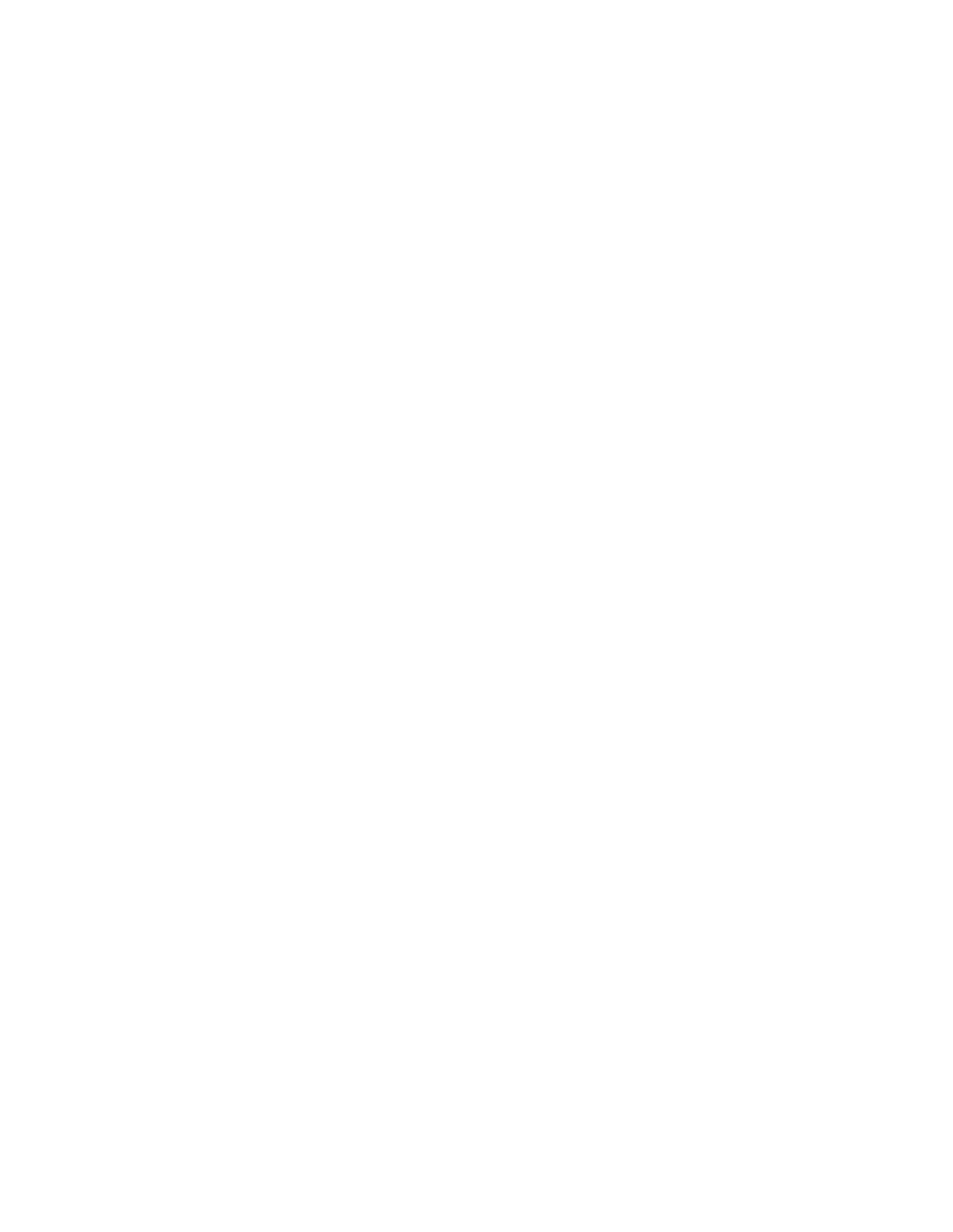**TABLE 3.-** Stratified mean catches (Kg) by stratum and year and SD by year of American plaice (1997-2004). n.s. means stratum not surveyed. 1997-2000 data are transformed C/V *Playa de Menduíña* data. 2002-2004 data are original from R/V *Vizconde de Eza*. In 2001, there are data from the two vessels.

| Stratum      | 1997                        | 1998      | 1999       | 2000       | 2001       | 2002      | 2003       | 2004       |
|--------------|-----------------------------|-----------|------------|------------|------------|-----------|------------|------------|
| 353          | 12903.67                    | 72078.57  | 104632.35  | 114599.70  | 121339.62  | 169604.50 | 126660.44  | 112602.50  |
| 354          | 8402.49                     | 93846.24  | 45293.87   | 36269.52   | 42363.66   | 51086.00  | 198357.18  | 54277.44   |
| 355          | 1037.72                     | 9965.35   | 4500.63    | 4440.80    | 15299.50   | 7455.50   | 8298.36    | 1739.00    |
| 356          | 382.89                      | 668.59    | 1478.94    | 1321.33    | 3927.32    | 2535.65   | 7510.60    | 30.95      |
| 357          | 304.55                      | 382.45    | 502.29     | 90.77      | 12602.58   | 848.70    | 9741.60    | 138.01     |
| 358          | 999.88                      | 1513.72   | 2037.49    | 67195.07   | 8055.00    | 6225.00   | 5962.50    | 6236.25    |
| 359          | 12680.29                    | 83608.73  | 204132.53  | 277756.52  | 146459.89  | 74685.40  | 193275.09  | 185648.37  |
| 360          | 72766.01                    | 299247.75 | 734066.28  | 903798.01  | 728547.66  | 399985.01 | 637653.48  | 789018.07  |
| 374          | 1796.59                     | 856.16    | 9415.49    | 1197.73    | 3199.30    | 731.88    | 3279.55    | 19249.30   |
| 375          | 500.53                      | 1606.63   | 11438.83   | 8160.97    | 1291.77    | 381.21    | 2698.26    | 19816.42   |
| 376          | 16719.30                    | 110620.38 | 159942.67  | 334810.31  | 62631.30   | 63978.64  | 83931.28   | 260619.58  |
| 377          | 2095.72                     | 4718.47   | 8616.07    | 2702.20    | 2108.50    | 3405.00   | 4861.00    | 8422.50    |
| 378          | 259.32                      | 726.10    | 991.91     | 2744.49    | 382.25     | 1125.90   | 1308.69    | 4767.70    |
| 379          | 188.36                      | 281.25    | 82.40      | 243.73     | 88.51      | 609.50    | 367.82     | 75.26      |
| 380          | 134.92                      | 162.68    | 213.43     | 167.31     | 285.07     | 696.00    | 641.28     | 193.20     |
| 381          | 222.76                      | 1211.16   | 84.85      | 291.71     | 338.05     | 547.92    | 1108.80    | 4268.16    |
| 382          | 202.64                      | 1493.12   | 770.56     | 657.24     | 1037.19    | 372.73    | 726.30     | 19126.54   |
| 721          | 871.09                      | 499.21    | 1303.60    | 273.96     | 7488.00    | 1183.00   | 14478.75   | 0.00       |
| 722          | 3919.11                     | 167.16    | 203.73     | 101.86     | 2544.36    | 2528.40   | 1201.62    | 85.68      |
| 723          | 1362.72                     | 1556.71   | 5277.38    | 1653.10    | 5603.25    | 1116.00   | 325.50     | 104.63     |
| 724          | 1653.48                     | 1343.68   | 1226.09    | 1526.83    | 3281.87    | 5834.20   | 869.86     | 0.00       |
| 725          | 137.94                      | 65.30     | 260.04     | 907.63     | 353.82     | 372.75    | 350.18     | 2026.50    |
| 726          | $\mathop{\rm n.s}\nolimits$ | 212.68    | 2876.79    | 593.27     | 129.33     | 203.76    | 0.00       | 0.00       |
| 727          | 899.68                      | 865.65    | 725.35     | 440.29     | 811.92     | 273.60    | 4113.60    | 35.42      |
| 728          | 2502.92                     | 1215.08   | 2958.88    | 1780.30    | 455.96     | 747.05    | 3155.10    | 0.00       |
| 752          | 14763.59                    | 6543.72   | 4674.08    | 16785.97   | 2068.61    | 0.00      | 3543.55    | 0.00       |
| 753          | 7835.24                     | 20283.24  | 2033.90    | 23454.24   | 8281.50    | 496.80    | 0.00       | $0.00\,$   |
| 754          | 989.34                      | 481.33    | 0.00       | 0.00       | 226.67     | 1548.60   | 0.00       | $0.00\,$   |
| 755          | $\mathop{\rm n.s}\nolimits$ | 149.64    | 19.95      | 0.00       | 0.00       | $0.00\,$  | 0.00       | $0.00\,$   |
| 756          | 7643.89                     | 20175.92  | 12558.72   | 3200.13    | 1169.09    | 1184.23   | 184.33     | 0.00       |
| 757          | 63857.75                    | 8388.77   | 1741.19    | 522.51     | 10728.11   | 3177.30   | 526.83     | $0.00\,$   |
| 758          | 59.81                       | 398.64    | 30.63      | 130.83     | 15.39      | 125.73    | $0.00\,$   | $0.00\,$   |
| 759          | $\mathbf{n}.\mathbf{s}$     | 0.00      | 43.44      | 252.73     | 33.57      | $0.00\,$  | $0.00\,$   | $0.00\,$   |
| 760          | 2643.21                     | 1237.81   | 3126.85    | 6713.38    | 5821.20    | 731.50    | 0.00       | 0.00       |
| 761          | 206.83                      | 592.85    | $0.00\,$   | 31.90      | 41.90      | 324.05    | 0.00       | 0.86       |
| 762          | 0.00                        | 0.00      | 3918.87    | $0.00\,$   | $0.00\,$   | 63.60     | $0.00\,$   | 0.00       |
| 763          | $\mathop{\rm n.s}\nolimits$ | 20.29     | 0.00       | 79.13      | 0.00       | 0.00      | 0.00       | 0.00       |
| 764          | 16.71                       | 24.87     | 0.00       | 0.00       | 34.50      | 50.00     | 62.50      | 0.00       |
| 765          | 0.00                        | 0.00      | 0.00       | 0.00       | 6.20       | 79.36     | $0.00\,$   | 0.00       |
| 766          | 0.00                        | 0.00      | 0.00       | 0.00       | 62.68      | $0.00\,$  | $0.00\,$   | 0.00       |
| 767          | n.s                         | 0.00      | 0.00       | 17.44      | 0.00       | 7.90      | 0.00       | 89.27      |
| <b>TOTAL</b> | 240960.96                   | 747209.90 | 1331180.06 | 1814912.89 | 1199115.08 | 804322.34 | 1315194.03 | 1488571.60 |
|              | 25.80                       | 72.25     | 128.72     | 175.49     | 115.95     | 77.77     | 127.17     | 143.93     |
| S.D.         | 5.09                        | 6.51      | 6.85       | 19.24      | 12.31      | 7.46      | 10.79      | 13.03      |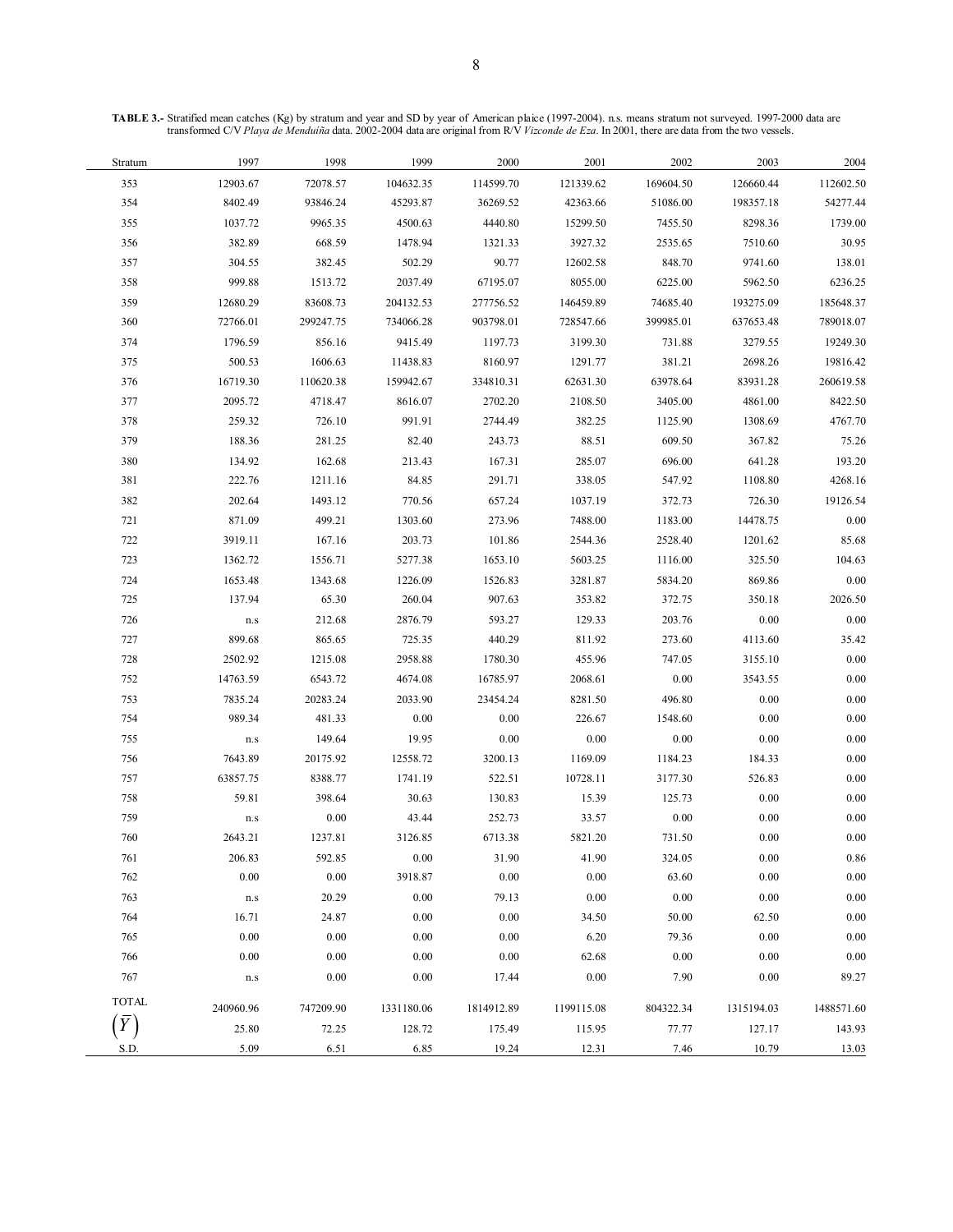| <b>TABLE 4.-</b> Survey estimates (by the swept area method) of American plaice biomass (t) and SD by stratum and year on NAFO Div. 3NO. n.s. means stratum not surveyed. |
|---------------------------------------------------------------------------------------------------------------------------------------------------------------------------|
| 1997-2000 data are transformed C/V Playa de Menduíña data 2002-2004 data are original from R/V Vizconde de Eza. In 2001, there are data from the two                      |
| vessels.                                                                                                                                                                  |

| Stratum      | 1997             | 1998             | 1999                    | 2000             | 2001                    | 2002             | 2003             | 2004                    |
|--------------|------------------|------------------|-------------------------|------------------|-------------------------|------------------|------------------|-------------------------|
| 353          | 1075             | 6200             | 8719                    | 9651             | 10666                   | 14245            | 11385            | 10009                   |
| 354          | 723              | 7903             | 4165                    | 3054             | 3766                    | 4302             | 17632            | 4720                    |
| 355          | 89               | 901              | 393                     | 382              | 1275                    | 631              | 726              | 152                     |
| 356          | 34               | 60               | 129                     | 117              | 327                     | 218              | 668              | $\sqrt{3}$              |
| 357          | 28               | 32               | 43                      | $\boldsymbol{7}$ | 1034                    | $71\,$           | 852              | 12                      |
| 358          | 89               | 130              | 175                     | 5907             | 700                     | 541              | 530              | 567                     |
| 359          | 1103             | 7192             | 16836                   | 23702            | 12775                   | 6530             | 17099            | 16424                   |
| 360          | 6203             | 25808            | 59988                   | 75434            | 60151                   | 34903            | 56586            | 68313                   |
| 374          | 153              | 73               | 773                     | 100              | 267                     | 64               | 292              | 1656                    |
| 375          | 43               | 140              | 968                     | 670              | 115                     | $32\,$           | 245              | 1761                    |
| 376          | 1479             | 9578             | 13124                   | 27901            | 5422                    | 5612             | 7461             | 22347                   |
| 377          | 180              | 413              | 718                     | 236              | 184                     | 298              | 432              | 774                     |
| 378          | 25               | 62               | 87                      | 236              | $32\,$                  | 97               | 116              | 424                     |
| 379          | $18\,$           | 24               | $\boldsymbol{7}$        | 22               | $\,$ 8 $\,$             | 53               | $32\,$           | $\boldsymbol{6}$        |
| 380          | 13               | 14               | 18                      | 14               | 28                      | 62               | 56               | 17                      |
| 381          | $20\,$           | 106              | $\tau$                  | 25               | 29                      | 48               | 97               | 379                     |
| 382          | 18               | 131              | 64                      | 53               | 88                      | 33               | 64               | 1659                    |
| 721          | 79               | 49               | 107                     | 23               | 605                     | 102              | 1287             | $\boldsymbol{0}$        |
| 722          | 367              | 16               | 18                      | 9                | 219                     | 214              | 109              | 8                       |
| 723          | 130              | 134              | 461                     | 134              | 467                     | 96               | 28               | 9                       |
| 724          | 147              | 130              | 109                     | 131              | 279                     | 519              | $77\,$           | $\boldsymbol{0}$        |
| 725          | 13               | $\,$ 8 $\,$      | 23                      | 86               | 30                      | 33               | 31               | 180                     |
| 726          | n.s.             | 21               | 256                     | 54               | 11                      | 19               | $\boldsymbol{0}$ | $\boldsymbol{0}$        |
| 727          | 96               | 74               | 61                      | 42               | $72\,$                  | 24               | 378              | $\overline{\mathbf{3}}$ |
| 728          | 234              | 118              | 255                     | 170              | 40                      | 65               | 280              | $\boldsymbol{0}$        |
| 752          | 1358             | 572              | 402                     | 1628             | 197                     | 143              | 310              | $\mathbf{0}$            |
| 753          | 733              | 1865             | 178                     | 2157             | 775                     | 43               | $\boldsymbol{0}$ | $\overline{0}$          |
| 754          | 90               | 46               | $\boldsymbol{0}$        | $\boldsymbol{0}$ | $23\,$                  | $\sqrt{6}$       | $\boldsymbol{0}$ | $\overline{0}$          |
| 755          | n.s.             | 15               | $\sqrt{2}$              | $\boldsymbol{0}$ | $\boldsymbol{0}$        | $\boldsymbol{0}$ | $\boldsymbol{0}$ | $\mathbf{0}$            |
| 756          | 703              | 1793             | 1116                    | 316              | 102                     | 104              | 17               | $\boldsymbol{0}$        |
| 757          | 6307             | 813              | 150                     | 49               | 923                     | 282              | 48               | $\mathbf{0}$            |
| 758          | $\sqrt{6}$       | $37\,$           | $\overline{\mathbf{3}}$ | 12               | $\mathbf{1}$            | 11               | $\boldsymbol{0}$ | $\overline{0}$          |
| 759          | n.s.             | $\mathbf{0}$     | $\overline{4}$          | 24               | $\overline{\mathbf{3}}$ | $\boldsymbol{0}$ | $\boldsymbol{0}$ | $\overline{0}$          |
| 760          | 252              | 116              | 278                     | 639              | 509                     | 64               | $\boldsymbol{0}$ | $\boldsymbol{0}$        |
| 761          | $20\,$           | 57               | $\boldsymbol{0}$        | $\mathfrak z$    | $\sqrt{4}$              | 29               | $\boldsymbol{0}$ | $\boldsymbol{0}$        |
| 762          | $\boldsymbol{0}$ | $\boldsymbol{0}$ | 373                     | $\boldsymbol{0}$ | $\boldsymbol{0}$        | $\sqrt{6}$       | $\boldsymbol{0}$ | $\mathbf{0}$            |
| 763          | n.s.             | $\overline{2}$   | $\boldsymbol{0}$        | $\,8\,$          | $\boldsymbol{0}$        | $\boldsymbol{0}$ | $\boldsymbol{0}$ | $\overline{0}$          |
| 764          | $\overline{c}$   | $\overline{2}$   | $\boldsymbol{0}$        | $\boldsymbol{0}$ | $\mathfrak{Z}$          | $\overline{4}$   | 6                | $\boldsymbol{0}$        |
| 765          | $\boldsymbol{0}$ | $\boldsymbol{0}$ | $\boldsymbol{0}$        | $\boldsymbol{0}$ | $\mathbf{1}$            | $\tau$           | $\boldsymbol{0}$ | $\overline{0}$          |
| 766          | $\boldsymbol{0}$ | $\boldsymbol{0}$ | $\boldsymbol{0}$        | $\boldsymbol{0}$ | $\sqrt{6}$              | $\boldsymbol{0}$ | $\boldsymbol{0}$ | $\mathbf{0}$            |
| 767          | n.s.             | $\mathbf{0}$     | $\boldsymbol{0}$        | $\overline{2}$   | $\mathbf{0}$            | $\mathbf{1}$     | $\boldsymbol{0}$ | 8                       |
| <b>TOTAL</b> | 21827            | 64635            | 110010                  | 152997           | 101137                  | 69511            | 116842           | 129432                  |
| S.D.         | 4495             | 5946             | 5825                    | 16740            | 10841                   | 7097             | 9777             | 12335                   |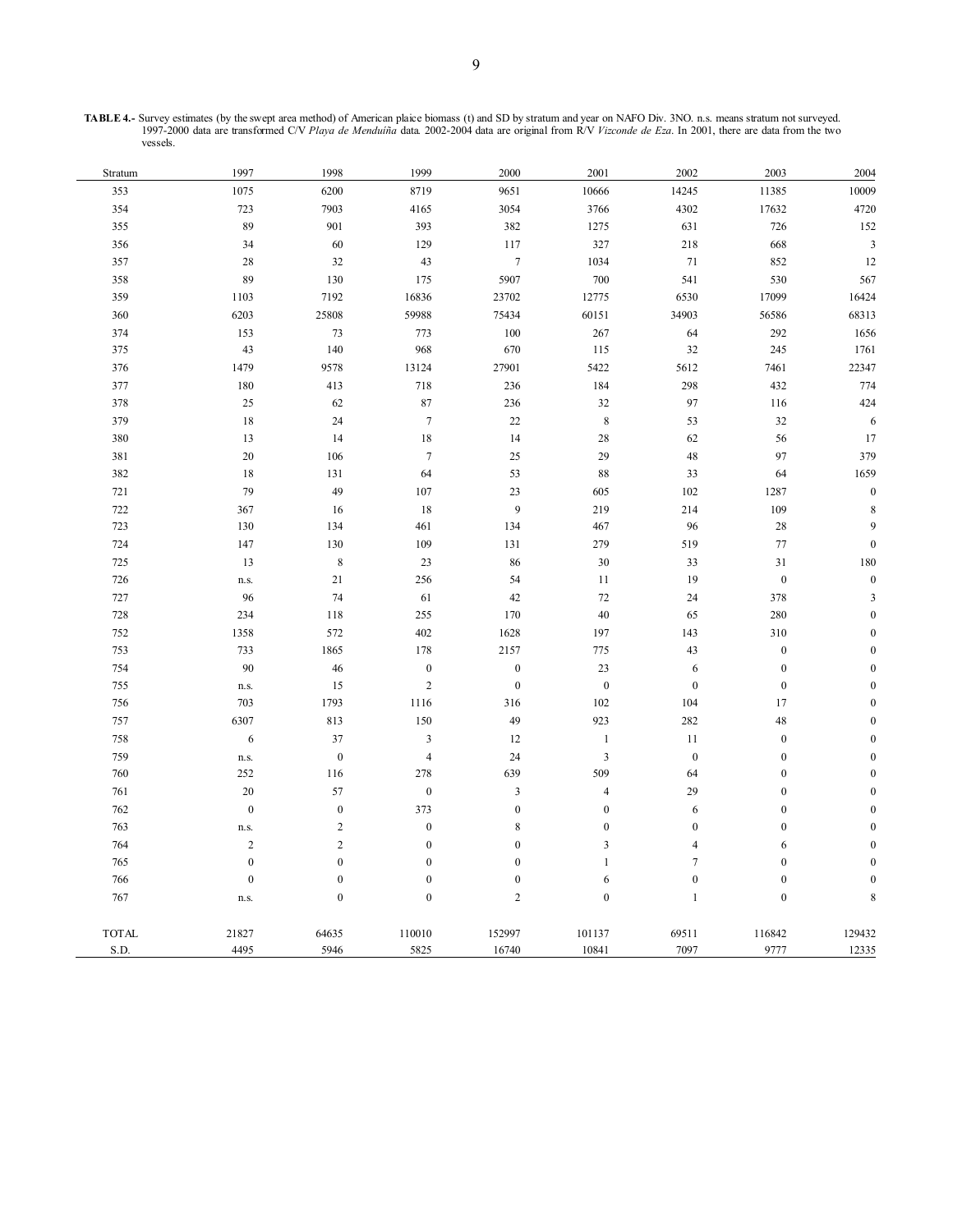**TABLE 5.** Length weight relationships in the calculation of American plaice biomass. The equation is  $Weight = a(l+0.5)^{b}$ 

|                                | Spanish Spring Surveys on NAFO Div. 3NO: 1997-2004. To calculate the parameters for the indeterminate individuals, we used the total data (males + females |  |
|--------------------------------|------------------------------------------------------------------------------------------------------------------------------------------------------------|--|
| $+$ indeterminate individuals) |                                                                                                                                                            |  |

|         |   | 1997             | 1998             | 1999             | 2000             | 2001             | 2002             | 2003             | 2004             |
|---------|---|------------------|------------------|------------------|------------------|------------------|------------------|------------------|------------------|
| Males   | a | 0.0043           | 0.0041           | 0.0049           | 0.0024           | 0.0064           | 0.0041           | 0.0037           | 0.0075           |
|         |   | $Error = 0.1296$ | $Error = 0.1200$ | $Error = 0.2799$ | $Error = 0.1281$ | $Error = 0.1556$ | $Error = 0.0660$ | $Error = 0.0752$ | $Error = 0.1483$ |
|         | b | 3.1794           | 3.1943           | 3.1454           | 3.3523           | 3.0742           | 3.1930           | 3.2287           | 3.0284           |
|         |   | $Error = 0.0378$ | $Error = 0.0348$ | $Error = 0.0817$ | $Error = 0.0382$ | $Error = 0.0485$ | $Error = 0.0205$ | $Error = 0.0234$ | $Error = 0.0468$ |
|         |   | $R^2 = 0.995$    | $R^2 = 0.996$    | $R^2 = 0.983$    | $R^2 = 0.995$    | $R^2 = 0.992$    | $R^2 = 0.988$    | $R^2 = 0.998$    | $R2 = 0.992$     |
|         |   | $N = 1050$       | $N = 573$        | $N = 183$        | $N = 321$        | $N = 188$        | $N = 384$        | $N = 622$        | $N = 411$        |
| Females | a | 0.0027           | 0.0027           | 0.0048           | 0.0020           | 0.0039           | 0.0032           | 0.0030           | 0.0047           |
|         |   | $Error = 0.1058$ | $Error = 0.0595$ | $Error = 0.1420$ | $Error = 0.0981$ | $Error = 0.0624$ | $Error = 0.0628$ | $Error = 0.0549$ | $Error = 0.0807$ |
|         | b | 3.3263           | 3.3218           | 3.1704           | 3.4049           | 3.2256           | 3.2752           | 3.2918           | 3.1757           |
|         |   | $Error = 0.0291$ | $Error = 0.0162$ | $Error = 0.0389$ | $Error = 0.0271$ | $Error = 0.0177$ | $Error = 0.0178$ | $Error = 0.0157$ | $Error = 0.0228$ |
|         |   | $R^2 = 0.998$    | $R^2 = 0.999$    | $R^2 = 0.993$    | $R^2 = 0.998$    | $R^2 = 0.998$    | $R^2 = 0.998$    | $R^2 = 0.999$    | $R2 = 0.997$     |
|         |   | $N = 1396$       | $N = 937$        | $N = 201$        | $N = 402$        | $N = 370$        | $N = 703$        | $N = 960$        | $N = 765$        |
| Indet.  | a | 0.0026           | 0.0028           | 0.0022           | 0.0020           | 0.0054           | 0.0035           | 0.0032           | 0.0069           |
|         |   | $Error = 0.0928$ | $Error = 0.0602$ | $Error = 0.1531$ | $Error = 0.0817$ | $Error = 0.0866$ | $Error = 0.0599$ | $Error = 0.0581$ | $Error = 0.1315$ |
|         | b | 3.3370           | 3.3153           | 3.3812           | 3.4049           | 3.1409           | 3.2527           | 3.2795           | 3.0712           |
|         |   | $Error = 0.0255$ | $Error = 0.0164$ | $Error = 0.0431$ | $Error = 0.0226$ | $Error = 0.0248$ | $Error = 0.0171$ | $Error = 0.0167$ | $Error = 0.0382$ |
|         |   | $R^2 = 0.997$    | $R^2 = 0.999$    | $R^2 = 0.989$    | $R^2 = 0.997$    | $R^2 = 0.996$    | $R^2 = 0.998$    | $R^2 = 0.998$    | $R2 = 0.990$     |
|         |   | $N = 2446$       | $N = 1513$       | $N = 386$        | $N = 726$        | $N = 573$        | $N = 1087$       | $N = 1587$       | $N = 1226$       |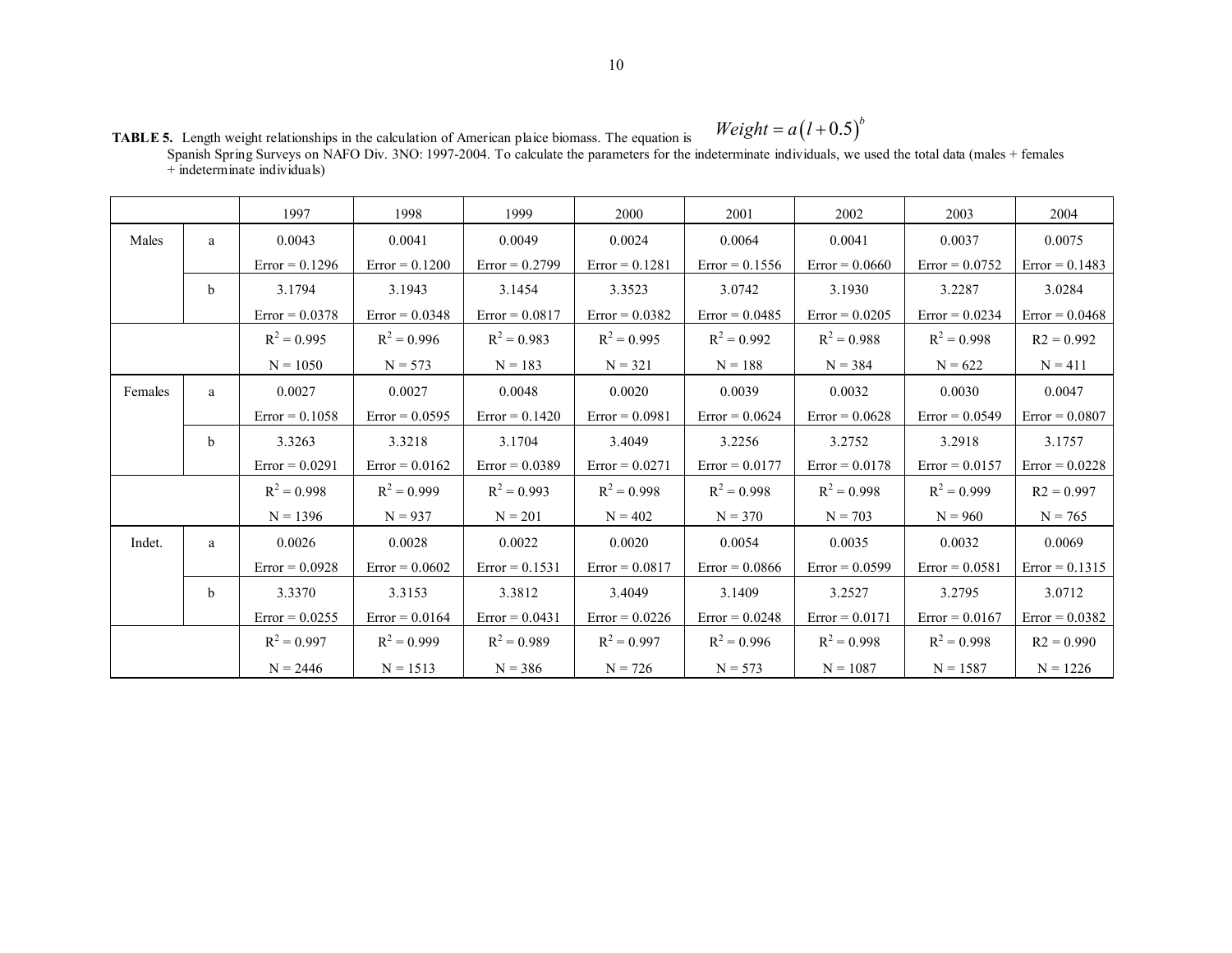**TABLE 6.** American plaice length distribution. Estimated numbers per haul stratified mean catches. Spanish Spring Survey on NAFO 3NO: 1997-2004. Indet. means indeterminate. 1997-2000 data are transformed C/V *Playa de Menduíña* data. 2002-2004 data are original R/V *Vizconde de Eza* data. In 2001, there are data from the two vessels. (\*) indicates untransformed data.

|                             |        | 1997                 |   |                         |        | 1998                 |                 |        |                                                            | 1999                 |                 |                     |                               | 2000                 |             |                      |
|-----------------------------|--------|----------------------|---|-------------------------|--------|----------------------|-----------------|--------|------------------------------------------------------------|----------------------|-----------------|---------------------|-------------------------------|----------------------|-------------|----------------------|
| Length $(cm.)$              |        | Males Females Indet. |   | Total                   |        | Males Females Indet. |                 | Total  |                                                            | Males Females Indet. |                 | Total               |                               | Males Females Indet. |             | Total                |
| 6                           | 0.000  | $0.000$ $0.000$      |   | 0.000                   | 0.000  |                      | 0.00000.000     | 0.000  | 0.000                                                      |                      | 0.00000.000     | 0.000               | 0.000                         | $0.000$ $0.000$      |             | 0.000                |
| $\,$ 8 $\,$                 | 0.000  | $0.000$ $0.000$      |   | 0.000                   | 0.000  |                      | 0.00000.000     | 0.000  | 0.000                                                      |                      | $0.000$ $0.000$ | 0.000               | 0.000                         | $0.000$ $0.000$      |             | 0.000                |
| 10                          | 0.000  | $0.000$ $0.000$      |   | 0.000                   | 0.000  | 0.00000.000          |                 | 0.000  | 0.000                                                      | 3.121 3.121          |                 | 6.241               | 0.000                         | 0.00000.000          |             | 0.000                |
| 12                          | 0.000  | $0.000$ $0.000$      |   | 0.000                   | 0.000  |                      | 0.00000.000     | 0.000  | 0.000                                                      | 12.482 4.184         |                 | 16.666              | 6.134                         | 14.669 0.398         |             | 21.200               |
| 14                          | 0.012  | 0.011 0.000          |   | 0.023                   | 0.016  | $0.008$ $0.000$      |                 | 0.024  | 0.000                                                      | 0.251 0.118          |                 | 0.368               | 8.779                         | 10.537 0.009         |             | 19.325               |
| 16                          | 0.028  | $0.028$ $0.000$      |   | 0.056                   | 0.540  |                      | 0.126 0.000     | 0.666  | 0.796                                                      |                      | 1.824 0.000     | 2.620               | 45.346                        | 53.211 0.000         |             | 98.557               |
| 18                          | 0.377  | 0.551 0.000          |   | 0.928                   | 0.008  | 0.211 0.000          |                 | 0.219  | 1.173                                                      | 3.033 0.000          |                 | 4.206               | 50.909                        |                      |             | 74.684 0.009 125.602 |
| 20                          | 1.005  | 0.967 0.016          |   | 1.989                   | 0.225  |                      | 0.460 0.000     | 0.685  | 0.392                                                      | $0.063$ $0.000$      |                 | 0.455               | 14.562                        | 27.343 0.000         |             | 41.905               |
| 22                          | 1.895  | 1.270 0.000          |   | 3.164                   | 0.841  | 0.427 0.000          |                 | 1.268  | 0.820                                                      | 1.424 0.000          |                 | 2.244               | 3.282                         | 3.585 0.000          |             | 6.867                |
| 24                          | 2.368  | 1.660 0.000          |   | 4.029                   | 2.084  |                      | 1.856 0.000     | 3.940  | 1.632                                                      | 0.855 0.000          |                 | 2.487               | 2.141                         | 1.490 0.000          |             | 3.630                |
| 26                          | 2.809  | 2.578 0.000          |   | 5.388                   | 4.532  |                      | 4.152 0.000     | 8.685  | 6.397                                                      |                      | 1.588 0.000     | 7.984               | 2.210                         | 1.980 0.000          |             | 4.190                |
| 28                          | 5.208  |                      |   | 3.042 0.000 8.250       | 6.357  |                      | 5.054 0.000     | 11.411 | 15.363                                                     |                      | 6.551 0.000     | 21.914              | 3.847                         | 0.914 0.000          |             | 4.761                |
| 30                          | 8.279  |                      |   | 3.110 0.000 11.390      | 9.342  |                      | 6.179 0.000     | 15.521 | 23.074                                                     | 11.158 0.000         |                 | 34.232              | 10.885                        |                      | 2.742 0.000 | 13.626               |
| 32                          | 5.077  |                      |   | 4.408 0.000 9.485       | 10.269 |                      | 7.560 0.000     | 17.828 | 26.559                                                     | 12.081 0.000         |                 | 38.640              | 20.000                        |                      | 5.396 0.000 | 25.396               |
| 34                          | 4.155  | 4.831 0.000          |   | 8.986                   | 7.857  | 12.165 0.000         |                 | 20.022 | 18.720                                                     | 10.794 0.000         |                 | 29.514              | 17.492                        | 11.991 0.000         |             | 29.483               |
| 36                          | 2.738  |                      |   | 4.803 0.000 7.542       | 4.808  | 16.102 0.000         |                 | 20.910 | 11.350                                                     | 13.455 0.000         |                 | 24.805              | 11.212                        | 14.099 0.000         |             | 25.311               |
| 38                          | 1.084  | 4.651 0.000          |   | 5.735                   | 2.472  | 17.404 0.000         |                 | 19.875 | 5.744                                                      | 20.888 0.000         |                 | 26.632              | 5.881                         | 16.557 0.000         |             | 22.438               |
| 40                          | 0.708  | 3.458 0.000          |   | 4.166                   | 1.176  | 13.471 0.000         |                 | 14.647 | 2.681                                                      | 20.487 0.000         |                 | 23.169              | 2.928                         | 22.593 0.000         |             | 25.521               |
| 42                          | 0.207  | 2.436 0.000          |   | 2.643                   | 0.412  | 10.315 0.000         |                 | 10.727 | 1.002                                                      |                      |                 | 20.272 0.000 21.274 | 1.063                         | 24.622 0.000         |             | 25.685               |
| 44                          | 0.173  | 1.637 0.000          |   | 1.810                   | 0.205  |                      | 7.248 0.000     | 7.453  | 0.378                                                      | 14.039 0.000         |                 | 14.416              | 0.476                         | 22.407 0.000         |             | 22.883               |
| 46                          | 0.126  | 0.688 0.000          |   | 0.814                   | 0.131  |                      | 4.483 0.000     | 4.614  | 0.216                                                      | 8.589 0.000          |                 | 8.804               | 0.328                         | 16.224 0.000         |             | 16.552               |
| 48                          | 0.014  | 0.692 0.000          |   | 0.706                   | 0.063  |                      | 3.119 0.000     | 3.182  | 0.000                                                      | 5.641 0.000          |                 | 5.641               | 0.289                         | 10.311 0.000         |             | 10.600               |
| 50                          | 0.004  | 0.616 0.000          |   | 0.620                   | 0.003  |                      | 1.545 0.000     | 1.548  | 0.020                                                      | 4.476 0.000          |                 | 4.497               | 0.054                         | 6.668 0.000          |             | 6.722                |
| 52                          | 0.000  | 0.179 0.000          |   | 0.179                   | 0.000  |                      | 0.968 0.000     | 0.968  | 0.000                                                      | 2.715 0.000          |                 | 2.715               | 0.155                         | 6.989 0.000          |             | 7.144                |
| 54                          | 0.000  | 0.158 0.000          |   | 0.158                   | 0.000  |                      | 0.566 0.000     | 0.566  | 0.000                                                      | 2.367 0.000          |                 | 2.367               | 0.000                         | 4.489 0.000          |             | 4.489                |
| 56                          | 0.000  | $0.092$ $0.000$      |   | 0.092                   | 0.079  |                      | 0.493 0.000     | 0.572  | 0.000                                                      |                      | 1.718 0.000     | 1.718               | 0.000                         | 3.338 0.000          |             | 3.338                |
| 58                          | 0.000  | 0.047 0.000          |   | 0.047                   | 0.000  |                      | 0.365 0.000     | 0.365  | 0.000                                                      | 0.728 0.000          |                 | 0.728               | 0.000                         | 1.731 0.000          |             | 1.731                |
| 60                          | 0.000  | 0.049 0.000          |   | 0.049                   | 0.000  |                      | 0.440 0.000     | 0.440  | 0.000                                                      | 0.483 0.000          |                 | 0.483               | 0.000                         | 1.354 0.000          |             | 1.354                |
| 62                          | 0.000  | $0.025$ $0.000$      |   | 0.025                   | 0.000  |                      | 0.100 0.000     | 0.100  | 0.000                                                      | 0.315 0.000          |                 | 0.315               | 0.000                         | 1.343 0.000          |             | 1.343                |
| 64                          | 0.000  | 0.031 0.000          |   | 0.031                   | 0.000  |                      | 0.114 0.000     | 0.114  | 0.000                                                      | 0.260 0.000          |                 | 0.260               | 0.000                         | 0.623 0.000          |             | 0.623                |
| 66                          | 0.000  | 0.035 0.000          |   | 0.035                   | 0.000  |                      | 0.073 0.000     | 0.073  | 0.000                                                      | 0.076 0.000          |                 | 0.076               | 0.000                         | 0.385 0.000          |             | 0.385                |
| 68                          | 0.000  | 0.015 0.000          |   | 0.015                   | 0.000  |                      | 0.058 0.000     | 0.058  | 0.000                                                      | $0.000$ $0.000$      |                 | 0.000               | 0.000                         | $0.000$ $0.000$      |             | 0.000                |
| 70                          | 0.000  | $0.000$ $0.000$      |   | 0.000                   | 0.000  |                      | $0.000$ $0.000$ | 0.000  | 0.000                                                      | $0.000$ $0.000$      |                 | 0.000               | 0.000                         | 0.057 0.000          |             | 0.057                |
| 72                          | 0.000  | $0.000$ $0.000$      |   | 0.000                   | 0.000  |                      | 0.00000.000     | 0.000  | 0.000                                                      | $0.000$ $0.000$      |                 | 0.000               | 0.000                         | 0.018 0.000          |             | 0.018                |
| 74                          | 0.000  | $0.000$ $0.000$      |   | 0.000                   | 0.000  |                      | 0.00000.000     | 0.000  | 0.000                                                      | 0.00000.000          |                 | 0.000               | 0.000                         | $0.000\ 0.000$       |             | 0.000                |
| 76                          | 0.000  | $0.000$ $0.000$      |   | 0.000                   | 0.000  |                      | 0.00000.000     | 0.000  | 0.000                                                      | 0.00000.000          |                 | 0.000               | 0.000                         | $0.000\ 0.000$       |             | 0.000                |
| 78                          | 0.000  |                      |   | $0.000$ $0.000$ $0.000$ | 0.000  | 0.00000.000          |                 | 0.000  | 0.000                                                      |                      | 0.027 0.000     | 0.027               | 0.000                         | $0.000\ 0.000$       |             | 0.000                |
| Total                       | 36.268 |                      |   | 42.067 0.016 78.351     |        |                      |                 |        | 51.420 115.061 0.000 166.481 116.317 181.759 7.422 305.498 |                      |                 |                     | 207.971 362.348 0.416 570.735 |                      |             |                      |
| $N^{\circ}$ samples $(*)$ : |        |                      |   | 116                     |        |                      |                 | 108    |                                                            |                      |                 | 93                  |                               |                      |             | 96                   |
| Nº Ind. (*): 8297           |        | 5729                 | 3 | 14029                   | 4640   | 7390                 | $\mathbf{0}$    | 12030  | 4541                                                       | 7742                 | $\overline{4}$  | 12287               | 3732                          | 7721                 | 5           | 11458                |
| Sampled catch:              |        |                      |   | 1390                    |        |                      |                 | 1617   |                                                            |                      |                 | 1858                |                               |                      |             | 1697                 |
| Range $(*)$ :               |        |                      |   | 14-68                   |        |                      |                 | 13-68  |                                                            |                      |                 | 10-77               |                               |                      |             | 11-72                |
| Total catch:                |        |                      |   | 4209                    |        |                      |                 | 8540   |                                                            |                      |                 | 10565               |                               |                      |             | 15533                |
| Total hauls (*):            |        |                      |   | 128                     |        |                      |                 | 124    |                                                            |                      |                 | 114                 |                               |                      |             | 118                  |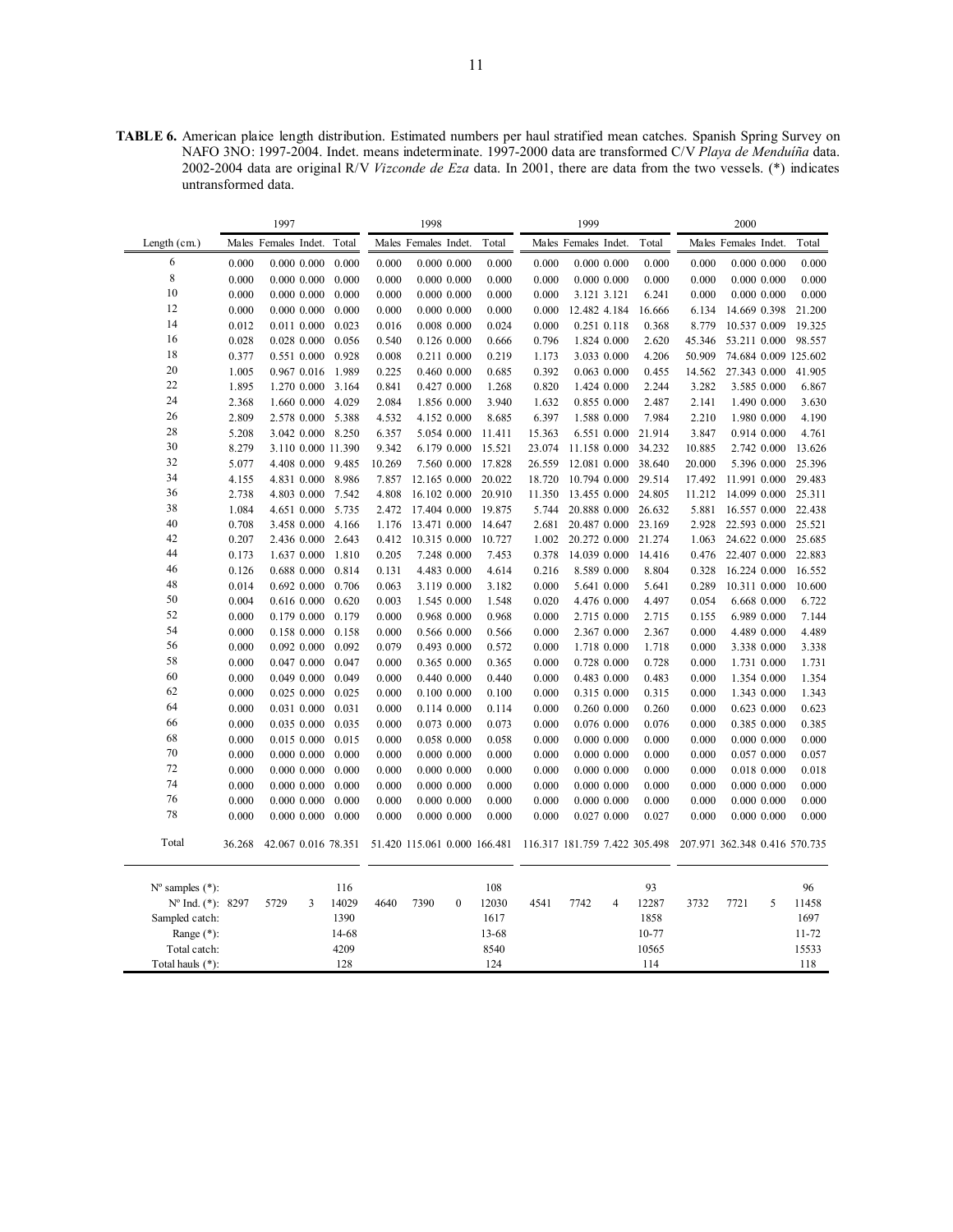**TABLE 6 (cont.).** American plaice length distribution. Estimated numbers per haul stratified mean catches. Spanish Spring Survey on NAFO 3NO: 1997-2004. Indet. means indeterminate. 1997-2000 data are transformed C/V *Playa de Menduíña* data. 2002-2004 data are original R/V *Vizconde de Eza* data. In 2001, there are data from the two vessels. (\*) indicates untransformed data.

|                             |                | 2001                          |                |                      |                | 2002           |                |                               |                | 2003                          |                |                |                | 2004                           |                |                |
|-----------------------------|----------------|-------------------------------|----------------|----------------------|----------------|----------------|----------------|-------------------------------|----------------|-------------------------------|----------------|----------------|----------------|--------------------------------|----------------|----------------|
| Length $(cm.)$              | Males          | Females Indet.                |                | Total                | Males          | Females Indet. |                | Total                         | Males          | Females Indet.                |                | Total          |                | Males Females                  | Indet.         | Total          |
| 6                           | 0.000          | 0.000                         | 0.587          | 0.587                | 0.000          | 0.000          | 0.000          | 0.000                         | 0.039          | 0.000                         | 0.091          | 0.130          | 0.000          | 0.000                          | 0.434          | 0.434          |
| $\,$ 8 $\,$                 | 0.010          | 0.016                         | 2.271          | 2.297                | 0.009          | 0.000          | 0.058          | 0.067                         | 0.362          | 0.103                         | 0.207          | 0.672          | 0.449          | 0.505                          |                | 41.216 42.170  |
| 10                          | 0.145          | 0.502                         | 0.485          | 1.132                | 0.202          | 0.450          | 0.000          | 0.652                         | 0.226          | 0.184                         | 0.084          | 0.494          | 0.585          | 0.363                          |                | 45.111 46.060  |
| 12                          | 1.107          | 1.855                         | 0.213          | 3.175                | 2.448          | 5.019          | 0.161          | 7.628                         | 0.247          | 0.405                         | 0.015          | 0.666          | 0.113          | 0.426                          | 1.522          | 2.060          |
| 14                          | 4.379          | 6.352                         |                | 0.624 11.355         | 4.989          | 6.105          | 0.039          | 11.133                        | 1.460          | 1.536                         | 0.000          | 2.996          | 3.088          | 2.467                          | 0.000          | 5.555          |
| 16                          | 5.347          | 6.580                         |                | 0.099 12.026         | 1.473          | 1.984          | 0.000          | 3.457                         | 2.761          | 2.134                         | 0.000          | 4.895          | 5.989          | 4.789                          | 0.000          | 10.778         |
| 18                          | 21.846         |                               |                | 23.754 0.010 45.610  | 3.559          | 4.414          | 0.000          | 7.973                         | 12.418         | 11.632                        |                | 0.000 24.050   | 2.205          | 1.486                          | 0.000          | 3.691          |
| 20                          | 60.932         |                               |                | 52.915 0.000 113.847 | 9.173          | 9.428          |                | 0.000 18.602                  | 12.069         | 11.293                        |                | 0.000 23.362   | 2.110          | 2.311                          | 0.000          | 4.421          |
| 22                          | 48.112         |                               |                | 50.013 0.000 98.125  | 18.931         | 13.303         |                | 0.000 32.233                  | 7.932          | 8.590                         |                | 0.000 16.522   | 8.991          | 4.957                          | 0.000          | 13.948         |
| 24                          | 15.533         | 24.532 0.000 40.065           |                |                      | 37.015         | 32.777         |                | 0.000 69.792                  | 21.728         | 13.110                        |                | 0.000 34.838   | 17.563         | 14.131                         | 0.000          | 31.694         |
| 26                          | 4.035          | 5.722                         | 0.000          | 9.757                | 30.623         | 41.246         |                | 0.000 71.869                  | 52.318         | 17.071                        |                | 0.000 69.389   | 18.867         | 12.563                         | 0.000          | 31.430         |
| 28                          | 2.780          | 2.614                         | 0.000          | 5.394                | 12.039         | 23.781         |                | 0.000 35.820                  | 54.968         | 45.335                        |                | 0.000 100.303  | 35.069         | 12.030                         | 0.000          | 47.099         |
| 30                          | 7.486          | 1.550                         | 0.000          | 9.036                | 5.059          | 8.089          | 0.000          | 13.148                        | 26.253         | 61.926                        |                | 0.000 88.179   | 41.635         | 20.419                         | 0.000          | 62.054         |
| 32                          | 14.373         | 1.413                         |                | 0.000 15.786         | 6.261          | 2.568          | 0.000          | 8.829                         | 10.640         | 34.653                        |                | 0.000 45.293   | 23.691         | 38.504                         | 0.000          | 62.195         |
| 34                          | 17.325         | 3.468                         | 0.000          | 20.793               | 7.141          | 1.535          | 0.000          | 8.676                         | 10.622         | 13.152                        |                | 0.000 23.774   | 13.174         | 50.924                         | 0.000          | 64.098         |
| 36                          | 12.482         | 7.563                         |                | 0.000 20.045         | 5.429          | 1.518          | 0.000          | 6.946                         | 8.116          | 4.437                         |                | 0.000 12.553   | 8.308          | 33.605                         | 0.000          | 41.913         |
| 38                          | 4.780          | 11.402                        |                | 0.000 16.182         | 3.418          | 2.795          | 0.000          | 6.213                         | 5.858          | 2.367                         | 0.000          | 8.225          | 4.238          | 9.851                          | 0.000          | 14.088         |
| 40                          | 2.146          | 12.780                        |                | 0.000 14.926         | 1.294          | 6.069          | 0.000          | 7.363                         | 2.627          | 3.704                         | 0.000          | 6.331          | 1.693          | 4.662                          | 0.000          | 6.355          |
| 42                          | 0.945          | 12.959                        |                | 0.085 13.988         | 0.623          | 7.309          | 0.000          | 7.932                         | 0.577          | 6.256                         | 0.000          | 6.834          | 1.105          | 5.276                          | 0.000          | 6.381          |
| 44                          | 0.602          |                               |                | 13.323 0.000 13.925  | 0.182          | 7.296          | 0.000          | 7.477                         | 0.207          | 6.518                         | 0.000          | 6.725          | 0.230          | 6.200                          | 0.000          | 6.430          |
| 46                          | 0.137          | 11.555                        |                | 0.000 11.692         | 0.090          | 6.480          | 0.000          | 6.569                         | 0.057          | 6.639                         | 0.000          | 6.696          | 0.088          | 7.151                          | 0.000          | 7.239          |
| 48                          | 0.000          | 6.943                         | 0.000          | 6.943                | 0.009          | 4.157          | 0.000          | 4.165                         | 0.031          | 5.863                         | 0.000          | 5.894          | 0.065          | 5.838                          | 0.000          | 5.903          |
| 50                          | 0.000          | 3.758                         | 0.000          | 3.758                | 0.024          | 3.043          | 0.000          | 3.068                         | 0.000          | 4.056                         | 0.000          | 4.056          | 0.000          | 4.805                          | 0.000          | 4.805          |
| 52                          | 0.000          | 2.327                         | 0.000          | 2.327                | 0.020          | 1.442          | 0.000          | 1.462                         | 0.000          | 2.860                         | 0.000          | 2.860          | 0.010          | 3.528                          | 0.000          | 3.539          |
| 54                          | 0.000          | 1.399                         | 0.000          | 1.399                | 0.020          | 1.411          | 0.000          | 1.431                         | 0.000          | 2.743                         | 0.000          | 2.743          | 0.000          | 2.020                          | 0.000          | 2.020          |
| 56                          | 0.016          | 1.155                         | 0.000          | 1.171                | 0.000          | 0.859          | 0.000          | 0.859                         | 0.000          | 1.454                         | 0.000          | 1.454          | 0.000          | 1.790                          | 0.000          | 1.790          |
| 58                          | 0.000          | 0.394                         | 0.000          | 0.394                | 0.000          | 0.482          | 0.000          | 0.482                         | 0.000          | 0.998                         | 0.000          | 0.998          | 0.103          | 1.567                          | 0.000          | 1.671          |
| 60<br>62                    | 0.000          | 0.427                         | 0.000          | 0.427                | 0.000          | 0.143          | 0.000          | 0.143                         | 0.000          | 0.470                         | 0.000          | 0.470          | 0.000          | 0.464                          | 0.000          | 0.464          |
| 64                          | 0.000          | 0.364                         | 0.000          | 0.364                | 0.000          | 0.225          | 0.000          | 0.225                         | 0.000          | 0.150                         | 0.000          | 0.150          | 0.000          | 0.309                          | 0.000          | 0.309          |
| 66                          | 0.000          | 0.107                         | 0.000          | 0.107                | 0.000          | 0.040          | 0.000          | 0.040                         | 0.000          | 0.108                         | 0.000          | 0.108          | 0.000          | 0.221                          | 0.000          | 0.221          |
| 68                          | 0.000          | 0.000                         | 0.000          | 0.000<br>0.078       | 0.000          | 0.047<br>0.049 | 0.000<br>0.000 | 0.047<br>0.049                | 0.000          | 0.131                         | 0.000<br>0.000 | 0.131<br>0.000 | 0.000          | 0.138                          | 0.000          | 0.138          |
| 70                          | 0.000          | 0.078                         | 0.000<br>0.000 |                      | 0.000<br>0.000 | 0.000          | 0.000          |                               | 0.000          | 0.000                         | 0.000          | 0.000          | 0.000          | 0.101                          | 0.000          | 0.101<br>0.000 |
| 72                          | 0.000<br>0.000 | 0.022<br>0.000                | 0.000          | 0.022<br>0.000       | 0.000          | 0.000          | 0.000          | 0.000<br>0.000                | 0.000<br>0.000 | 0.000<br>0.000                | 0.000          | 0.000          | 0.000<br>0.000 | 0.000<br>0.000                 | 0.000<br>0.000 | 0.000          |
| 74                          | 0.000          | 0.000                         | 0.000          | 0.000                |                | 0.000          |                | 0.000                         | 0.000          |                               | 0.000          | 0.000          |                |                                | 0.000          | 0.000          |
| 76                          | 0.000          | 0.000                         | 0.000          | 0.000                | 0.000<br>0.000 | 0.000          | 0.000<br>0.000 | 0.000                         | 0.000          | 0.000<br>0.000                | 0.000          | 0.000          | 0.000<br>0.000 | 0.000<br>0.000                 | 0.000          | 0.000          |
| 78                          | 0.000          | 0.000                         | 0.000          | 0.000                | 0.000          | 0.000          | 0.000          | 0.000                         | 0.000          | 0.000                         | 0.000          | 0.000          | 0.000          | 0.000                          | 0.000          | 0.000          |
|                             |                |                               |                |                      |                |                |                |                               |                |                               |                |                |                |                                |                |                |
| Total                       |                | 224.517 267.840 4.373 496.730 |                |                      |                |                |                | 150.028 194.063 0.259 344.350 |                | 231.515 269.878 0.396 501.789 |                |                |                | 189.372 253.400 88.283 531.055 |                |                |
|                             |                |                               |                |                      |                |                |                |                               |                |                               |                |                |                |                                |                |                |
| $N^{\circ}$ samples $(*)$ : |                |                               |                | 81                   |                |                |                | 108                           |                |                               |                | 91             |                |                                |                | 75             |
| $N^{\circ}$ Ind. (*):       | 4996           | 7906                          | 114            | 13016                | 5873           | 7234           | 12             | 13119                         | 6122           | 7333                          | 9              | 13464          | 5076           | 7561                           | 1353           | 13990          |
| Sampled catch:              |                |                               |                | 3388                 |                |                |                | 3675                          |                |                               |                | 3885           |                |                                |                | 4614           |
| Range (*):                  |                |                               |                | $5 - 70$             |                |                |                | $7 - 68$                      |                |                               |                | $6 - 66$       |                |                                |                | $6 - 68$       |
| Total catch:                |                |                               |                | 11477                |                |                |                | 9201                          |                |                               |                | 13955          |                |                                |                | 13729          |
| Total hauls (*):            |                |                               |                | 83                   |                |                |                | 125                           |                |                               |                | 122            |                |                                |                | 122            |
|                             |                |                               |                |                      |                |                |                |                               |                |                               |                |                |                |                                |                |                |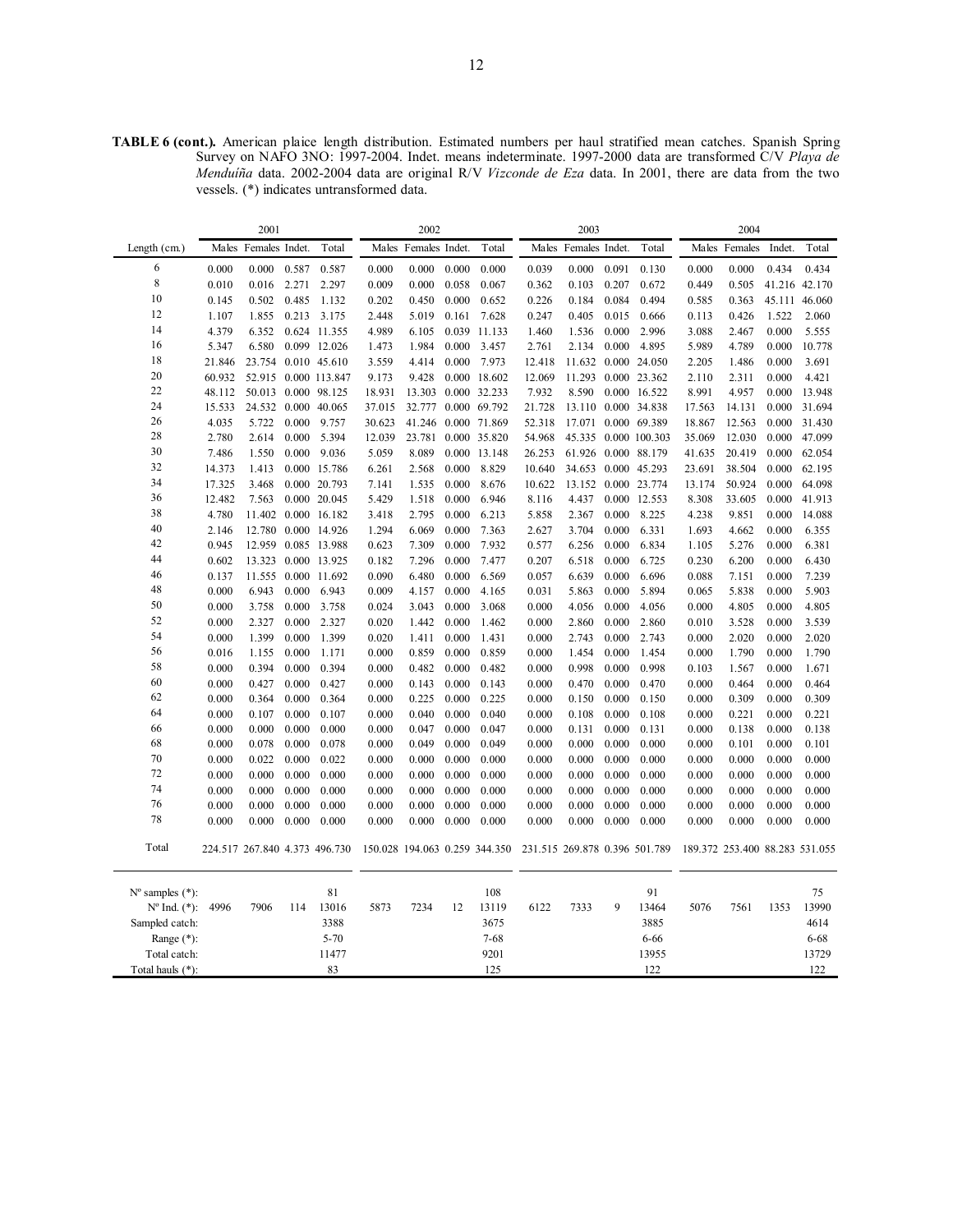**TABLE 7.** Swept area, number of hauls and Yellowtail flounder mean catch (kg) and SD (\*\*) by stratum. Spanish Spring Surveys on NAFO Div. 3NO: 1995-2004. Swept area in square miles. n.s. means stratum not surveyed. 1995-2000 data are transformed C/V *Playa de Menduíña* data, and 2002-2004 data are original from R/V *Vizconde de Eza*. In 2001, there are data from the two vessels.

|         | 1995<br>1996 |                |                         |                          |        |                |                         | 1997   |        |                |                         | 1998   |        |                |                         |        |
|---------|--------------|----------------|-------------------------|--------------------------|--------|----------------|-------------------------|--------|--------|----------------|-------------------------|--------|--------|----------------|-------------------------|--------|
|         | Swept        | Tow            | Y. flounder Y. flounder |                          | Swept  | Tow            | Y. flounder Y. flounder |        | Swept  | Tow            | Y. flounder Y. flounder |        | Swept  | Tow            | Y. flounder Y. flounder |        |
| Stratum | area         | number         | Mean catch              | SD.                      | area   | number         | Mean catch              | SD.    | area   | number         | Mean catch              | SD.    | area   | number         | Mean catch              | SD     |
| 353     | 0.0353       | 3              | 5.82                    | 4.105                    | 0.0371 | 3              | 74.88                   | 94.62  | 0.0480 |                | $\overline{4}$<br>12.55 | 14.26  | 0.0465 |                | 12.22<br>$\overline{4}$ | 20.16  |
| 354     | 0.0353       | 3              | 1.78                    | 3.089                    | 0.0319 | 3              | 1.11                    | 0.84   | 0.0233 | $\overline{2}$ | 1.41                    | 1.56   | 0.0356 | 3              | 1.22                    | 0.24   |
| 355     | n.s.         | n.s.           | n.s.                    | n.s.                     | 0.0221 | $\overline{2}$ | 0.25                    | 0.35   | 0.0233 | $\overline{2}$ | 2.20                    | 0.31   | 0.0221 |                | $\overline{c}$<br>0.13  | 0.18   |
| 356     | n.s.         | n.s.           | n.s.                    | n.s.                     | 0.0203 | 2              | 0.00                    | 0.00   | 0.0225 | $\overline{2}$ | 0.32                    | 0.46   | 0.0221 |                | 2<br>0.00               | 0.00   |
| 357     | 0.0109       | $\overline{1}$ | 0.00                    | $\overline{\phantom{a}}$ | 0.0218 | 2              | 0.00                    | 0.00   | 0.0443 | $\overline{4}$ | 0.00                    | 0.00   | 0.0240 |                | 0.00<br>2               | 0.00   |
| 358     | 0.0319       | 3              | 0.00                    | 0.000                    | 0.0319 | 3              | 0.13                    | 0.23   | 0.0563 | 5              | 0.02                    | 0.04   | 0.0236 |                | 0.00<br>3               | 0.00   |
| 359     | 0.0345       | 3              | 1.35                    | 2.336                    | 0.0548 | 5              | 0.92                    | 0.83   | 0.0690 | 6              | 0.08                    | 0.14   | 0.0698 | 6              | 0.17                    | 0.22   |
| 360     | 0.3563       | 31             | 20.44                   | 40.707                   | 0.3761 | 31             | 142.09                  | 128.86 | 0.3754 | 32             | 80.92                   | 155.59 | 0.2561 | 25             | 373.90                  | 629.84 |
| 374     | 0.0225       | $\overline{c}$ | 0.00                    | 0.000                    | 0.0233 | $\overline{2}$ | 0.00                    | 0.00   | 0.0353 | $\overline{3}$ | 0.00                    | 0.00   | 0.0353 | 3              | 0.04                    | 0.02   |
| 375     | 0.0225       | $\overline{c}$ | 1.48                    | 1.875                    | 0.0229 | 2              | 41.40                   | 58.54  | 0.0116 | $\overline{1}$ | 0.20                    |        | 0.0345 | 3              | 12.37                   | 21.37  |
| 376     | 0.1729       | 15             | 35.06                   | 58.691                   | 0.1650 | 14             | 71.40                   | 86.94  | 0.1583 | 14             | 162.35                  | 179.83 | 0.0930 | 10             | 279.27                  | 181.29 |
| 377     | 0.0221       | $\overline{c}$ | 0.00                    | 0.000                    | 0.0229 | 2              | 0.00                    | 0.00   | 0.0116 | $\overline{1}$ | 0.00                    |        | 0.0229 | $\overline{2}$ | 0.00                    | 0.00   |
| 378     | 0.0435       | $\overline{4}$ | 0.00                    | 0.000                    | 0.0330 | 3              | 0.06                    | 0.10   | 0.0210 | $\overline{2}$ | 0.00                    | 0.00   | 0.0120 |                | $\overline{2}$<br>0.00  | 0.00   |
| 379     | 0.0221       | $\overline{c}$ | 0.00                    | 0.000                    | 0.0113 |                | 0.00                    |        | 0.0206 | $\overline{2}$ | 0.00                    | 0.00   | 0.0356 | 3              | 0.00                    | 0.00   |
| 380     | n.s.         | n.s.           | n.s.                    | n.s.                     | 0.0221 | $\overline{2}$ | 0.00                    | 0.00   | 0.0210 | $\overline{2}$ | 0.00                    | 0.00   | 0.0113 |                | $\overline{c}$<br>0.00  | 0.00   |
| 381     | n.s.         | n.s.           | n.s.                    | n.s.                     | 0.0229 | 2              | 0.00                    | 0.00   | 0.0221 | $\overline{2}$ | 0.00                    | 0.00   | 0.0229 |                | $\overline{c}$<br>0.00  | 0.00   |
| 382     | n.s.         | n.s.           | n.s.                    | n.s.                     | 0.0338 | 3              | 0.00                    | 0.00   | 0.0461 | $\overline{4}$ | 0.00                    | 0.00   | 0.0229 |                | 3<br>0.00               | 0.00   |
| 721     | n.s.         | n.s.           | n.s.                    | n.s.                     | 0.0214 | $\overline{2}$ | 0.03                    | 0.05   | 0.0221 | $\overline{2}$ | 0.75                    | 1.06   | 0.0203 |                | $\overline{c}$<br>0.00  | 0.00   |
| 722     | n.s.         | n.s.           | n.s.                    | n.s.                     | 0.0206 | 2              | 0.00                    | 0.00   | 0.0214 | $\overline{2}$ | 0.00                    | 0.00   | 0.0101 |                | 2<br>0.00               | 0.00   |
| 723     | n.s.         | n.s.           | n.s.                    | n.s.                     | 0.0109 |                | 0.00                    |        | 0.0210 | $\overline{2}$ | 0.00                    | 0.00   | 0.0233 |                | 2<br>0.00               | 0.00   |
| 724     | 0.0105       | -1             | 0.00                    | $\sim$                   | 0.0203 | $\overline{2}$ | 0.00                    | 0.00   | 0.0225 | $\overline{2}$ | 0.00                    | 0.00   | 0.0206 |                | 2<br>0.00               | 0.00   |
| 725     | 0.0334       | 3              | 0.00                    | 0.000                    | 0.0225 | 2              | 0.00                    | 0.00   | 0.0206 | $\overline{2}$ | 0.00                    | 0.00   | 0.0086 |                | 0.00                    |        |
| 726     | 0.0214       | 2              | 0.00                    | 0.000                    | 0.0218 | $\overline{2}$ | 0.00                    | 0.00   | n.s.   | n.s.           | n.s.                    | n.s.   | 0.0094 |                | 2<br>0.00               | 0.00   |
| 727     | n.s.         | n.s.           | n.s.                    | n.s.                     | 0.0210 | $\overline{2}$ | 0.00                    | 0.00   | 0.0094 |                | 0.00                    |        | 0.0233 |                | $\overline{c}$<br>0.00  | 0.00   |
| 728     | n.s.         | n.s.           | n.s.                    | n.s.                     | 0.0218 | 2              | 0.00                    | 0.00   | 0.0214 | $\overline{2}$ | 0.00                    | 0.00   | 0.0206 |                | 2<br>0.00               | 0.00   |
| 752     | n.s.         | n.s.           | n.s.                    | n.s.                     | 0.0109 |                | 0.00                    |        | 0.0218 | $\overline{2}$ | 0.00                    | 0.00   | 0.0229 |                | 2<br>0.00               | 0.00   |
| 753     | n.s.         | n.s.           | n.s.                    | n.s.                     | 0.0199 | 2              | 0.00                    | 0.00   | 0.0214 | $\overline{2}$ | 0.00                    | 0.00   | 0.0218 |                | 2<br>0.00               | 0.00   |
| 754     | n.s.         | n.s.           | n.s.                    | n.s.                     | n.s.   | n.s.           | n.s.                    | n.s.   | 0.0330 | $\overline{3}$ | 0.00                    | 0.00   | 0.0210 |                | 2<br>0.00               | 0.00   |
| 755     | n.s.         | n.s.           | n.s.                    | n.s.                     | n.s.   | n.s.           | n.s.                    | n.s.   | n.s.   | n.s.           | n.s.                    | n.s.   | 0.0206 |                | 2<br>0.00               | 0.00   |
| 756     | n.s.         | n.s.           | n.s.                    | n.s.                     | 0.0210 | 2              | 0.00                    | 0.00   | 0.0109 | $\overline{1}$ | 0.00                    |        | 0.0225 |                | $\overline{c}$<br>0.00  | 0.00   |
| 757     | n.s.         | n.s.           | n.s.                    | n.s.                     | 0.0188 | 2              | 0.00                    | 0.00   | 0.0304 | 3              | 0.00                    | 0.00   | 0.0206 |                | 2<br>0.00               | 0.00   |
| 758     | n.s.         | n.s.           | n.s.                    | n.s.                     | n.s.   | n.s.           | n.s.                    | n.s.   | 0.0214 | $\overline{2}$ | 0.00                    | 0.00   | 0.0105 |                | 2<br>0.00               | 0.00   |
| 759     | n.s.         | n.s.           | n.s.                    | n.s.                     | n.s.   | n.s.           | n.s.                    | n.s.   | n.s.   | n.s.           | n.s.                    | n.s.   | 0.0214 |                | $\overline{c}$<br>0.00  | 0.00   |
| 760     | n.s.         | n.s.           | n.s.                    | n.s.                     | 0.0210 | 2              | 0.00                    | 0.00   | 0.0105 | $\overline{1}$ | 0.00                    |        | 0.0214 |                | 2<br>0.00               | 0.00   |
| 761     | n.s.         | n.s.           | n.s.                    | n.s.                     | 0.0199 | 2              | 0.00                    | 0.00   | 0.0315 | 3              | 0.00                    | 0.00   | 0.0206 |                | 2<br>0.00               | 0.00   |
| 762     | n.s.         | n.s.           | n.s.                    | n.s.                     | n.s.   | n.s.           | n.s.                    | n.s.   | 0.0308 | 3              | 0.00                    | 0.00   | 0.0094 |                | 2<br>0.00               | 0.00   |
| 763     | n.s.         | n.s.           | n.s.                    | n.s.                     | n.s.   | n.s.           | n.s.                    | n.s.   | n.s.   | n.s.           | n.s.                    | n.s.   | 0.0218 |                | 2<br>0.00               | 0.00   |
| 764     | n.s.         | n.s.           | n.s.                    | n.s.                     | 0.0210 | 2              | 0.00                    | 0.00   | 0.0206 | $\overline{2}$ | 0.00                    | 0.00   | 0.0218 |                | 2<br>0.00               | 0.00   |
| 765     | n.s.         | n.s.           | n.s.                    | n.s.                     | 0.0199 | $\overline{2}$ | 0.00                    | 0.00   | 0.0206 | $\overline{2}$ | 0.00                    | 0.00   | 0.0098 |                | 2<br>0.00               | 0.00   |
| 766     | n.s.         | n.s.           | n.s.                    | n.s.                     | n.s.   | n.s.           | n.s.                    | n.s.   | 0.0308 | 3              | 0.00                    | 0.00   | 0.0191 |                | $\overline{c}$<br>0.00  | 0.00   |
| 767     | n.s.         | n.s.           | n.s.<br>$\sim$ $\sim$   | n.s.                     | n.s.   | n.s.           | n.s.                    | n.s.   | n.s.   | n.s.           | n.s.                    | n.s.   | 0.0109 |                | 2<br>0.00               | 0.00   |

$$
(**) SD = \frac{\sum (x_i - \overline{x})^2}{n - 1}
$$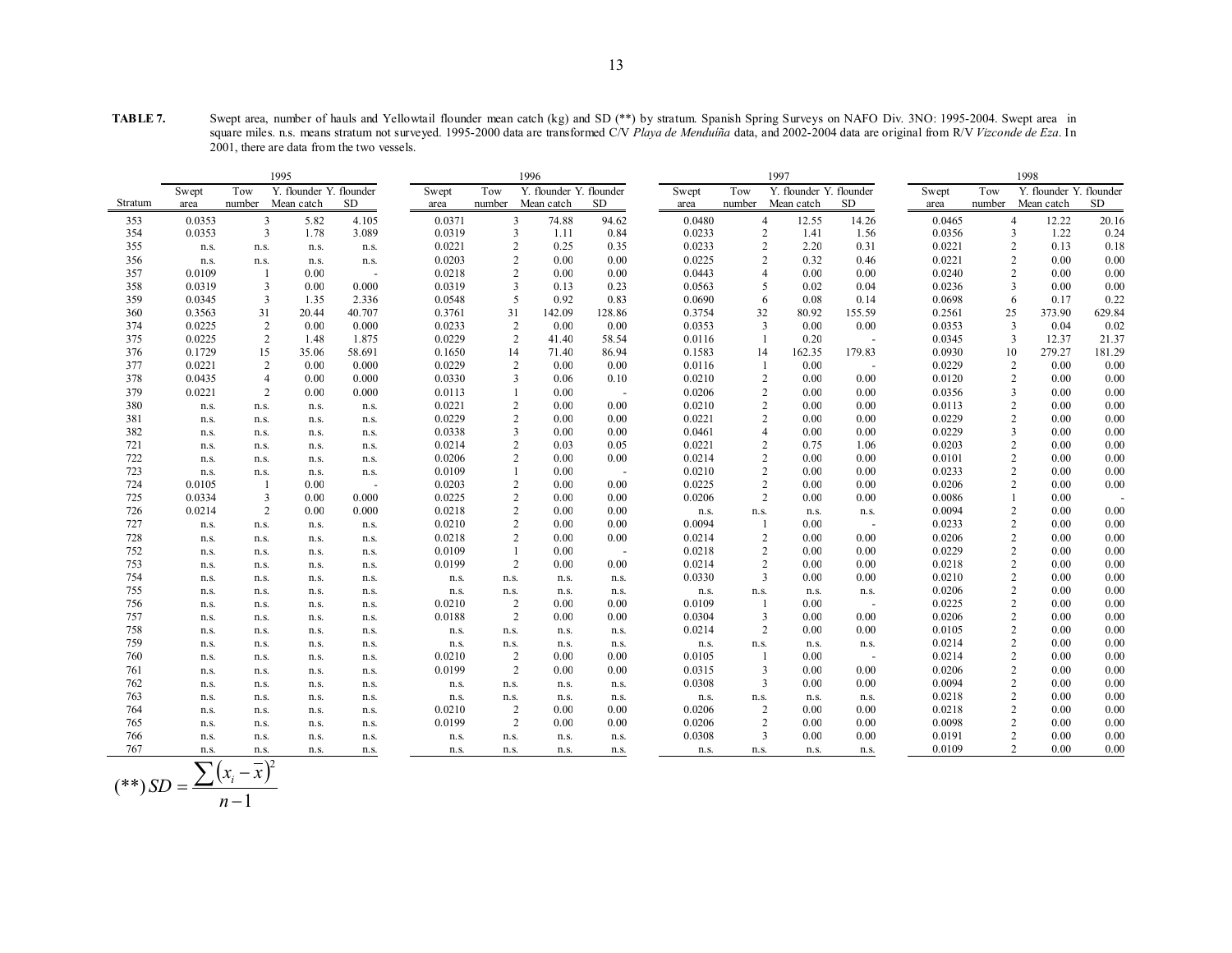**TABLE 7 (cont.).-** Swept area, number of hauls and Yellowtail flounder mean catch (kg) and SD (\*\*) by stratum. Spanish Spring Surveys on NAFO Div. 3NO: 1995-2004. Swept area in square miles. n.s. means stratum not surveyed. 1995-2000 data are transformed C/V *Playa de Menduíña* data, and 2002-2004 data are original from R/V *Vizconde de Eza*. In 2001,there are data from the two vessels.

|         |        |        | 1999                     |           |        |                         | 2000                    |           |       |        |                | 2001                    |           |
|---------|--------|--------|--------------------------|-----------|--------|-------------------------|-------------------------|-----------|-------|--------|----------------|-------------------------|-----------|
|         | Swept  | Tow    | Y. flounder Y. flounder  |           | Swept  | Tow                     | Y. flounder Y. flounder |           | Swept |        | Tow            | Y. flounder Y. flounder |           |
| Stratum | area   | number | Mean catch               | <b>SD</b> | area   | number                  | Mean catch              | <b>SD</b> | area  |        | number         | Mean catch              | <b>SD</b> |
| 353     | 0.0360 |        | 3<br>150.18              | 182.44    | 0.0356 | 3                       | 67.87                   | 91.37     |       | 0.0341 | $\overline{3}$ | 61.42                   | 102.797   |
| 354     | 0.0218 |        | $\overline{2}$<br>0.08   | 0.12      | 0.0356 | $\overline{\mathbf{3}}$ | 1.79                    | 1.93      |       | 0.0338 | 3              | 0.34                    | 0.322     |
| 355     | 0.0229 |        | $\overline{c}$<br>0.00   | 0.00      | 0.0233 | $\overline{c}$          | 0.00                    | 0.00      |       | 0.0240 | $\overline{c}$ | 0.00                    | 0.000     |
| 356     | 0.0229 |        | $\overline{c}$<br>0.00   | 0.00      | 0.0225 | $\overline{2}$          | 0.00                    | 0.00      |       | 0.0240 | $\overline{c}$ | 0.01                    | 0.007     |
| 357     | 0.0236 |        | $\overline{c}$<br>0.00   | 0.00      | 0.0124 | $\mathbf{1}$            | 0.00                    | $\sim$    |       | 0.0244 | $\overline{c}$ | 0.00                    | 0.000     |
| 358     | 0.0349 |        | 3<br>0.00                | 0.00      | 0.0341 | 3                       | 0.00                    | 0.00      |       | 0.0345 | 3              | 0.00                    | 0.000     |
| 359     | 0.0364 |        | $\overline{3}$<br>0.34   | 0.47      | 0.0469 | $\overline{4}$          | 2.36                    | 2.93      |       | 0.0803 | $\overline{7}$ | 1.42                    | 2.836     |
| 360     | 0.2325 | 19     | 545.18                   | 424.37    | 0.2396 | 20                      | 391.18                  | 331.64    |       | 0.2423 | 20             | 536.80                  | 488.657   |
| 374     | 0.0244 |        | $\overline{c}$<br>74.16  | 103.18    | 0.0240 | $\overline{2}$          | 20.47                   | 23.55     |       | 0.0240 | $\overline{2}$ | 238.75                  | 111.369   |
| 375     | 0.0236 |        | $\overline{c}$<br>347.15 | 168.25    | 0.0244 | 2                       | 153.36                  | 2.06      |       | 0.0338 | 3              | 100.33                  | 68.319    |
| 376     | 0.1219 | 10     | 551.60                   | 165.61    | 0.1200 | 10                      | 435.27                  | 236.60    |       | 0.1155 | 10             | 443.12                  | 196.619   |
| 377     | 0.0240 |        | $\overline{c}$<br>0.00   | 0.00      | 0.0229 | $\overline{c}$          | 0.05                    | 0.06      |       | 0.0229 | $\overline{c}$ | 0.00                    | 0.000     |
| 378     | 0.0229 |        | $\overline{c}$<br>0.00   | 0.00      | 0.0233 | $\overline{2}$          | 0.00                    | 0.00      |       | 0.0236 | $\overline{c}$ | 0.00                    | 0.000     |
| 379     | 0.0236 |        | $\overline{c}$<br>0.00   | 0.00      | 0.0225 | $\sqrt{2}$              | 0.00                    | 0.00      |       | 0.0229 | $\overline{c}$ | 0.00                    | 0.000     |
| 380     | 0.0236 |        | $\overline{c}$<br>0.00   | 0.00      | 0.0236 | $\overline{2}$          | 0.00                    | 0.00      |       | 0.0206 | $\overline{c}$ | 0.00                    | 0.000     |
| 381     | 0.0229 |        | $\overline{2}$<br>0.00   | 0.00      | 0.0236 | $\overline{2}$          | 0.00                    | 0.00      |       | 0.0236 | $\overline{2}$ | 0.00                    | 0.000     |
| 382     | 0.0484 |        | 4<br>0.00                | 0.00      | 0.0499 | $\overline{4}$          | 0.00                    | 0.00      |       | 0.0469 | $\overline{4}$ | 0.02                    | 0.030     |
| 721     | 0.0244 |        | $\overline{c}$<br>0.00   | 0.00      | 0.0236 | $\overline{2}$          | 0.00                    | 0.00      |       | 0.0248 | $\overline{2}$ | 0.00                    | 0.000     |
| 722     | 0.0229 |        | $\overline{c}$<br>0.00   | 0.00      | 0.0218 | $\overline{2}$          | 0.00                    | 0.00      |       | 0.0233 | $\overline{c}$ | 0.00                    | 0.000     |
| 723     | 0.0229 |        | $\overline{c}$<br>0.00   | 0.00      | 0.0248 | $\overline{c}$          | 0.00                    | 0.00      |       | 0.0240 | $\overline{c}$ | 0.00                    | 0.000     |
| 724     | 0.0225 |        | $\overline{c}$<br>0.00   | 0.00      | 0.0233 | $\overline{2}$          | 0.00                    | 0.00      |       | 0.0353 | 3              | 0.00                    | 0.000     |
| 725     | 0.0229 |        | $\overline{c}$<br>0.00   | 0.00      | 0.0210 | $\overline{2}$          | 0.00                    | 0.00      |       | 0.0116 | $\overline{c}$ | 0.00                    | 0.000     |
| 726     | 0.0225 |        | $\overline{c}$<br>0.00   | 0.00      | 0.0221 | $\overline{c}$          | 0.00                    | 0.00      |       | 0.0116 | $\overline{c}$ | 0.00                    | 0.000     |
| 727     | 0.0236 |        | $\overline{c}$<br>0.00   | 0.00      | 0.0210 | $\overline{2}$          | 0.00                    | 0.00      |       | 0.0225 | $\overline{c}$ | 0.00                    | 0.000     |
| 728     | 0.0233 |        | $\overline{c}$<br>0.00   | 0.00      | 0.0210 | $\overline{c}$          | 0.00                    | 0.00      |       | 0.0229 | $\overline{2}$ | 0.00                    | 0.000     |
| 752     | 0.0233 |        | $\overline{c}$<br>0.00   | 0.00      | 0.0206 | $\overline{2}$          | 0.00                    | 0.00      |       | 0.0210 | $\overline{c}$ | 0.06                    | 0.083     |
| 753     | 0.0229 |        | $\overline{c}$<br>0.00   | 0.00      | 0.0218 | $\overline{2}$          | 0.00                    | 0.00      |       | 0.0214 | $\overline{2}$ | 0.00                    | 0.000     |
| 754     | 0.0206 |        | $\overline{c}$<br>0.00   | 0.00      | 0.0195 | $\overline{2}$          | 0.00                    | 0.00      |       | 0.0195 | $\overline{2}$ | 0.00                    | 0.000     |
| 755     | 0.0311 |        | 3<br>0.00                | 0.00      | 0.0431 | $\overline{4}$          | 0.00                    | 0.00      |       | 0.0416 | $\overline{4}$ | 0.00                    | 0.000     |
| 756     | 0.0225 |        | $\overline{c}$<br>0.00   | 0.00      | 0.0203 | $\overline{c}$          | 0.00                    | 0.00      |       | 0.0113 | $\overline{c}$ | 0.00                    | 0.000     |
| 757     | 0.0233 |        | $\overline{c}$<br>0.00   | 0.00      | 0.0214 | $\overline{c}$          | 0.00                    | 0.00      |       | 0.0233 | $\overline{c}$ | 0.00                    | 0.000     |
| 758     | 0.0214 |        | $\overline{c}$<br>0.00   | 0.00      | 0.0210 | $\overline{2}$          | 0.00                    | 0.00      |       | 0.0218 | 2              | 0.00                    | 0.000     |
| 759     | 0.0218 |        | $\overline{2}$<br>0.00   | 0.00      | 0.0210 | $\overline{2}$          | 0.00                    | 0.00      |       | 0.0221 | $\overline{2}$ | 0.00                    | 0.000     |
| 760     | 0.0225 |        | $\overline{c}$<br>0.00   | 0.00      | 0.0210 | $\overline{c}$          | 0.00                    | 0.00      |       | 0.0229 | $\overline{c}$ | 0.00                    | 0.000     |
| 761     | 0.0210 |        | $\overline{c}$<br>0.00   | 0.00      | 0.0221 | $\overline{2}$          | 0.00                    | 0.00      |       | 0.0225 | $\overline{c}$ | 0.00                    | 0.000     |
| 762     | 0.0210 |        | $\overline{c}$<br>0.00   | 0.00      | 0.0203 | $\overline{2}$          | 0.00                    | 0.00      |       | 0.0116 | $\overline{c}$ | 0.00                    | 0.000     |
| 763     | 0.0311 |        | 3<br>0.00                | 0.00      | 0.0416 | $\overline{4}$          | 0.00                    | 0.00      |       | 0.0330 | 3              | 0.00                    | 0.000     |
| 764     | 0.0225 |        | $\overline{c}$<br>0.00   | 0.00      | 0.0218 | $\overline{2}$          | 0.00                    | 0.00      |       | 0.0240 | 2              | 0.00                    | 0.000     |
| 765     | 0.0221 |        | $\overline{c}$<br>0.00   | 0.00      | 0.0203 | $\overline{c}$          | 0.00                    | 0.00      |       | 0.0113 | $\overline{c}$ | 0.00                    | 0.000     |
| 766     | 0.0218 |        | $\overline{c}$<br>0.00   | 0.00      | 0.0214 | $\overline{2}$          | 0.00                    | 0.00      |       | 0.0203 | $\overline{2}$ | 0.00                    | 0.000     |
| 767     | 0.0214 |        | $\overline{c}$<br>0.00   | 0.00      | 0.0210 | $\overline{2}$          | 0.00                    | 0.00      |       | 0.0218 | $\overline{2}$ | 0.00                    | 0.000     |

$$
(**) SD = \frac{\sum (x_i - \overline{x})^2}{n-1}
$$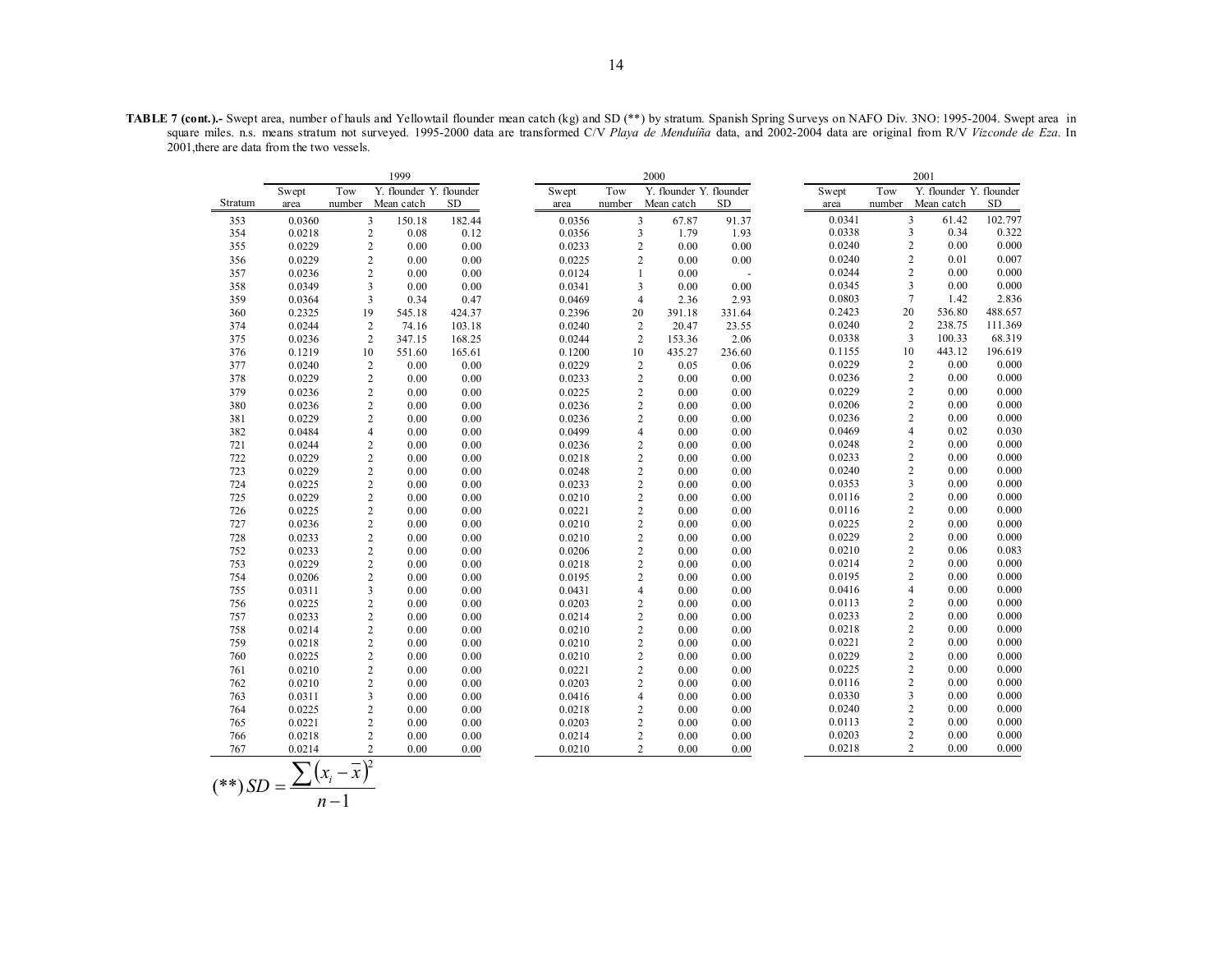15

**TABLE 7 (cont.).-** Swept area, number of hauls and Yellowtail flounder mean catch (kg) and SD (\*\*) by stratum. Spanish Spring Surveys on NAFO Div. 3NO: 1995- 2004. Swept area in square miles. n.s. means stratum not surveyed. 1995-2000 data are transformed C/V *Playa de Menduíña* data, and 2002-2004 data are original from R/V *Vizconde de Eza*. In 2001, there are data from the two vessels.

|         | 2002                     |               |                                 |           |  | 2003   |        |                         |        |                         |  | 2004     |        |                                 |           |  |
|---------|--------------------------|---------------|---------------------------------|-----------|--|--------|--------|-------------------------|--------|-------------------------|--|----------|--------|---------------------------------|-----------|--|
|         | Swept                    | Tow           | Y. flounder Y. flounder         |           |  | Swept  | Tow    |                         |        | Y. flounder Y. flounder |  | Swept    | Tow    | Y. flounder Y. flounder         |           |  |
| Stratum | area                     |               | number Mean catch               | <b>SD</b> |  | area   | number | Mean catch              |        | <b>SD</b>               |  | area     | number | Mean catch                      | <b>SD</b> |  |
| 353     | 0.0476                   |               | $\overline{4}$<br>75.13         | 88.259    |  | 0.0334 |        | $\mathfrak{Z}$          | 11.15  | 19.307                  |  | 0.033750 |        | $\overline{\mathbf{3}}$<br>8.79 | 14.005    |  |
| 354     | 0.0356                   |               | $\overline{3}$<br>0.17          | 0.289     |  | 0.0338 |        | $\overline{3}$          | 0.00   | 0.000                   |  | 0.034500 |        | $\overline{3}$<br>0.62          | 1.065     |  |
| 355     | 0.0236                   |               | $\overline{2}$<br>0.00          | 0.000     |  | 0.0229 |        | $\sqrt{2}$              | 0.00   | 0.000                   |  | 0.022875 |        | $\overline{c}$<br>0.00          | 0.000     |  |
| 356     | 0.0233                   |               | $\overline{2}$<br>0.00          | 0.000     |  | 0.0225 |        | $\overline{c}$          | 0.00   | 0.000                   |  | 0.022125 |        | $\overline{2}$<br>0.00          | 0.000     |  |
| 357     | 0.0240                   |               | $\overline{2}$<br>0.00          | 0.000     |  | 0.0229 |        | $\overline{c}$          | 0.00   | 0.000                   |  | 0.022875 |        | $\overline{2}$<br>0.00          | 0.000     |  |
| 358     | 0.0345                   |               | $\overline{3}$<br>0.00          | 0.000     |  | 0.0338 |        | $\overline{\mathbf{3}}$ | 0.00   | 0.000                   |  | 0.033000 |        | 3<br>0.26                       | 0.442     |  |
| 359     | 0.0686                   |               | 6<br>0.11                       | 0.261     |  | 0.0791 |        | $\overline{7}$          | 0.00   | 0.000                   |  | 0.079125 |        | $\overline{7}$<br>25.01         | 38.371    |  |
| 360     | 0.2865                   | 25            | 340.23                          | 356.687   |  | 0.2254 | 20     |                         | 360.55 | 298.992                 |  | 0.231000 | 20     | 403.19                          | 333.463   |  |
| 374     | 0.0345                   |               | $\overline{3}$<br>32.04         | 52.542    |  | 0.0225 |        | $\sqrt{2}$              | 16.13  | 8.238                   |  | 0.023250 |        | $\overline{2}$<br>193.46        | 225.058   |  |
| 375     | 0.0353                   |               | 3<br>48.61                      | 68.927    |  | 0.0330 |        | 3                       | 28.45  | 35.557                  |  | 0.033750 |        | 3<br>543.04                     | 155.015   |  |
| 376     | 0.1140                   |               | 10<br>533.62                    | 416.745   |  | 0.1125 | 10     |                         | 391.60 | 257.289                 |  | 0.116625 | 10     | 481.06                          | 140.810   |  |
| 377     | 0.0229                   |               | $\overline{2}$<br>0.00          | 0.000     |  | 0.0225 |        | $\sqrt{2}$              | 0.70   | 0.990                   |  | 0.021750 |        | $\overline{c}$<br>0.00          | 0.000     |  |
| 378     | 0.0233                   |               | $\overline{2}$<br>0.00          | 0.000     |  | 0.0225 |        | $\sqrt{2}$              | 0.00   | 0.000                   |  | 0.022500 |        | $\overline{c}$<br>0.00          | 0.000     |  |
| 379     | 0.0229                   |               | $\overline{2}$<br>0.00          | 0.000     |  | 0.0229 |        | $\overline{2}$          | 0.00   | 0.000                   |  | 0.012375 |        | $\mathbf{1}$<br>0.00            |           |  |
| 380     | 0.0225                   |               | $\overline{2}$<br>0.00          | 0.000     |  | 0.0229 |        | $\overline{2}$          | 0.00   | 0.000                   |  | 0.022125 |        | $\overline{c}$<br>0.00          | 0.000     |  |
| 381     | 0.0229                   |               | $\overline{2}$<br>0.00          | 0.000     |  | 0.0229 |        | $\overline{c}$          | 0.00   | 0.000                   |  | 0.022500 |        | $\overline{2}$<br>0.00          | 0.000     |  |
| 382     | 0.0341                   |               | $\overline{3}$<br>0.00          | 0.000     |  | 0.0454 |        | $\overline{4}$          | 0.00   | 0.000                   |  | 0.046125 |        | $\overline{4}$<br>0.00          | 0.000     |  |
| 721     | 0.0233                   |               | $\overline{2}$<br>0.00          | 0.000     |  | 0.0225 |        | $\overline{c}$          | 0.00   | 0.000                   |  | 0.022125 |        | $\overline{c}$<br>0.00          | 0.000     |  |
| 722     | 0.0236                   |               | $\overline{2}$<br>0.00          | 0.000     |  | 0.0221 |        | $\sqrt{2}$              | 0.00   | 0.000                   |  | 0.021750 |        | $\overline{c}$<br>0.00          | 0.000     |  |
| 723     | 0.0233                   |               | $\overline{2}$<br>0.00          | 0.000     |  | 0.0229 |        | $\sqrt{2}$              | 0.00   | 0.000                   |  | 0.022875 |        | $\overline{2}$<br>0.00          | 0.000     |  |
| 724     | 0.0225                   |               | $\overline{2}$<br>0.00          | 0.000     |  | 0.0225 |        | $\sqrt{2}$              | 0.52   | 0.735                   |  | 0.021375 |        | $\overline{c}$<br>0.00          | 0.000     |  |
| 725     | 0.0225                   |               | $\overline{2}$<br>0.00          | 0.000     |  | 0.0229 |        | $\boldsymbol{2}$        | 0.00   | 0.000                   |  | 0.022500 |        | $\overline{c}$<br>0.00          | 0.000     |  |
| 726     | 0.0214                   |               | $\overline{2}$<br>0.00          | 0.000     |  | 0.0225 |        | $\sqrt{2}$              | 0.00   | 0.000                   |  | 0.022500 |        | $\overline{2}$<br>0.00          | 0.000     |  |
| 727     | 0.0233                   |               | $\overline{2}$<br>0.00          | 0.000     |  | 0.0218 |        | $\sqrt{2}$              | 0.00   | 0.000                   |  | 0.023250 |        | $\overline{c}$<br>0.00          | 0.000     |  |
| 728     | 0.0229                   |               | $\overline{2}$<br>0.00          | 0.000     |  | 0.0225 |        | $\boldsymbol{2}$        | 0.00   | 0.000                   |  | 0.018000 |        | $\overline{c}$<br>0.00          | 0.000     |  |
| 752     | 0.0116                   |               | $\mathbf{1}$<br>0.00            |           |  | 0.0229 |        | $\sqrt{2}$              | 0.00   | 0.000                   |  | 0.021375 |        | $\overline{2}$<br>0.00          | 0.000     |  |
| 753     | 0.0229                   |               | $\overline{2}$<br>0.00          | 0.000     |  | 0.0229 |        | $\sqrt{2}$              | 0.00   | 0.000                   |  | 0.021750 |        | $\overline{c}$<br>0.00          | 0.000     |  |
| 754     | 0.0341                   |               | $\overline{\mathbf{3}}$<br>0.00 | 0.000     |  | 0.0218 |        | $\overline{c}$          | 0.00   | 0.000                   |  | 0.021375 |        | $\overline{c}$<br>0.00          | 0.000     |  |
| 755     | 0.0338                   |               | $\overline{3}$<br>0.00          | 0.000     |  | 0.0221 |        | $\sqrt{2}$              | 0.00   | 0.000                   |  | 0.031875 |        | 3<br>0.00                       | 0.000     |  |
| 756     | 0.0229                   |               | $\overline{2}$<br>0.00          | 0.000     |  | 0.0221 |        | $\overline{2}$          | 0.00   | 0.000                   |  | 0.021750 |        | $\overline{c}$<br>0.00          | 0.000     |  |
| 757     | 0.0225                   |               | $\overline{2}$<br>0.00          | 0.000     |  | 0.0221 |        | $\overline{c}$          | 0.00   | 0.000                   |  | 0.021750 |        | $\overline{c}$<br>0.00          | 0.000     |  |
| 758     | 0.0225                   |               | $\overline{c}$<br>0.00          | 0.000     |  | 0.0221 |        | $\overline{2}$          | 0.00   | 0.000                   |  | 0.021375 |        | $\overline{2}$<br>0.00          | 0.000     |  |
| 759     | 0.0225                   |               | $\overline{2}$<br>0.00          | 0.000     |  | 0.0113 |        | $\mathbf{1}$            | 0.00   |                         |  | 0.021375 |        | $\overline{c}$<br>0.00          | 0.000     |  |
| 760     | 0.0229                   |               | $\overline{2}$<br>0.00          | 0.000     |  | 0.0218 |        | $\overline{c}$          | 0.00   | 0.000                   |  | 0.022125 |        | $\overline{2}$<br>0.00          | 0.000     |  |
| 761     | 0.0225                   |               | $\overline{c}$<br>0.00          | 0.000     |  | 0.0225 |        | $\overline{2}$          | 0.00   | 0.000                   |  | 0.022125 |        | $\overline{2}$<br>0.00          | 0.000     |  |
| 762     | 0.0225                   |               | $\overline{2}$<br>0.00          | 0.000     |  | 0.0225 |        | $\overline{c}$          | 0.00   | 0.000                   |  | 0.023250 |        | $\overline{c}$<br>0.00          | 0.000     |  |
| 763     | 0.0225                   |               | $\overline{2}$<br>0.00          | 0.000     |  | 0.0311 |        | 3                       | 0.00   | 0.000                   |  | 0.032625 |        | 3<br>0.00                       | 0.000     |  |
| 764     | 0.0236                   |               | $\overline{2}$<br>0.00          | 0.000     |  | 0.0221 |        | $\overline{2}$          | 0.00   | 0.000                   |  | 0.022875 |        | $\overline{2}$<br>0.00          | 0.000     |  |
| 765     | 0.0236                   |               | $\overline{2}$<br>0.00          | 0.000     |  | 0.0113 |        | $\mathbf{1}$            | 0.00   |                         |  | 0.022500 |        | $\overline{2}$<br>0.00          | 0.000     |  |
| 766     | 0.0233                   |               | $\overline{2}$<br>0.00          | 0.000     |  | 0.0225 |        | $\overline{c}$          | 0.00   | 0.000                   |  | 0.022500 |        | $\overline{2}$<br>0.00          | 0.000     |  |
| 767     | 0.0225                   |               | $\overline{2}$<br>0.00          | 0.000     |  | 0.0229 |        | $\overline{2}$          | 0.00   | 0.000                   |  | 0.021750 |        | $\overline{2}$<br>0.00          | 0.000     |  |
|         | $\overline{\phantom{0}}$ | $\rightarrow$ |                                 |           |  |        |        |                         |        |                         |  |          |        |                                 |           |  |

$$
(**) SD = \frac{\sum (x_i - \overline{x})^2}{n-1}
$$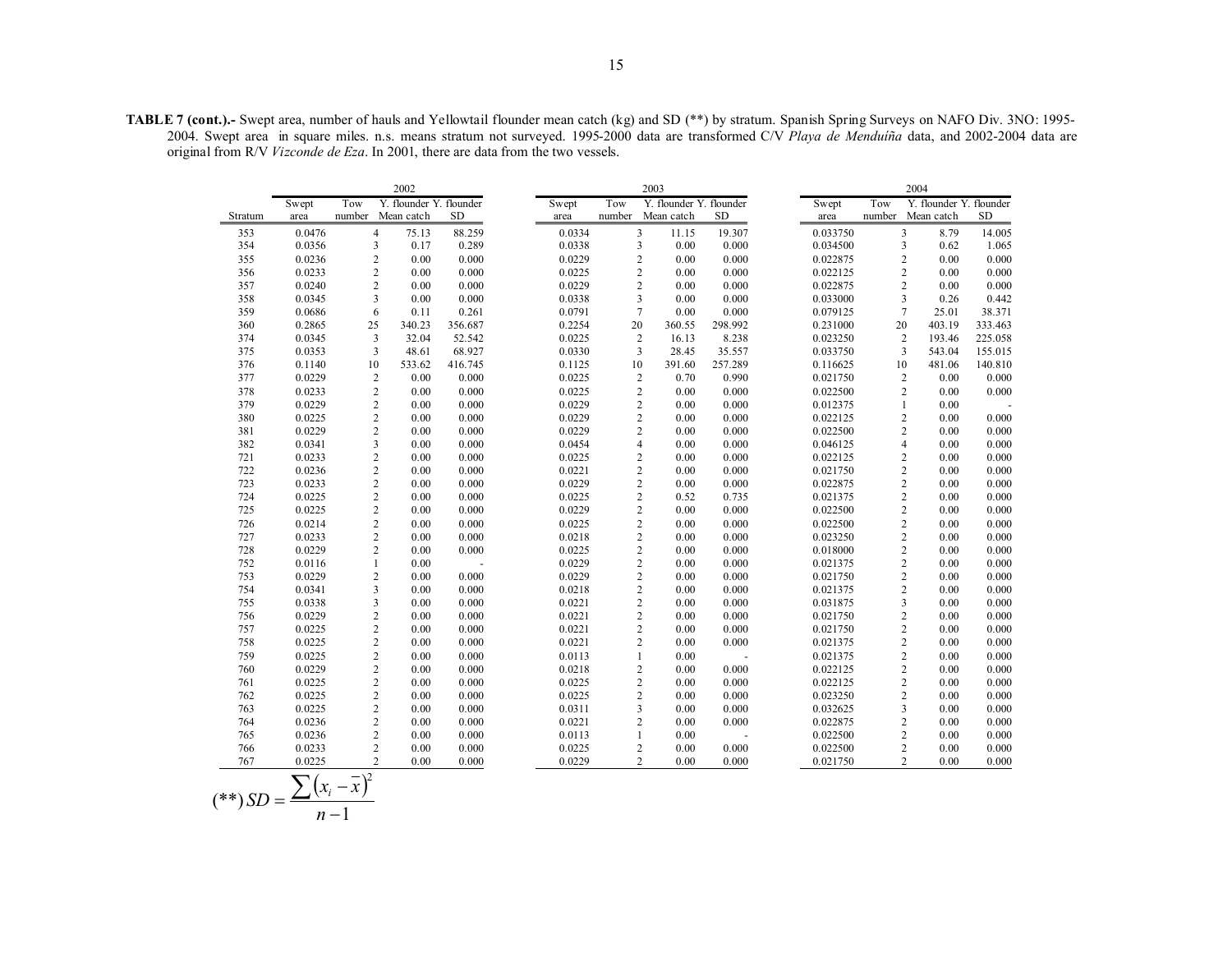**TABLE 8.** Stratified mean catches (Kg) by stratum and year and SD by year of Yellowtail flounder (1995-2004). n.s. means stratum not surveyed. 1995-2000 data are transformed C/V *Playa de Menduíña* data. 2002-2004 data are original from R/V Vizconde de Eza. In 2001, there are data from the two vessels.

| Stratum      | 1995      | 1996      | 1997      | 1998       | 1999       | 2000       | 2001       | 2002       | 2003       | 2004       |
|--------------|-----------|-----------|-----------|------------|------------|------------|------------|------------|------------|------------|
| 353          | 1565.07   | 20142.03  | 3376.59   | 3288.11    | 40399.20   | 18255.85   | 16521.08   | 20208.63   | 2998.45    | 2364.96    |
| 354          | 438.70    | 0.00      | 346.30    | 299.00     | 20.56      | 439.52     | 83.64      | 41.00      | 0.00       | 151.29     |
| 355          | n.s.      | 0.00      | 163.06    | 9.34       | 0.00       | 0.00       | 0.00       | 0.00       | 0.00       | 0.00       |
| 356          | n.s.      | 0.00      | 15.24     | 0.00       | 0.00       | 0.00       | 0.24       | 0.00       | 0.00       | 0.00       |
| 357          | 0.00      | 0.00      | $0.00\,$  | 0.00       | 0.00       | 0.00       | 0.00       | 0.00       | 0.00       | 0.00       |
| 358          | 0.00      | 30.09     | 4.21      | 0.00       | 0.00       | 0.00       | 0.00       | 0.00       | 0.00       | 57.45      |
| 359          | 567.78    | 385.71    | 34.00     | 72.73      | 143.12     | 994.90     | 597.82     | 44.91      | 0.00       | 10527.59   |
| 360          | 56884.98  | 395448.50 | 225203.35 | 1040562.34 | 1517232.56 | 1088647.76 | 1493908.83 | 946847.84  | 1003413.43 | 1122077.77 |
| 374          | 0.00      | 0.00      | 0.00      | 9.54       | 15871.12   | 4379.59    | 51092.50   | 6856.85    | 3450.75    | 41400.44   |
| 375          | 401.88    | 11218.18  | 54.37     | 3352.77    | 94076.82   | 41560.71   | 27190.33   | 13173.31   | 7709.95    | 147164.74  |
| 376          | 46774.78  | 95247.02  | 216576.13 | 372549.36  | 735836.39  | 580653.95  | 591126.08  | 711849.08  | 522389.06  | 641736.71  |
| 377          | 0.00      | 0.00      | 0.00      | 0.00       | 0.00       | 4.51       | 0.00       | 0.00       | 70.00      | 0.00       |
| 378          | 0.00      | 7.75      | 0.00      | 0.00       | 0.00       | 0.00       | 0.00       | 0.00       | 0.00       | 0.00       |
| 379          | 0.00      | 0.00      | 0.00      | 0.00       | 0.00       | 0.00       | 0.00       | 0.00       | 0.00       | 0.00       |
| 380          | n.s.      | 0.00      | 0.00      | 0.00       | 0.00       | 0.00       | 0.00       | 0.00       | 0.00       | 0.00       |
| 381          | n.s.      | 0.00      | 0.00      | 0.00       | 0.00       | 0.00       | 0.00       | 0.00       | 0.00       | 0.00       |
| 382          | n.s.      | 0.00      | 0.00      | 0.00       | 0.00       | 0.00       | 5.16       | 0.00       | 0.00       | 0.00       |
| 721          | n.s.      | 2.17      | 48.90     | 0.00       | 0.00       | 0.00       | 0.00       | 0.00       | 0.00       | 0.00       |
| 722          | n.s.      | 0.00      | 0.00      | 0.00       | 0.00       | 0.00       | 0.00       | 0.00       | 0.00       | 0.00       |
| 723          | n.s.      | 0.00      | 0.00      | 0.00       | 0.00       | 0.00       | 0.00       | 0.00       | 0.00       | 0.00       |
| 724          | 0.00      | 0.00      | 0.00      | 0.00       | 0.00       | $0.00\,$   | 0.00       | 0.00       | 64.48      | 0.00       |
| 725          | 0.00      | 0.00      | 0.00      | 0.00       | 0.00       | 0.00       | 0.00       | 0.00       | 0.00       | 0.00       |
| 726          | 0.00      | 0.00      | n.s.      | 0.00       | 0.00       | 0.00       | 0.00       | 0.00       | 0.00       | 0.00       |
| 727          | n.s.      | 0.00      | 0.00      | 0.00       | 0.00       | 0.00       | 0.00       | 0.00       | 0.00       | 0.00       |
| 728          | n.s.      | 0.00      | 0.00      | 0.00       | 0.00       | 0.00       | 0.00       | 0.00       | 0.00       | 0.00       |
| 752          | n.s.      | 0.00      | 0.00      | 0.00       | 0.00       | 0.00       | 7.67       | 0.00       | 0.00       | 0.00       |
| 753          | n.s.      | 0.00      | 0.00      | 0.00       | 0.00       | 0.00       | 0.00       | 0.00       | 0.00       | 0.00       |
| 754          | n.s.      | n.s.      | 0.00      | 0.00       | 0.00       | 0.00       | 0.00       | 0.00       | 0.00       | 0.00       |
| 755          | n.s.      | n.s.      | n.s.      | 0.00       | 0.00       | 0.00       | 0.00       | 0.00       | 0.00       | 0.00       |
| 756          | n.s.      | 0.00      | 0.00      | 0.00       | 0.00       | 0.00       | 0.00       | 0.00       | 0.00       | 0.00       |
| 757          | n.s.      | 0.00      | 0.00      | 0.00       | 0.00       | 0.00       | 0.00       | 0.00       | 0.00       | 0.00       |
| 758          | n.s.      | n.s.      | 0.00      | 0.00       | 0.00       | 0.00       | 0.00       | 0.00       | 0.00       | $0.00\,$   |
| 759          | n.s.      | n.s.      | n.s.      | 0.00       | 0.00       | 0.00       | 0.00       | 0.00       | 0.00       | 0.00       |
| 760          | n.s.      | 0.00      | 0.00      | 0.00       | 0.00       | 0.00       | 0.00       | 0.00       | 0.00       | 0.00       |
| 761          | n.s.      | $0.00\,$  | $0.00\,$  | $0.00\,$   | $0.00\,$   | $0.00\,$   | $0.00\,$   | $0.00\,$   | $0.00\,$   | $0.00\,$   |
| 762          | n.s.      | n.s.      | 0.00      | 0.00       | 0.00       | 0.00       | 0.00       | 0.00       | 0.00       | 0.00       |
| 763          | n.s.      | n.s.      | n.s.      | $0.00\,$   | $0.00\,$   | 0.00       | 0.00       | 0.00       | $0.00\,$   | 0.00       |
| 764          | n.s.      | 0.00      | 0.00      | 0.00       | 0.00       | 0.00       | 0.00       | 0.00       | 0.00       | 0.00       |
| 765          | n.s.      | 0.00      | 0.00      | 0.00       | 0.00       | 0.00       | 0.00       | 0.00       | 0.00       | 0.00       |
| 766          | n.s.      | n.s.      | 0.00      | 0.00       | 0.00       | 0.00       | 0.00       | 0.00       | 0.00       | 0.00       |
| 767          | n.s.      | n.s.      | n.s.      | 0.00       | 0.00       | 0.00       | 0.00       | 0.00       | 0.00       | 0.00       |
| <b>TOTAL</b> | 106633.19 | 522481.47 | 445822.16 | 1420143.19 | 2403579.77 | 1734936.80 | 2180533.35 | 1699021.61 | 1540096.13 | 1965480.95 |
| $(\bar{Y})$  | 16.22     | 59.54     | 47.74     | 137.32     | 232.41     | 167.76     | 210.84     | 164.28     | 148.92     | 190.05     |
| S.D.         | 4.37      | 8.41      | 10.69     | 34.70      | 27.41      | 22.21      | 30.58      | 24.92      | 20.84      | 21.27      |
|              |           |           |           |            |            |            |            |            |            |            |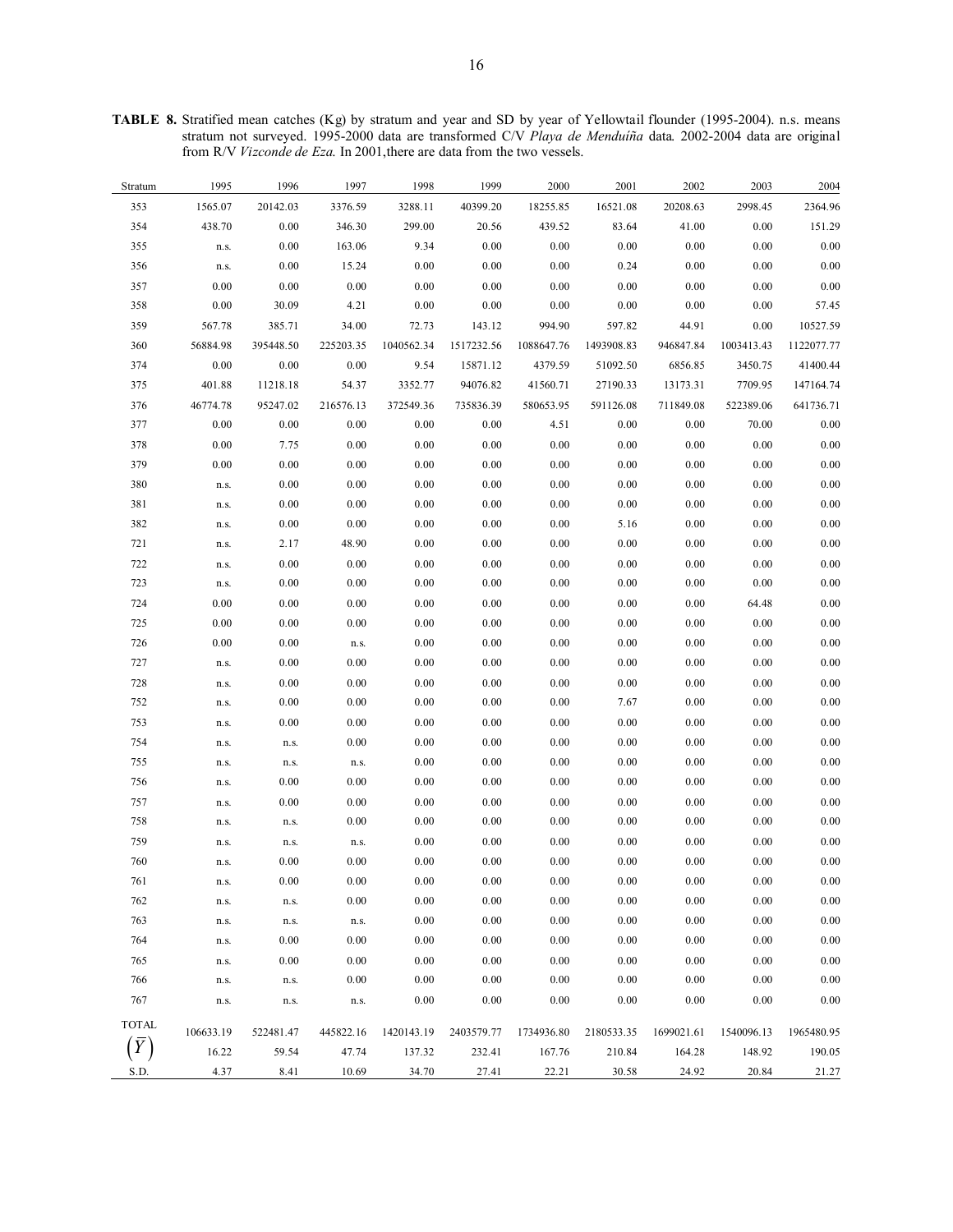| <b>TABLE 9.</b> Survey estimates (by the swept area method) of Yellowtail flounder biomass (t) and SD by stratum and year on NAFO Div. 3NO. n.s. means stratum not |
|--------------------------------------------------------------------------------------------------------------------------------------------------------------------|
| surveyed. 1995-2000 data are transformed C/V Playa de Menduíña data. 2002-2004 data are original from R/V Vizconde de Eza. In 2001, there are data                 |
| from the two vessels.                                                                                                                                              |

| Stratum                     | 1995             | 1996             | 1997             | 1998             | 1999             | 2000             | 2001             | 2002             | 2003             | 2004             |
|-----------------------------|------------------|------------------|------------------|------------------|------------------|------------------|------------------|------------------|------------------|------------------|
| 353                         | 133              | 1628             | 281              | 282              | 3367             | 1537             | 1452             | 1697             | $270\,$          | $210\,$          |
| 354                         | 37               | 26               | $30\,$           | 25               | $\sqrt{2}$       | $37\,$           | $\boldsymbol{7}$ | $\mathfrak{Z}$   | $\boldsymbol{0}$ | $13\,$           |
| 355                         | n.s.             | $\sqrt{2}$       | 14               | $\boldsymbol{0}$ | $\boldsymbol{0}$ | $\boldsymbol{0}$ | $\boldsymbol{0}$ | $\boldsymbol{0}$ | $\boldsymbol{0}$ | $\boldsymbol{0}$ |
| 356                         | n.s.             | $\boldsymbol{0}$ | $\mathbf{1}$     | $\boldsymbol{0}$ | $\boldsymbol{0}$ | $\boldsymbol{0}$ | $\boldsymbol{0}$ | $\boldsymbol{0}$ | $\boldsymbol{0}$ | $\boldsymbol{0}$ |
| 357                         | $\boldsymbol{0}$ | $\boldsymbol{0}$ | $\boldsymbol{0}$ | $\boldsymbol{0}$ | $\boldsymbol{0}$ | $\boldsymbol{0}$ | $\boldsymbol{0}$ | $\boldsymbol{0}$ | $\boldsymbol{0}$ | $\boldsymbol{0}$ |
| 358                         | $\boldsymbol{0}$ | 3                | $\boldsymbol{0}$ | $\boldsymbol{0}$ | $\boldsymbol{0}$ | $\boldsymbol{0}$ | $\boldsymbol{0}$ | $\boldsymbol{0}$ | $\boldsymbol{0}$ | 5                |
| 359                         | 49               | 35               | 3                | 6                | 12               | 85               | 52               | 4                | $\boldsymbol{0}$ | 931              |
| 360                         | 4950             | 32593            | 19198            | 89742            | 123989           | 90863            | 123341           | 82622            | 89057            | 97150            |
| 374                         | $\boldsymbol{0}$ | $\boldsymbol{0}$ | $\boldsymbol{0}$ | $\boldsymbol{0}$ | 1302             | 365              | 4258             | 596              | 307              | 3561             |
| 375                         | 36               | 981              | 5                | 291              | 7964             | 3410             | 2417             | 1121             | 701              | 13081            |
| 376                         | 4059             | 8082             | 19160            | 32255            | 60376            | 48388            | 51175            | 62443            | 46435            | 55026            |
| 377                         | $\boldsymbol{0}$ | $\boldsymbol{0}$ | $\boldsymbol{0}$ | $\boldsymbol{0}$ | $\boldsymbol{0}$ | $\boldsymbol{0}$ | $\boldsymbol{0}$ | $\boldsymbol{0}$ | 6                | $\boldsymbol{0}$ |
| 378                         | $\boldsymbol{0}$ | $\mathbf{1}$     | $\boldsymbol{0}$ | $\boldsymbol{0}$ | $\boldsymbol{0}$ | $\boldsymbol{0}$ | $\boldsymbol{0}$ | $\boldsymbol{0}$ | $\boldsymbol{0}$ | $\boldsymbol{0}$ |
| 379                         | $\boldsymbol{0}$ | $\boldsymbol{0}$ | $\boldsymbol{0}$ | $\boldsymbol{0}$ | $\boldsymbol{0}$ | $\boldsymbol{0}$ | $\boldsymbol{0}$ | $\boldsymbol{0}$ | $\boldsymbol{0}$ | $\boldsymbol{0}$ |
| 380                         | n.s.             | $\boldsymbol{0}$ | $\boldsymbol{0}$ | $\boldsymbol{0}$ | $\boldsymbol{0}$ | $\boldsymbol{0}$ | $\boldsymbol{0}$ | $\boldsymbol{0}$ | $\boldsymbol{0}$ | $\boldsymbol{0}$ |
| 381                         | n.s.             | $\boldsymbol{0}$ | $\boldsymbol{0}$ | $\boldsymbol{0}$ | $\boldsymbol{0}$ | $\boldsymbol{0}$ | $\boldsymbol{0}$ | $\boldsymbol{0}$ | $\boldsymbol{0}$ | $\boldsymbol{0}$ |
| 382                         | n.s.             | $\boldsymbol{0}$ | $\boldsymbol{0}$ | $\boldsymbol{0}$ | $\boldsymbol{0}$ | $\boldsymbol{0}$ | $\boldsymbol{0}$ | $\boldsymbol{0}$ | $\boldsymbol{0}$ | $\boldsymbol{0}$ |
| 721                         | n.s.             | $\boldsymbol{0}$ | $\overline{4}$   | $\boldsymbol{0}$ | $\boldsymbol{0}$ | $\boldsymbol{0}$ | $\boldsymbol{0}$ | $\boldsymbol{0}$ | $\boldsymbol{0}$ | $\boldsymbol{0}$ |
| 722                         | n.s.             | $\boldsymbol{0}$ | $\boldsymbol{0}$ | $\boldsymbol{0}$ | $\boldsymbol{0}$ | $\boldsymbol{0}$ | $\boldsymbol{0}$ | $\boldsymbol{0}$ | $\boldsymbol{0}$ | $\boldsymbol{0}$ |
| 723                         | n.s.             | $\boldsymbol{0}$ | $\boldsymbol{0}$ | $\boldsymbol{0}$ | $\boldsymbol{0}$ | $\boldsymbol{0}$ | $\boldsymbol{0}$ | $\boldsymbol{0}$ | $\boldsymbol{0}$ | $\boldsymbol{0}$ |
| 724                         | $\boldsymbol{0}$ | $\boldsymbol{0}$ | $\boldsymbol{0}$ | $\boldsymbol{0}$ | $\boldsymbol{0}$ | $\boldsymbol{0}$ | $\boldsymbol{0}$ | $\boldsymbol{0}$ | $\boldsymbol{0}$ | 0                |
| 725                         | $\boldsymbol{0}$ | $\boldsymbol{0}$ | $\boldsymbol{0}$ | $\boldsymbol{0}$ | $\boldsymbol{0}$ | $\boldsymbol{0}$ | $\boldsymbol{0}$ | $\boldsymbol{0}$ | $\boldsymbol{0}$ | $\boldsymbol{0}$ |
| 726                         | $\boldsymbol{0}$ | $\boldsymbol{0}$ | n.s.             | $\boldsymbol{0}$ | $\boldsymbol{0}$ | $\boldsymbol{0}$ | $\boldsymbol{0}$ | $\boldsymbol{0}$ | $\boldsymbol{0}$ | $\boldsymbol{0}$ |
| 727                         | n.s.             | $\boldsymbol{0}$ | $\boldsymbol{0}$ | $\boldsymbol{0}$ | $\boldsymbol{0}$ | $\boldsymbol{0}$ | $\boldsymbol{0}$ | $\boldsymbol{0}$ | $\boldsymbol{0}$ | $\boldsymbol{0}$ |
| 728                         | n.s.             | $\boldsymbol{0}$ | $\boldsymbol{0}$ | $\boldsymbol{0}$ | $\boldsymbol{0}$ | $\boldsymbol{0}$ | $\boldsymbol{0}$ | $\boldsymbol{0}$ | $\boldsymbol{0}$ | $\boldsymbol{0}$ |
| 752                         | n.s.             | $\boldsymbol{0}$ | $\boldsymbol{0}$ | $\boldsymbol{0}$ | $\boldsymbol{0}$ | $\boldsymbol{0}$ | $\mathbf{1}$     | $\boldsymbol{0}$ | $\boldsymbol{0}$ | $\boldsymbol{0}$ |
| 753                         | n.s.             | $\boldsymbol{0}$ | $\boldsymbol{0}$ | $\boldsymbol{0}$ | $\boldsymbol{0}$ | $\boldsymbol{0}$ | $\boldsymbol{0}$ | $\boldsymbol{0}$ | $\boldsymbol{0}$ | $\boldsymbol{0}$ |
| 754                         | n.s.             | n.s.             | $\boldsymbol{0}$ | $\boldsymbol{0}$ | $\boldsymbol{0}$ | $\boldsymbol{0}$ | $\boldsymbol{0}$ | $\boldsymbol{0}$ | $\boldsymbol{0}$ | $\boldsymbol{0}$ |
| 755                         | n.s.             | n.s.             | $\rm{n.s.}$      | $\boldsymbol{0}$ | $\boldsymbol{0}$ | $\boldsymbol{0}$ | $\boldsymbol{0}$ | $\boldsymbol{0}$ | $\boldsymbol{0}$ | $\boldsymbol{0}$ |
| 756                         | n.s.             | $\boldsymbol{0}$ | $\boldsymbol{0}$ | $\boldsymbol{0}$ | $\boldsymbol{0}$ | $\boldsymbol{0}$ | $\boldsymbol{0}$ | $\boldsymbol{0}$ | $\boldsymbol{0}$ | $\boldsymbol{0}$ |
| 757                         | n.s.             | $\boldsymbol{0}$ | $\boldsymbol{0}$ | $\boldsymbol{0}$ | $\boldsymbol{0}$ | $\boldsymbol{0}$ | $\boldsymbol{0}$ | $\boldsymbol{0}$ | $\boldsymbol{0}$ | $\boldsymbol{0}$ |
| 758                         | n.s.             | n.s.             | $\boldsymbol{0}$ | $\boldsymbol{0}$ | $\boldsymbol{0}$ | $\boldsymbol{0}$ | $\boldsymbol{0}$ | $\boldsymbol{0}$ | $\boldsymbol{0}$ | $\boldsymbol{0}$ |
| 759                         | n.s.             | n.s.             | n.s.             | $\boldsymbol{0}$ | $\boldsymbol{0}$ | $\boldsymbol{0}$ | $\boldsymbol{0}$ | $\boldsymbol{0}$ | $\boldsymbol{0}$ | $\boldsymbol{0}$ |
| 760                         | n.s.             | $\boldsymbol{0}$ | $\boldsymbol{0}$ | $\boldsymbol{0}$ | $\boldsymbol{0}$ | $\boldsymbol{0}$ | $\boldsymbol{0}$ | $\boldsymbol{0}$ | $\boldsymbol{0}$ | $\boldsymbol{0}$ |
| 761                         | n.s.             | $\boldsymbol{0}$ | $\boldsymbol{0}$ | $\boldsymbol{0}$ | $\boldsymbol{0}$ | $\boldsymbol{0}$ | $\boldsymbol{0}$ | $\boldsymbol{0}$ | $\boldsymbol{0}$ | 0                |
| 762                         | n.s.             | n.s.             | $\mathbf{0}$     | $\boldsymbol{0}$ | $\mathbf{0}$     | $\boldsymbol{0}$ | $\mathbf{0}$     | $\boldsymbol{0}$ | $\mathbf{0}$     | $\boldsymbol{0}$ |
| 763                         | n.s.             | n.s.             | n.s.             | $\boldsymbol{0}$ | $\boldsymbol{0}$ | $\boldsymbol{0}$ | $\boldsymbol{0}$ | $\boldsymbol{0}$ | $\boldsymbol{0}$ | $\boldsymbol{0}$ |
| 764                         | n.s.             | $\boldsymbol{0}$ | $\boldsymbol{0}$ | $\boldsymbol{0}$ | $\boldsymbol{0}$ | $\boldsymbol{0}$ | $\boldsymbol{0}$ | $\boldsymbol{0}$ | $\boldsymbol{0}$ | $\boldsymbol{0}$ |
| 765                         | n.s.             | $\boldsymbol{0}$ | $\boldsymbol{0}$ | $\boldsymbol{0}$ | $\boldsymbol{0}$ | $\boldsymbol{0}$ | $\boldsymbol{0}$ | $\boldsymbol{0}$ | $\boldsymbol{0}$ | $\boldsymbol{0}$ |
| 766                         | n.s.             | n.s.             | $\boldsymbol{0}$ | $\boldsymbol{0}$ | $\boldsymbol{0}$ | $\boldsymbol{0}$ | $\boldsymbol{0}$ | $\boldsymbol{0}$ | $\boldsymbol{0}$ | $\boldsymbol{0}$ |
| 767                         | n.s.             | n.s.             | n.s.             | $\boldsymbol{0}$ | $\boldsymbol{0}$ | $\boldsymbol{0}$ | $\boldsymbol{0}$ | $\boldsymbol{0}$ | $\boldsymbol{0}$ | $\boldsymbol{0}$ |
| $\ensuremath{\text{TOTAL}}$ | 9264             | 43349            | 38697            | 122601           | 197012           | 144685           | 182704           | 148487           | 136775           | 169978           |
| S.D.                        | 2484             | 6032             | 8527             | 31359            | 22938            | 19097            | 25847            | 23368            | 19287            | 18869            |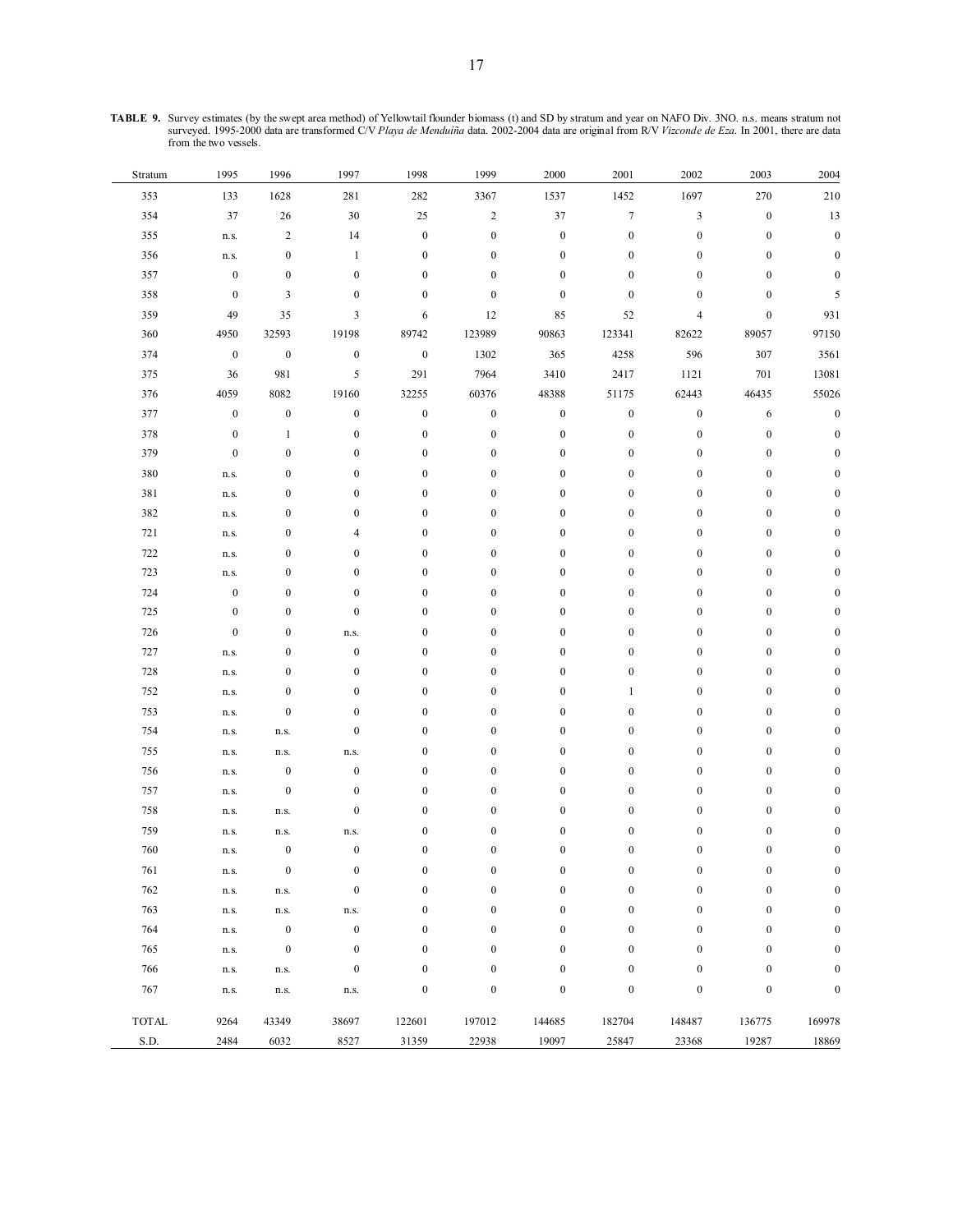|         |   | 1995             | 1996             | 1997             | 1998             | 1999             | 2000             | 2001             | 2002             | 2003             | 2004             |
|---------|---|------------------|------------------|------------------|------------------|------------------|------------------|------------------|------------------|------------------|------------------|
| Males   | a | 0.0079           | 0.0080           | 0.0081           | 0.0075           | 0.0084           | 0.0036           | 0.0081           | 0.0075           | 0.0121           | 0.0053           |
|         |   | $Error = 0.2653$ | $Error = 0.0907$ | $Error = 0.0936$ | $Error = 0.1034$ | $Error = 0.2119$ | $Error = 0.0994$ | $Error = 0.1248$ | $Error = 0.0729$ | $Error = 0.1109$ | $Error = 0.1352$ |
|         | h | 3.0416           | 3.0342           | 3.0197           | 3.0376           | 3.0098           | 3.2403           | 3.0176           | 3.0271           | 2.8978           | 3.1236           |
|         |   | $Error = 0.0799$ | $Error = 0.0269$ | $Error = 0.0281$ | $Error = 0.0313$ | $Error = 0.0610$ | $Error = 0.0300$ | $Error = 0.0374$ | $Error = 0.0226$ | $Error = 0.0348$ | $Error = 0.0419$ |
|         |   | $R2 = 0.984$     | $R2 = 0.998$     | $R2 = 0.997$     | $R2 = 0.997$     | $R2 = 0.994$     | $R2 = 0.997$     | $R2 = 0.995$     | $R2 = 0.998$     | $R2 = 0.995$     | $R2 = 0.995$     |
|         |   | 0.0063           | 0.0056           | 0.0056           | 0.0067           | 0.0073           | 0.0026           | 0.0060           | 0.0051           | 0.0061           | 0.0047           |
| Females | a | $Error = 0.1251$ | $Error = 0.0632$ | $Error = 0.0517$ | $Error = 0.1290$ | $Error = 0.2607$ | $Error = 0.0914$ | $Error = 0.0841$ | $Error = 0.0901$ | $Error = 0.0995$ | $Error = 0.0630$ |
|         |   | 3.1083           | 3.1496           | 3.1382           | 3.0788           | 3.0577           | 3.3504           | 3.1122           | 3.1448           | 3.1079           | 3.1768           |
|         | h | $Error = 0.0367$ | $Error = 0.0179$ | $Error = 0.0152$ | $Error = 0.0384$ | $Error = 0.0739$ | $Error = 0.0267$ | $Error = 0.0249$ | $Error = 0.0274$ | $Error = 0.0307$ | $Error = 0.0191$ |
|         |   | $R2 = 0.995$     | $R2 = 0.999$     | $R2 = 0.999$     | $R2 = 0.994$     | $R2 = 0.989$     | $R2 = 0.998$     | $R2 = 0.997$     | $R2 = 0.997$     | $R2 = 0.996$     | $R2 = 0.999$     |
|         |   | 0.0088           | 0.0060           | 0.0060           | 0.0071           | 0.0078           | 0.0026           | 0.0092           | 0.0060           | 0.0069           | 0.0040           |
|         |   | $Error = 0.1109$ | $Error = 0.0656$ | $Error = 0.0580$ | $Error = 0.0652$ | $Error = 0.1656$ | $Error = 0.0835$ | $Error = 0.1075$ | $Error = 0.0402$ | $Error = 0.1095$ | $Error = 0.0608$ |
| Indet.  | a | 3.0144           | 3.1285           | 3.1166           | 3.0614           | 3.0406           | 3.3423           | 2.9883           | 3.0977           | 3.0737           | 3.2137           |
|         |   | $Error = 0.0330$ | $Error = 0.0188$ | $Error = 0.0171$ | $Error = 0.0195$ | $Error = 0.0477$ | $Error = 0.0245$ | $Error = 0.0329$ | $Error = 0.0123$ | $Error = 0.0337$ | $Error = 0.0186$ |
|         | b | $R2 = 0.996$     | $R2 = 0.999$     | $R2 = 0.999$     | $R2 = 0.994$     | $R2 = 0.995$     | $R2 = 0.999$     | $R2 = 0.994$     | $R2 = 0.999$     | $R2 = 0.995$     | $R2 = 0.999$     |
|         |   | 0.0079           | 0.0080           | 0.0081           | 0.0075           | 0.0084           | 0.0036           | 0.0081           | 0.0075           | 0.0121           | 0.0053           |
|         |   | $Error = 0.2653$ | $Error = 0.0907$ | $Error = 0.0936$ | $Error = 0.1034$ | $Error = 0.2119$ | $Error = 0.0994$ | $Error = 0.1248$ | $Error = 0.0729$ | $Error = 0.1109$ | $Error = 0.1352$ |
|         |   | 3.0416           | 3.0342           | 3.0197           | 3.0376           | 3.0098           | 3.2403           | 3.0176           | 3.0271           | 2.8978           | 3.1236           |

**TABLE 10.** Length weight relationships in the calculation of Yellowtail flounder biomass. The equation is Spanish Spring Surveys on NAFO Div. 3NO: 1995-2004. To calculate the parameters for the indeterminate individuals, we used the total data (males + females  $+$  indeterminate individuals)  $Weight = a(l + 0.5)^b$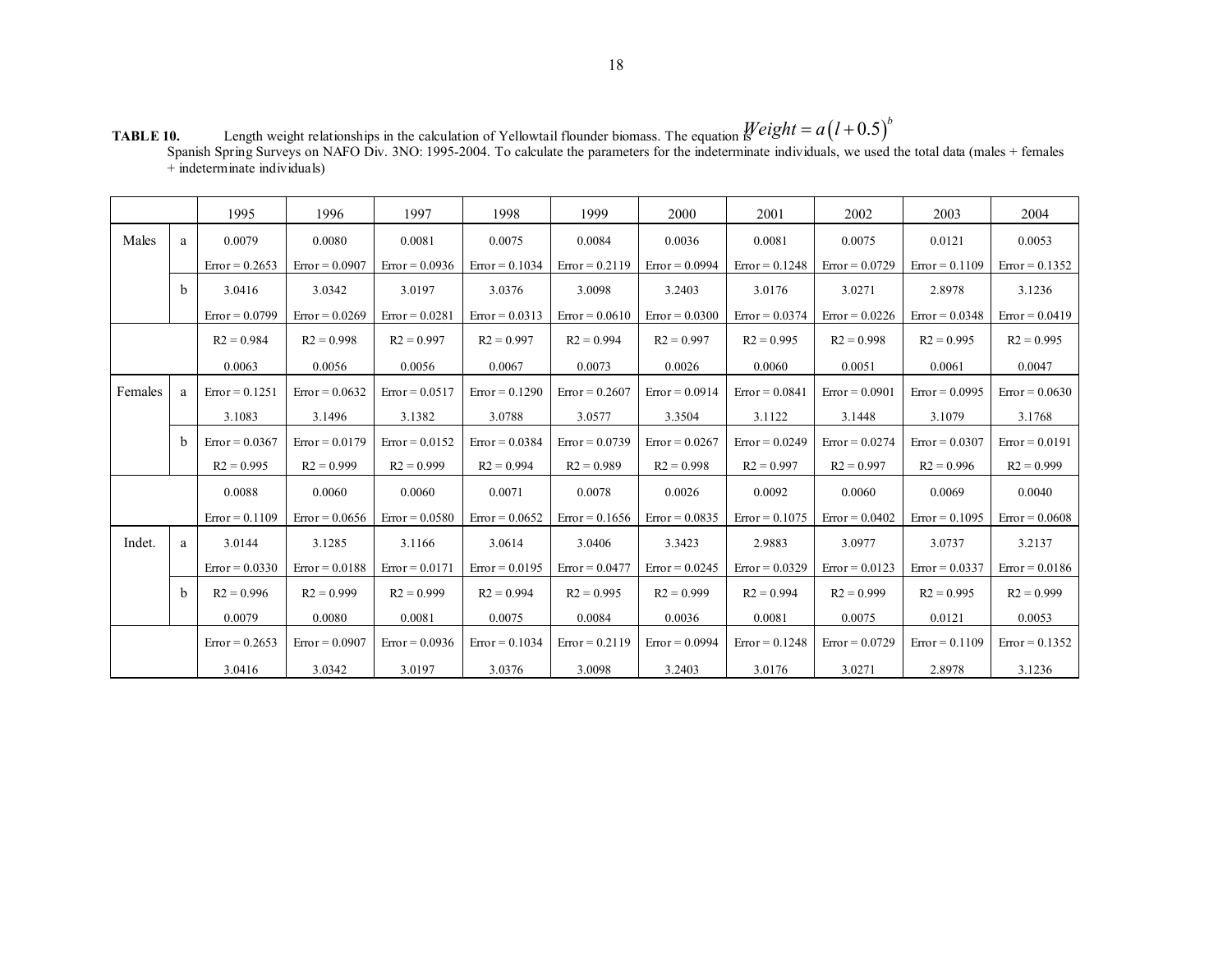**TABLE 11.** Yellowtail flounder length distribution. Estimated numbers per haul mean catches. Spanish Spring Survey on NAFO 3NO: 1995-2004. Indet. means indeterminate. 1995-2000 data are transformed C/V *Playa de Menduíña*  data. 2002-2004 data are original R/V *Vizconde de Eza* data. In 2001, there are data from the two vessels. (\*) indicates untransformed data.

|                             |       | 1995                       |    |                     |       | 1996                 |       |                                                             |        | 1997                 |              |              |                               | 1998                 |       |                      |
|-----------------------------|-------|----------------------------|----|---------------------|-------|----------------------|-------|-------------------------------------------------------------|--------|----------------------|--------------|--------------|-------------------------------|----------------------|-------|----------------------|
| Lenght $(cm.)$              |       | Males Females Indet. Total |    |                     |       | Males Females Indet. |       | Total                                                       |        | Males Females Indet. |              | Total        |                               | Males Females Indet. |       | Total                |
| 6                           | 0.000 | 0.000                      |    | $0.000 \quad 0.000$ | 0.000 | 0.000                | 0.000 | 0.000                                                       | 0.000  | 0.000                | 0.000        | 0.000        | 0.000                         | 0.000                | 0.000 | 0.000                |
| 8                           | 0.000 | 0.000                      |    | $0.000 \quad 0.000$ | 0.000 | 0.000                | 0.000 | 0.000                                                       | 0.000  | 0.000                | 0.000        | 0.000        | 0.000                         | 0.000                | 0.000 | 0.000                |
| 10                          | 0.000 | 0.000                      |    | 0.344 0.344         | 0.000 | 0.000                | 0.034 | 0.034                                                       | 0.000  | 0.000                | 0.000        | 0.000        | 0.000                         | 0.000                | 0.000 | 0.000                |
| 12                          | 0.000 | 0.000                      |    | 0.767 0.767         | 0.000 | 0.000                | 0.786 | 0.786                                                       | 0.162  | 0.162                | 0.000        | 0.324        | 0.000                         | 0.000                | 1.865 | 1.865                |
| 14                          | 0.868 | 1.924                      |    | 4.447 7.239         | 0.000 | 0.000                | 1.992 | 1.992                                                       | 1.273  | 1.043                | 0.000        | 2.315        | 0.000                         | 0.000                | 0.000 | 0.000                |
| 16                          | 1.572 | 1.848                      |    | 0.758 4.178         | 0.133 | 0.392                | 3.113 | 3.638                                                       | 1.216  | 1.070                |              | 0.000 2.286  | 0.439                         | 0.781                | 0.000 | 1.220                |
| 18                          | 2.758 | 4.369                      |    | 0.181 7.309         | 1.010 | 9.917                | 5.960 | 16.887                                                      | 3.735  | 2.048                |              | 0.000 5.783  | 3.952                         | 2.778                |       | $0.000 \quad 6.730$  |
| 20                          | 3.431 | 4.165                      |    | 0.000 7.595         | 5.426 | 29.273               | 1.535 | 36.234                                                      | 11.547 | 13.287               |              | 0.000 24.833 | 13.419                        | 9.951                |       | 0.000 23.371         |
| 22                          | 4.805 | 4.777                      |    | 0.000 9.582         | 7.917 | 35.916               | 0.267 | 44.100                                                      | 25.748 | 20.560 0.000 46.308  |              |              | 17.107                        | 15.776 0.000 32.883  |       |                      |
| 24                          | 5.797 | 7.335                      |    | 0.000 13.132        |       | 10.935 34.768        | 0.000 | 45.703                                                      | 31.889 | 29.083 0.000 60.972  |              |              | 33.992                        | 28.582 0.000 62.574  |       |                      |
| 26                          | 3.380 | 4.444                      |    | 0.000 7.824         | 9.975 | 25.176               | 0.000 | 35.151                                                      | 26.987 | 27.535 0.000 54.523  |              |              | 63.854                        |                      |       | 49.768 0.000 113.622 |
| 28                          | 2.247 | 1.997                      |    | 0.000 4.244         | 8.816 | 11.362               | 0.000 | 20.179                                                      | 19.211 | 23.856 0.000 43.067  |              |              | 66.408                        |                      |       | 66.992 0.000 133.400 |
| 30                          | 2.452 | 3.529                      |    | 0.000 5.980         | 7.805 | 10.967               | 0.000 | 18.772                                                      | 8.741  | 14.729               |              | 0.000 23.470 | 46.700                        |                      |       | 60.152 0.000 106.852 |
| 32                          | 2.014 | 4.434                      |    | 0.000 6.448         | 5.810 | 7.357                | 0.000 | 13.167                                                      | 4.012  | 6.281                |              | 0.000 10.293 | 22.497                        | 41.280 0.000 63.777  |       |                      |
| 34                          | 1.562 | 3.760                      |    | 0.000 5.322         | 6.462 | 5.463                | 0.000 | 11.925                                                      | 2.762  | 3.663                | 0.000        | 6.425        | 7.405                         |                      |       | 26.359 0.000 33.765  |
| 36                          | 0.858 | 2.072                      |    | 0.000 2.930         | 4.610 | 8.343                | 0.000 | 12.953                                                      | 1.335  | 2.676                | 0.000        | 4.011        | 4.370                         |                      |       | 17.068 0.000 21.438  |
| 38                          | 0.488 | 1.373                      |    | 0.000 1.861         | 2.597 | 7.897                | 0.000 | 10.494                                                      | 0.828  | 2.195                | 0.000        | 3.023        | 2.732                         | 9.148                |       | 0.000 11.880         |
| 40                          | 0.494 | 1.182                      |    | 0.000 1.675         | 1.483 | 5.321                | 0.000 | 6.804                                                       | 0.347  | 2.176                | 0.000        | 2.523        | 1.193                         | 7.879                | 0.000 | 9.071                |
| 42                          | 0.157 | 0.809                      |    | 0.000 0.966         | 0.448 | 4.019                | 0.000 | 4.467                                                       | 0.103  | 1.210                | 0.000        | 1.313        | 0.714                         | 4.734                | 0.000 | 5.448                |
| 44                          | 0.010 | 0.517                      |    | 0.000 0.527         | 0.495 | 2.187                | 0.000 | 2.682                                                       | 0.077  | 0.585                | 0.000        | 0.662        | 0.070                         | 2.521                | 0.000 | 2.592                |
| 46                          | 0.009 | 0.212                      |    | $0.000 \quad 0.220$ | 0.109 | 1.505                | 0.000 | 1.614                                                       | 0.005  | 0.167                | 0.000        | 0.172        | 0.005                         | 0.750                | 0.000 | 0.755                |
| 48                          | 0.000 | 0.189                      |    | $0.000$ $0.189$     | 0.034 | 0.434                | 0.000 | 0.467                                                       | 0.000  | 0.042                | 0.000        | 0.042        | 0.007                         | 0.850                | 0.000 | 0.857                |
| 50                          | 0.000 | 0.141                      |    | $0.000 \quad 0.141$ | 0.000 | 0.299                | 0.000 | 0.299                                                       | 0.000  | 0.088                | 0.000        | 0.088        | 0.000                         | 0.171                | 0.000 | 0.171                |
| 52                          | 0.000 | 0.060                      |    | $0.000 \quad 0.060$ | 0.000 | 0.076                | 0.000 | 0.076                                                       | 0.000  | 0.000                | 0.000        | 0.000        | 0.000                         | 0.000                | 0.000 | 0.000                |
| 54                          | 0.000 | 0.023                      |    | $0.000 \quad 0.023$ | 0.000 | 0.000                | 0.000 | 0.000                                                       | 0.000  | 0.024                | 0.000        | 0.024        | 0.000                         | 0.000                | 0.000 | 0.000                |
| 56                          | 0.000 | 0.006                      |    | $0.000 \quad 0.006$ | 0.000 | 0.046                | 0.000 | 0.046                                                       | 0.000  | 0.000                | 0.000        | 0.000        | 0.000                         | 0.000                | 0.000 | 0.000                |
| Total                       |       | 32.900 49.165 6.497 88.562 |    |                     |       |                      |       | 74.067 200.716 13.687 288.470 139.978 152.479 0.000 292.457 |        |                      |              |              | 284.865 345.542 1.865 632.271 |                      |       |                      |
| $N^{\circ}$ samples $(*)$ : |       |                            |    | 43                  |       |                      |       | 33                                                          |        |                      |              | 54           |                               |                      |       | 48                   |
| $N^{\circ}$ Ind. (*): 1876  |       | 3003                       | 81 | 4960                | 1837  | 4584                 | 249   | 6670                                                        | 3635   | 4469                 | $\mathbf{0}$ | 8104         | 2848                          | 3693                 | 3     | 6544                 |
| Sampled catch:              |       |                            |    | 375                 |       |                      |       | 532                                                         |        |                      |              | 585          |                               |                      |       | 536                  |
| Range $(*)$ :               |       |                            |    | $9 - 56$            |       |                      |       | $10 - 55$                                                   |        |                      |              | $12 - 53$    |                               |                      |       | 11-49                |
| Total catch:                |       |                            |    | 2731                |       |                      |       | 5721                                                        |        |                      |              | 4956         |                               |                      |       | 12231                |
| Total hauls (*):            |       |                            |    | 77                  |       |                      |       | 112                                                         |        |                      |              | 128          |                               |                      |       | 124                  |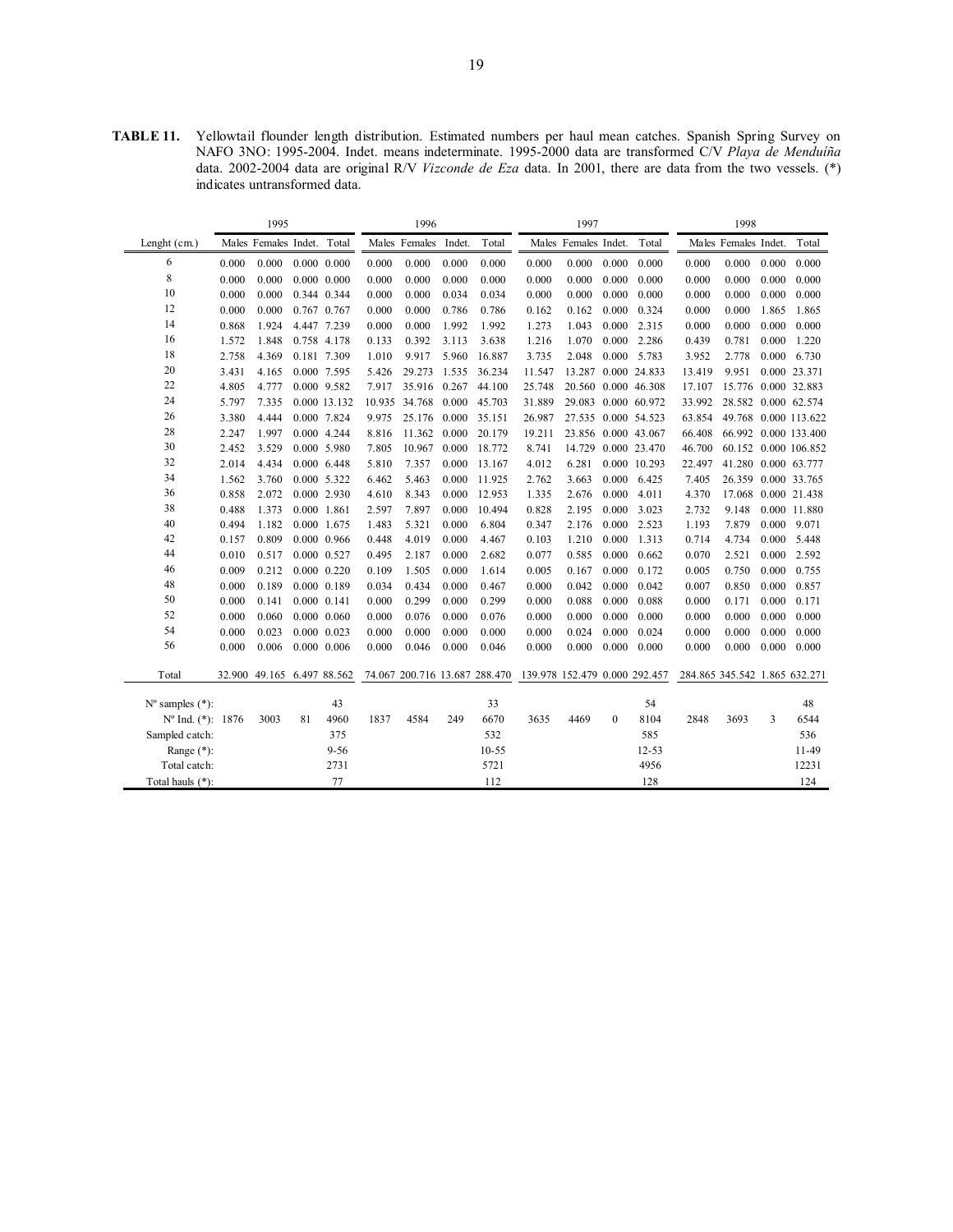**TABLE 11 (cont.).** Yellowtail flounder length distribution. Estimated numbers per haul mean catches. Spanish Spring Survey on NAFO 3NO: 1995-2004. Indet. means indeterminate. 1995-2000 data are transformed C/V *Playa de Menduíña* data. 2002-2004 data are original R/V *Vizconde de Eza* data. In 2001, there are data from the two vessels. (\*) indicates untransformed data.

|                                                         |         | 1999                 |       |                                |                                                             | 2000                 |              |                      |        | 2001                 |       |                      |
|---------------------------------------------------------|---------|----------------------|-------|--------------------------------|-------------------------------------------------------------|----------------------|--------------|----------------------|--------|----------------------|-------|----------------------|
| Length (cm.)                                            |         | Males Females Indet. |       | Total                          |                                                             | Males Females Indet. |              | Total                |        | Males Females Indet. |       | Total                |
| 6                                                       | 0.000   | 0.000                | 0.000 | 0.000                          | 0.000                                                       | 0.000                | 0.000        | 0.000                | 0.000  | 0.000                | 0.104 | 0.104                |
| 8                                                       | 0.000   | 0.000                | 0.912 | 0.912                          | 0.000                                                       | 0.000                | 0.000        | 0.000                | 0.000  | 0.000                | 0.761 | 0.761                |
| 10                                                      | 0.766   | 0.766                | 2.425 | 3.957                          | 0.000                                                       | 0.000                | 0.000        | 0.000                | 0.000  | 0.092                | 2.356 | 2.448                |
| 12                                                      | 13.222  | 5.430                | 1.825 | 20.477                         | 1.145                                                       | 0.862                | 0.000        | 2.006                | 0.101  | 0.948                | 1.592 | 2.641                |
| 14                                                      | 20.744  | 21.373               | 0.000 | 42.117                         | 6.516                                                       | 9.554                | 0.000        | 16.070               | 0.603  | 1.389                | 1.329 | 3.321                |
| 16                                                      | 12.145  | 10.531               | 0.000 | 22.676                         | 7.944                                                       | 8.578                | 0.000        | 16.523               | 1.776  | 2.697                | 0.155 | 4.628                |
| 18                                                      | 13.611  | 16.667               | 0.000 | 30.278                         | 15.711                                                      |                      |              | 15.254 0.000 30.965  | 5.920  | 6.170                |       | 0.494 12.584         |
| 20                                                      | 12.714  | 11.984 0.000         |       | 24.698                         | 18.617                                                      | 22.233 0.000 40.851  |              |                      | 14.981 | 15.262 0.059 30.301  |       |                      |
| 22                                                      | 32.525  | 19.533 0.000         |       | 52.057                         | 21.574                                                      | 28.837 0.000 50.411  |              |                      | 19.742 | 29.846 0.000 49.588  |       |                      |
| 24                                                      | 47.478  | 33.660               | 0.000 | 81.138                         | 20.500                                                      |                      |              | 20.599 0.000 41.099  | 21.741 |                      |       | 26.088 0.000 47.829  |
| 26                                                      | 82.720  | 48.878               |       | 0.000 131.598                  | 34.587                                                      |                      |              | 27.685 0.000 62.272  | 23.504 |                      |       | 23.164 0.000 46.669  |
| 28                                                      | 112.776 | 77.006               |       | 0.000 189.782                  | 59.826                                                      |                      |              | 35.620 0.000 95.446  | 43.539 |                      |       | 28.098 0.000 71.637  |
| 30                                                      | 89.768  | 83.953               |       | 0.000 173.721                  | 69.628                                                      |                      |              | 38.600 0.000 108.228 | 66.237 |                      |       | 37.481 0.000 103.718 |
| 32                                                      | 45.422  | 85.876               |       | 0.000 131.298                  | 46.623                                                      |                      |              | 50.547 0.000 97.170  | 67.249 |                      |       | 52.566 0.000 119.815 |
| 34                                                      | 19.217  | 55.447               | 0.000 | 74.664                         | 22.918                                                      |                      |              | 46.826 0.000 69.745  | 33.030 |                      |       | 66.512 0.000 99.542  |
| 36                                                      | 12.236  | 30.651               | 0.000 | 42.887                         | 7.667                                                       |                      |              | 30.938 0.000 38.605  | 12.986 | 55.405 0.000 68.391  |       |                      |
| 38                                                      | 6.160   | 19.551               | 0.000 | 25.711                         | 4.512                                                       |                      |              | 20.194 0.000 24.706  | 5.871  | 40.040 0.000 45.911  |       |                      |
| 40                                                      | 2.133   | 10.841               | 0.000 | 12.973                         | 2.845                                                       |                      |              | 12.192 0.000 15.038  | 5.371  |                      |       | 18.526 0.000 23.898  |
| 42                                                      | 0.627   | 7.821                | 0.000 | 8.448                          | 0.848                                                       | 8.968                | 0.000        | 9.815                | 1.335  |                      |       | 10.628 0.000 11.963  |
| 44                                                      | 0.378   | 3.786                | 0.000 | 4.164                          | 0.139                                                       | 5.900                | 0.000        | 6.038                | 0.683  | 5.769                | 0.000 | 6.453                |
| 46                                                      | 0.040   | 1.567                | 0.000 | 1.607                          | 0.005                                                       | 2.927                | 0.000        | 2.932                | 0.282  | 2.860                | 0.000 | 3.143                |
| 48                                                      | 0.130   | 1.207                | 0.000 | 1.337                          | 0.007                                                       | 1.422                | 0.000        | 1.428                | 0.092  | 1.601                | 0.000 | 1.692                |
| 50                                                      | 0.000   | 0.504                | 0.000 | 0.504                          | 0.000                                                       | 0.668                | 0.000        | 0.668                | 0.000  | 0.370                | 0.000 | 0.370                |
| 52                                                      | 0.000   | 0.054                | 0.000 | 0.054                          | 0.000                                                       | 0.223                | 0.000        | 0.223                | 0.000  | 0.078                | 0.000 | 0.078                |
| 54                                                      | 0.000   | 0.000                | 0.000 | 0.000                          | 0.000                                                       | 0.041                | 0.000        | 0.041                | 0.000  | 0.051                | 0.000 | 0.051                |
| 56                                                      | 0.000   | 0.000                | 0.000 | 0.000                          | 0.000                                                       | 0.000                | 0.000        | 0.000                | 0.000  | 0.000                | 0.000 | 0.000                |
| Total                                                   |         |                      |       | 524.810 547.084 5.163 1077.057 | 341.611 388.669 0.000 730.280 325.042 425.642 6.850 757.533 |                      |              |                      |        |                      |       |                      |
|                                                         |         |                      |       | 39                             |                                                             |                      |              | 42                   |        |                      |       | 43                   |
| $N^{\circ}$ samples $(*)$ :<br>$N^{\circ}$ Ind. $(*)$ : | 4616    | 5076                 | 6     | 9698                           | 3323                                                        | 4100                 | $\mathbf{0}$ | 7423                 | 3358   | 4684                 | 80    | 8122                 |
| Sampled catch:                                          |         |                      |       | 796                            |                                                             |                      |              | 717                  |        |                      |       | 2298                 |
| Range $(*)$ :                                           |         |                      |       | $8 - 52$                       |                                                             |                      |              | $11 - 54$            |        |                      |       | $6 - 53$             |
| Total catch:                                            |         |                      |       | 17169                          |                                                             |                      |              | 12742                |        |                      |       | 16141                |
| Total hauls (*):                                        |         |                      |       | 114                            |                                                             |                      |              | 118                  |        |                      |       | 83                   |
|                                                         |         |                      |       |                                |                                                             |                      |              |                      |        |                      |       |                      |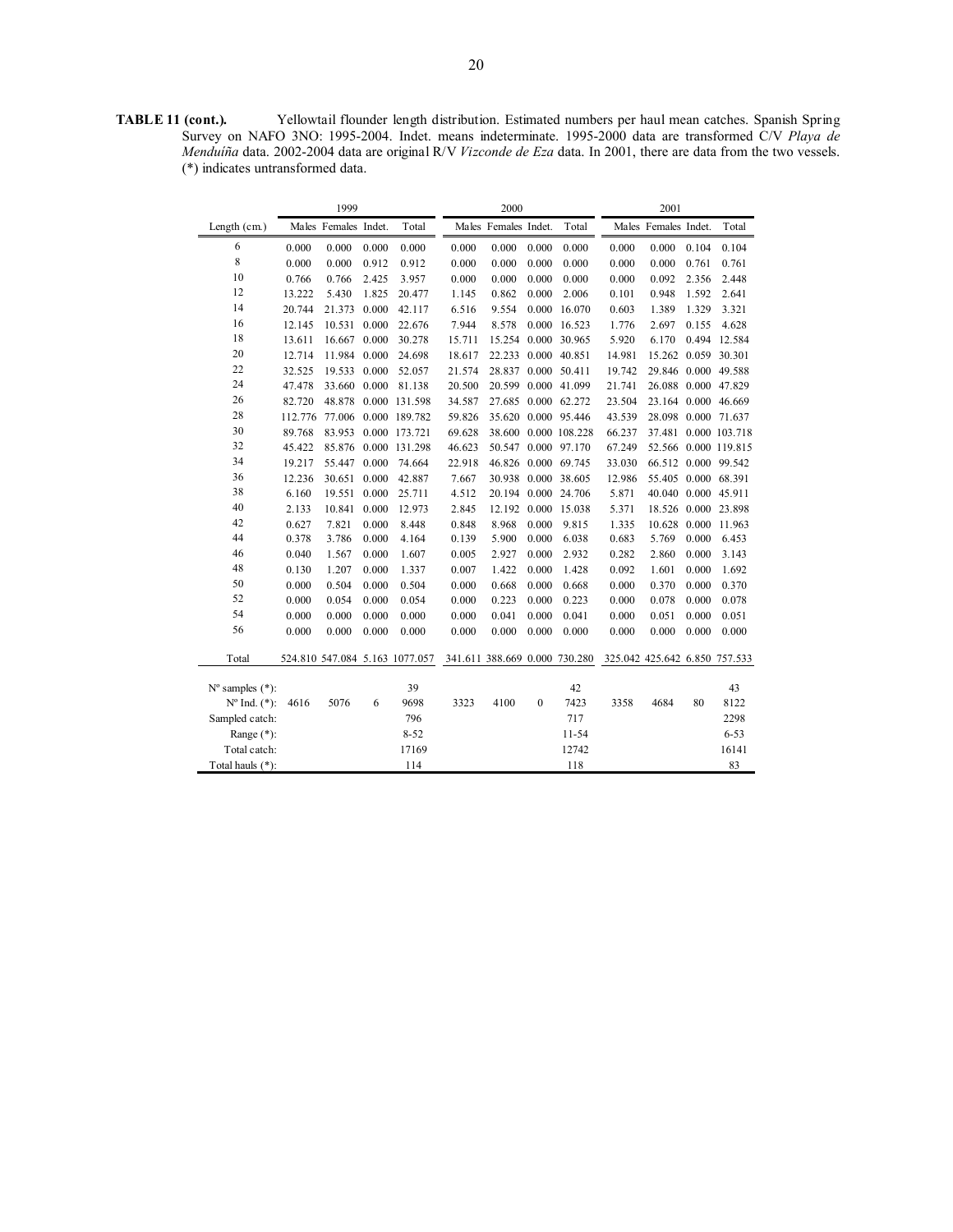**TABLE 11 (cont.).-** Yellowtail flounder length distribution. Estimated numbers per haul mean catches. Spanish Spring Survey on NAFO 3NO: 1995-2004. Indet. means indeterminate. 1995-2000 data are transformed C/V *Playa de Menduíña*  data. 2002-2004 data are original R/V *Vizconde de Eza* data. In 2001, there are data from the two vessels. (\*) indicates untransformed data.

|                             |        | 2002                 |       |                               |                               | 2003                 |       |          | 2004                          |                      |       |               |  |
|-----------------------------|--------|----------------------|-------|-------------------------------|-------------------------------|----------------------|-------|----------|-------------------------------|----------------------|-------|---------------|--|
| Length $(cm.)$              |        | Males Females Indet. |       | Total                         |                               | Males Females Indet. |       | Total    |                               | Males Females Indet. |       | Total         |  |
| 6                           | 0.000  | 0.000                | 0.117 | 0.117                         | 0.000                         | 0.000                | 0.013 | 0.013    | 0.000                         | 0.000                | 0.171 | 0.171         |  |
| 8                           | 0.125  | 0.374                | 0.478 | 0.977                         | 0.013                         | 0.109                | 0.585 | 0.707    | 0.056                         | 0.048                | 0.669 | 0.774         |  |
| 10                          | 0.805  | 0.534                | 0.117 | 1.456                         | 0.238                         | 0.388                | 0.140 | 0.765    | 0.262                         | 0.249                | 0.301 | 0.812         |  |
| 12                          | 1.193  | 0.927                | 0.000 | 2.120                         | 1.030                         | 1.093                | 0.000 | 2.123    | 1.415                         | 1.135                | 0.000 | 2.549         |  |
| 14                          | 0.166  | 0.292                | 0.000 | 0.458                         | 1.048                         | 1.130                | 0.000 | 2.179    | 2.821                         | 2.159                | 0.000 | 4.980         |  |
| 16                          | 1.829  | 2.028                | 0.000 | 3.857                         | 1.191                         | 0.502                | 0.000 | 1.693    | 4.031                         | 2.635                | 0.000 | 6.666         |  |
| 18                          | 2.613  | 1.804                | 0.000 | 4.417                         | 1.026                         | 0.784                | 0.000 | 1.810    | 3.736                         | 3.739                | 0.000 | 7.475         |  |
| 20                          | 4.357  | 3.755                | 0.000 | 8.112                         | 1.356                         | 1.738                | 0.000 | 3.094    | 6.146                         | 5.039                | 0.000 | 11.186        |  |
| 22                          | 11.460 | 8.693                | 0.000 | 20.153                        | 2.943                         | 3.310                | 0.000 | 6.253    | 4.204                         | 5.890                | 0.000 | 10.094        |  |
| 24                          | 17.665 | 15.073               | 0.000 | 32.738                        | 7.750                         | 6.354                | 0.000 | 14.103   | 6.017                         | 5.731                | 0.000 | 11.747        |  |
| 26                          | 24.043 | 23.040               | 0.000 | 47.083                        | 19.031                        | 14.119               | 0.000 | 33.150   | 13.672                        | 10.420               | 0.000 | 24.092        |  |
| 28                          | 30.701 | 23.693               | 0.000 | 54.394                        | 34.511                        | 25.899 0.000         |       | 60.410   | 38.405                        | 19.150               |       | 0.000 57.555  |  |
| 30                          | 48.648 | 24.893               | 0.000 | 73.541                        | 44.227                        | 29.297 0.000         |       | 73.524   | 72.551                        | 41.934               |       | 0.000 114.485 |  |
| 32                          | 56.627 | 41.991               | 0.000 | 98.618                        | 52.225                        | 31.886 0.000         |       | 84.111   | 86.611                        | 57.415               |       | 0.000 144.026 |  |
| 34                          | 34.117 | 56.543               | 0.000 | 90.660                        | 31.224                        | 47.218 0.000         |       | 78.442   | 50.100                        | 57.476               |       | 0.000 107.576 |  |
| 36                          | 10.405 | 53.023               | 0.000 | 63.427                        | 12.035                        | 51.953 0.000         |       | 63.987   | 16.044                        | 55.622               | 0.000 | 71.666        |  |
| 38                          | 3.863  | 34.435               | 0.000 | 38.297                        | 4.106                         | 28.999 0.000         |       | 33.106   | 4.779                         | 37.511               | 0.000 | 42.290        |  |
| 40                          | 2.386  | 20.105               | 0.000 | 22.491                        | 1.137                         | 15.714               | 0.000 | 16.851   | 2.247                         | 18.502               | 0.000 | 20.749        |  |
| 42                          | 0.957  | 8.182                | 0.000 | 9.139                         | 0.416                         | 5.794                | 0.000 | 6.210    | 1.039                         | 7.860                | 0.000 | 8.899         |  |
| 44                          | 0.233  | 5.213                | 0.000 | 5.447                         | 0.283                         | 2.994                | 0.000 | 3.276    | 0.082                         | 2.498                | 0.000 | 2.580         |  |
| 46                          | 0.000  | 2.009                | 0.000 | 2.009                         | 0.128                         | 1.976                | 0.000 | 2.104    | 0.026                         | 1.244                | 0.000 | 1.270         |  |
| 48                          | 0.021  | 0.852                | 0.000 | 0.873                         | 0.000                         | 0.603                | 0.000 | 0.603    | 0.000                         | 0.540                | 0.000 | 0.540         |  |
| 50                          | 0.018  | 0.502                | 0.000 | 0.520                         | 0.000                         | 0.269                | 0.000 | 0.269    | 0.000                         | 0.111                | 0.000 | 0.111         |  |
| 52                          | 0.018  | 0.041                | 0.000 | 0.059                         | 0.000                         | 0.065                | 0.000 | 0.065    | 0.000                         | 0.000                | 0.000 | 0.000         |  |
| 54                          | 0.000  | 0.000                | 0.000 | 0.000                         | 0.000                         | 0.000                | 0.000 | 0.000    | 0.000                         | 0.054                | 0.000 | 0.054         |  |
| 56                          | 0.000  | 0.000                | 0.000 | 0.000                         | 0.000                         | 0.000                | 0.000 | 0.000    | 0.000                         | 0.000                | 0.000 | 0.000         |  |
| Total                       |        |                      |       | 252.249 328.003 0.712 580.964 | 215.918 272.193 0.738 488.849 |                      |       |          | 314.243 336.963 1.141 652.348 |                      |       |               |  |
| $N^{\circ}$ samples $(*)$ : |        |                      |       | 43                            |                               |                      |       | 37       |                               |                      |       | 45            |  |
| $N^{\circ}$ Ind. $(*)$ :    | 3419   | 4576                 | 7     | 8002                          | 2424                          | 3254                 | 12    | 5690     | 3703                          | 4234                 | 16    | 7953          |  |
| Sampled catch:              |        |                      |       | 2269                          |                               |                      |       | 1864     |                               |                      |       | 2587          |  |
| Range $(*)$ :               |        |                      |       | $6 - 52$                      |                               |                      |       | $5 - 52$ |                               |                      |       | $5 - 53$      |  |
| Total catch:                |        |                      |       | 14385                         |                               |                      |       | 11280    |                               |                      |       | 15117         |  |
| Total hauls (*):            |        |                      |       | 125                           |                               |                      |       | 122      |                               |                      |       | 122           |  |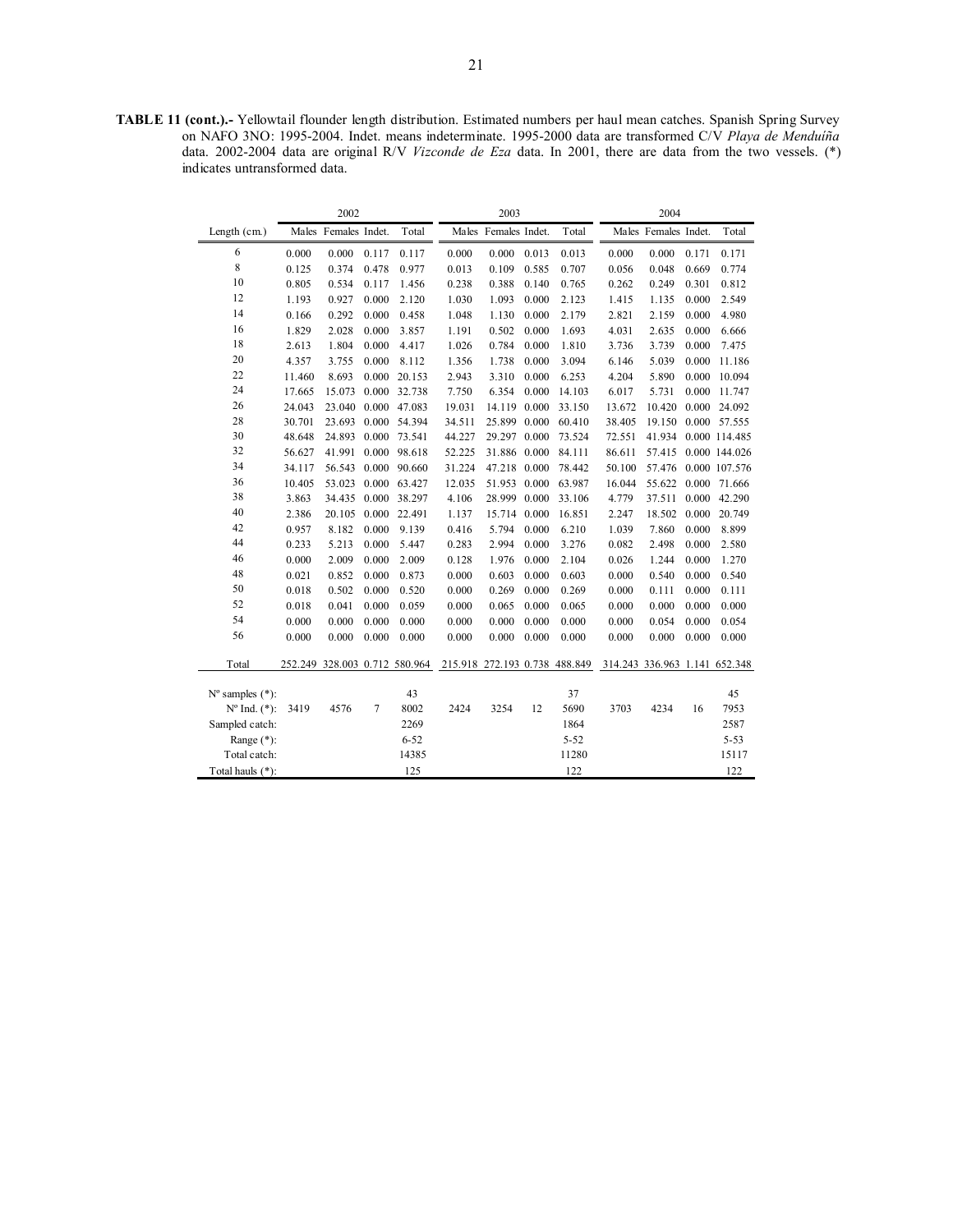

**Fig. 1.** American plaice stratified mean catches in Kg and ±SD by year. Spanish Spring surveys on NAFO Div. 3NO: 1997- 2004 (1997-2000 transformed data from C/V *Playa de Menduíña*; 2002-2004 original data from R/V *Vizconde de Eza*. In 2001, there are data from the two vessels).



**Fig. 2.** American plaice biomass in tons and ±SD by year. Spanish Spring surveys on NAFO Div. 3NO: 1997-2004 (1997- 2000 transformed data from C/V *Playa de Menduíña*; 2002-2004 original data from R/V *Vizconde de Eza*. In 2001, there are data from the two vessels).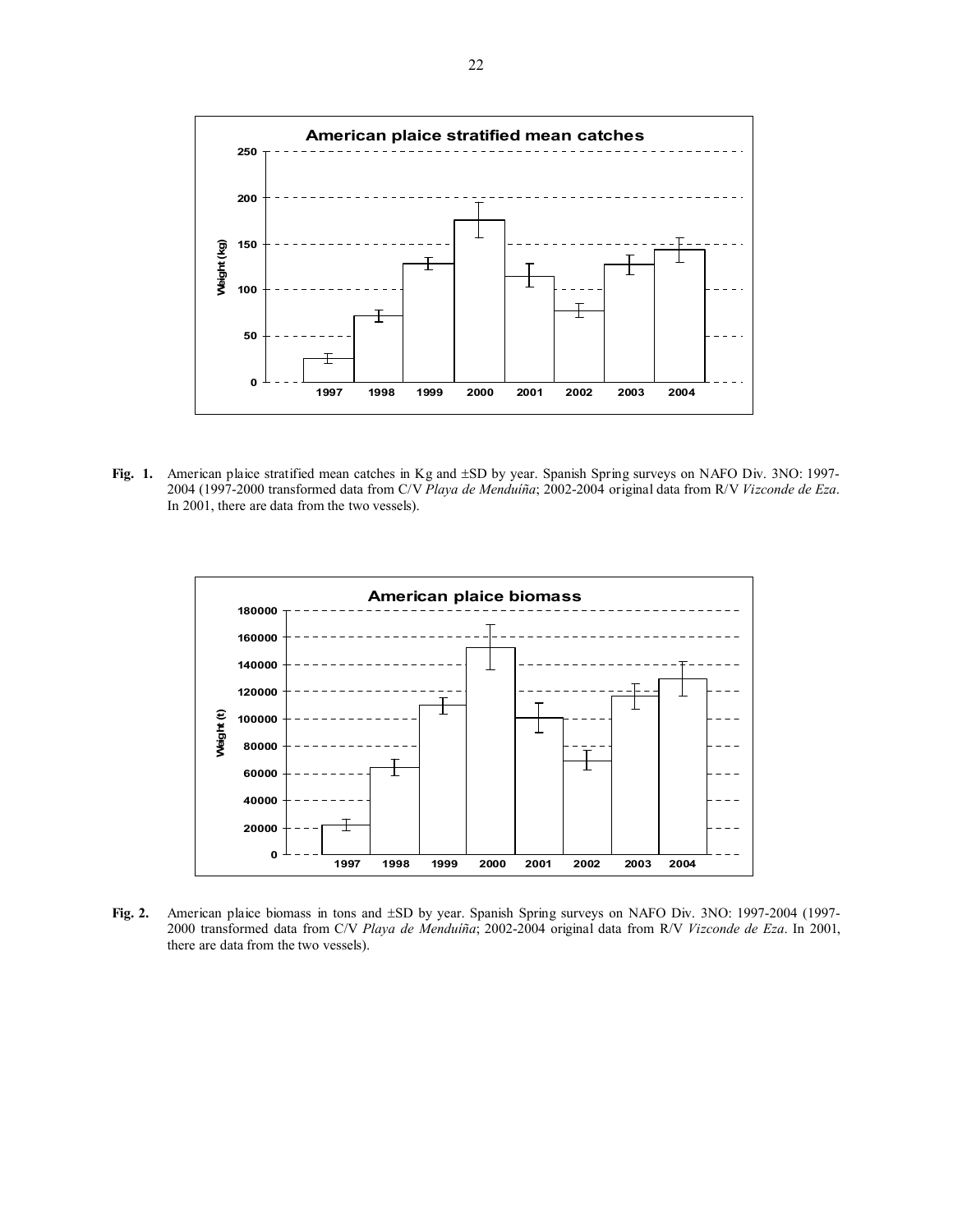

**Fig. 3.** American plaice length distribution (cm) on NAFO 3NO: 1997-2004. Estimated numbers per haul stratified mean catches. 1997-2000 data are transformed data from C/V *Playa de Menduíña*, and 2002-2004 data are original from R/V *Vizconde de Eza*. In 2001, there are data from the two vessels.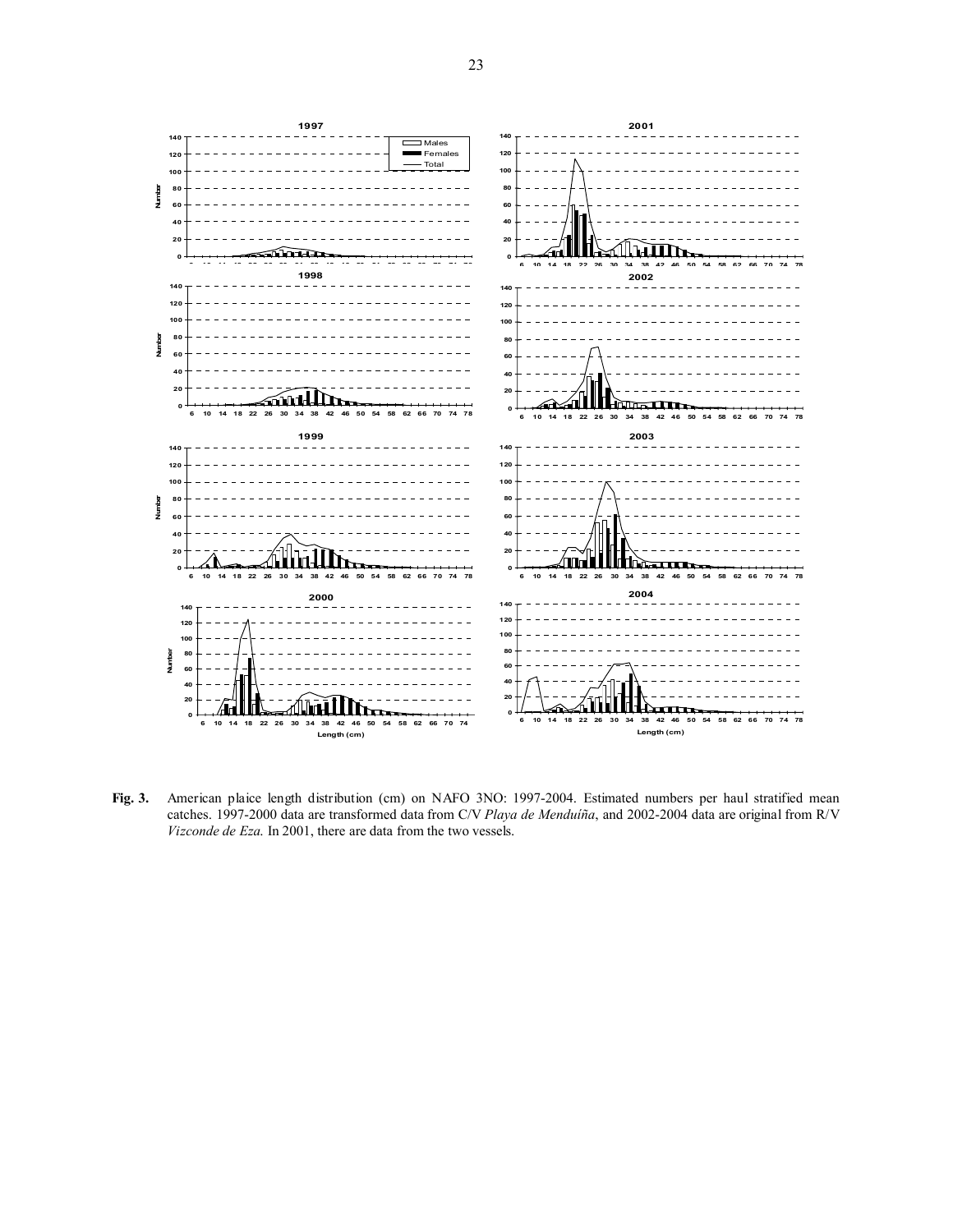

**Fig. 4.** Series of American plaice length distribution (cm) on NAFO 3NO: 1997-2004.



**Fig. 5.** Yellowtail flounder stratified mean catches in Kg and ±SD by year. Spanish Spring surveys on NAFO Div. 3NO: 1995- 2004 (1995-2000 transformed data from C/V *Playa de Menduíña*; 2002-2004 original data from R/V *Vizconde de Eza*. In 2001, there are data from the two vessels).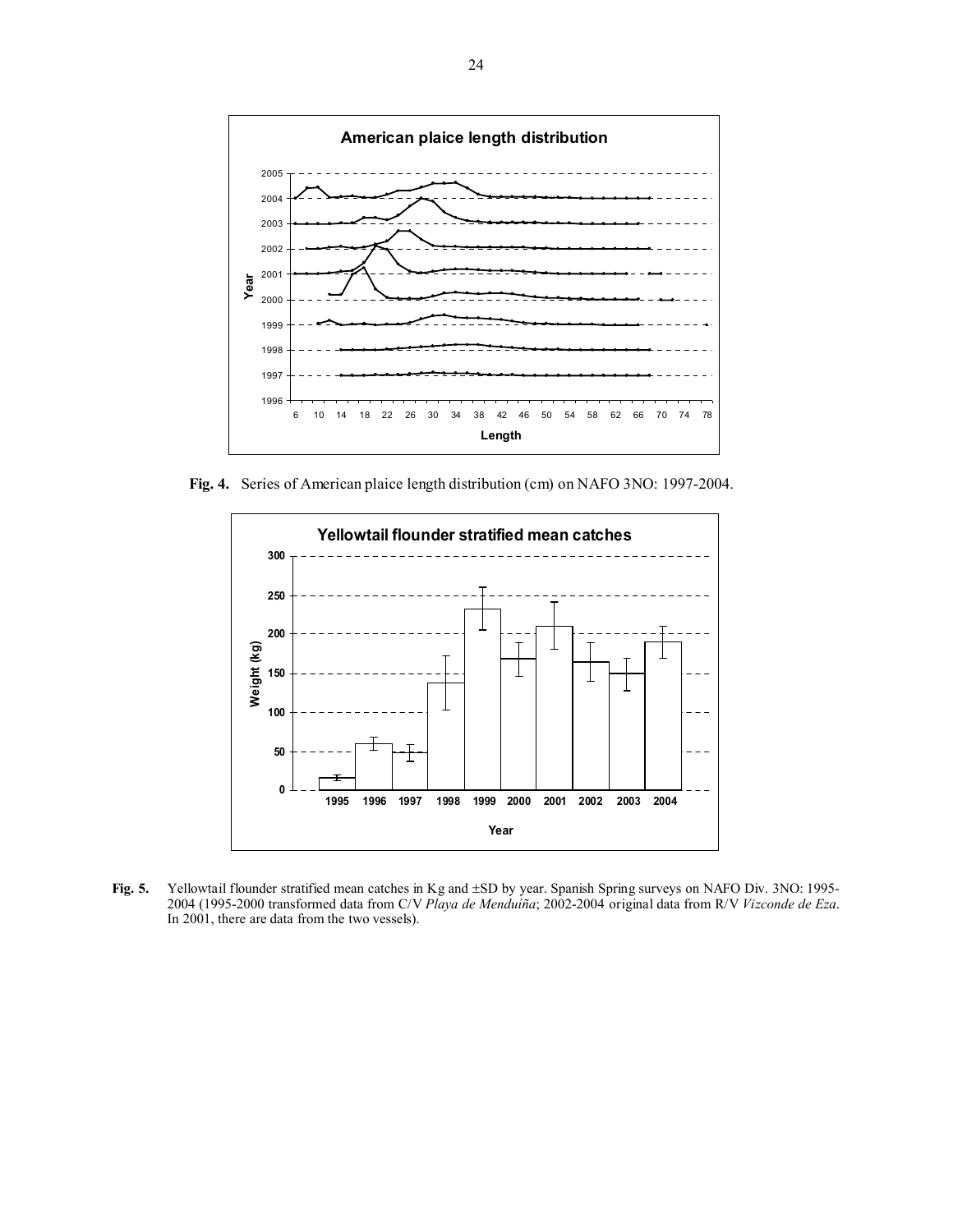

**Fig**. **6.-** Yellowtail flounder biomass in tons and ±SD by year. Spanish Spring surveys on NAFO Div. 3NO: 1995-2004 (1995- 2000 transformed data from C/V *Playa de Menduíña*; 2002-2004 original data from R/V *Vizconde de Eza*. In 2001, there are data from the two vessels).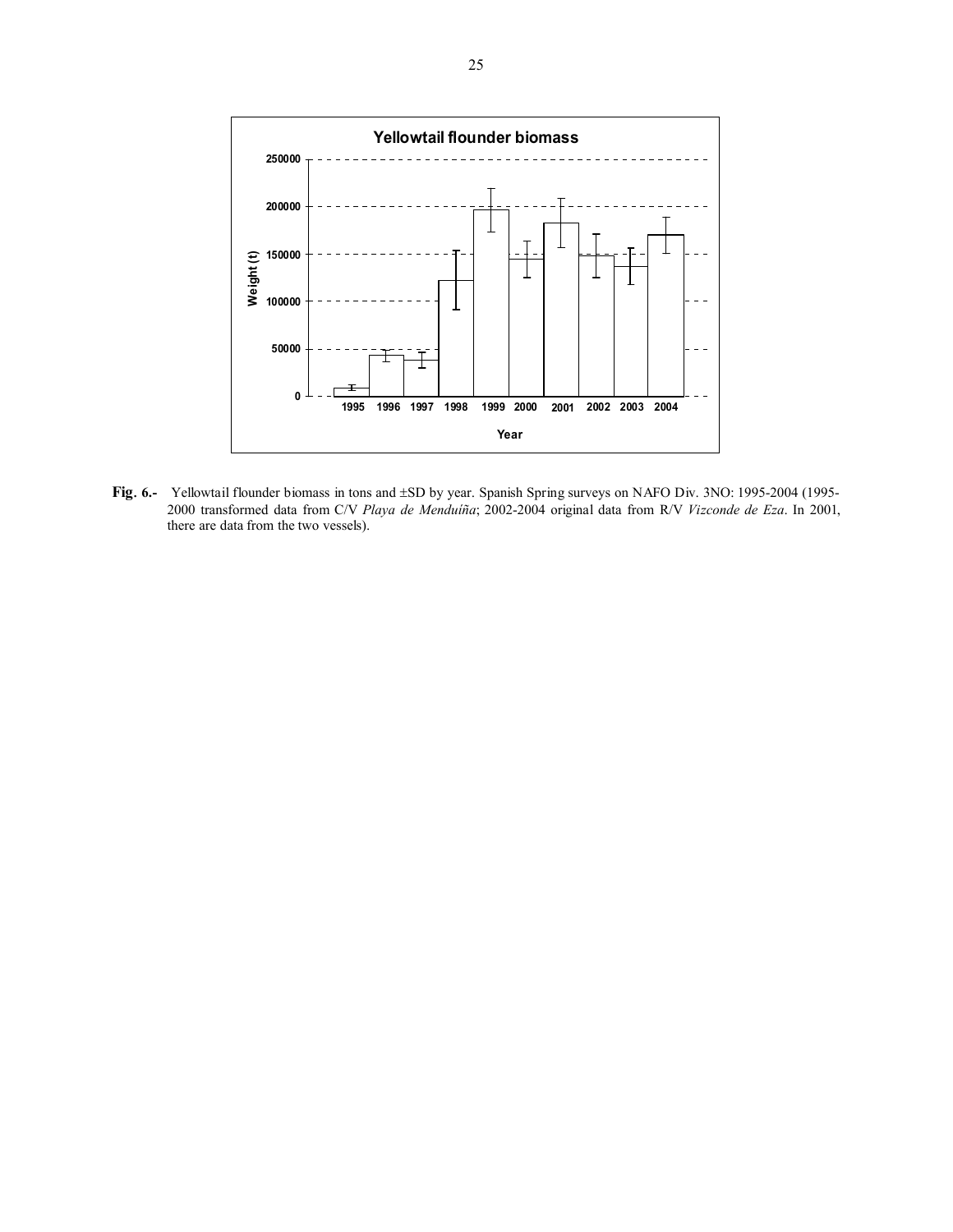

**Fig. 7.** Yellowtail flounder length distribution (cm) on NAFO 3NO: 1995-2004. Estimated numbers per haul stratified mean catches. 1995-2000 data are transformed data from C/V *Playa de Menduíña*, and 2002-2004 data are original from R/V *Vizconde de Eza*. In 2001, there are data from the two vessels